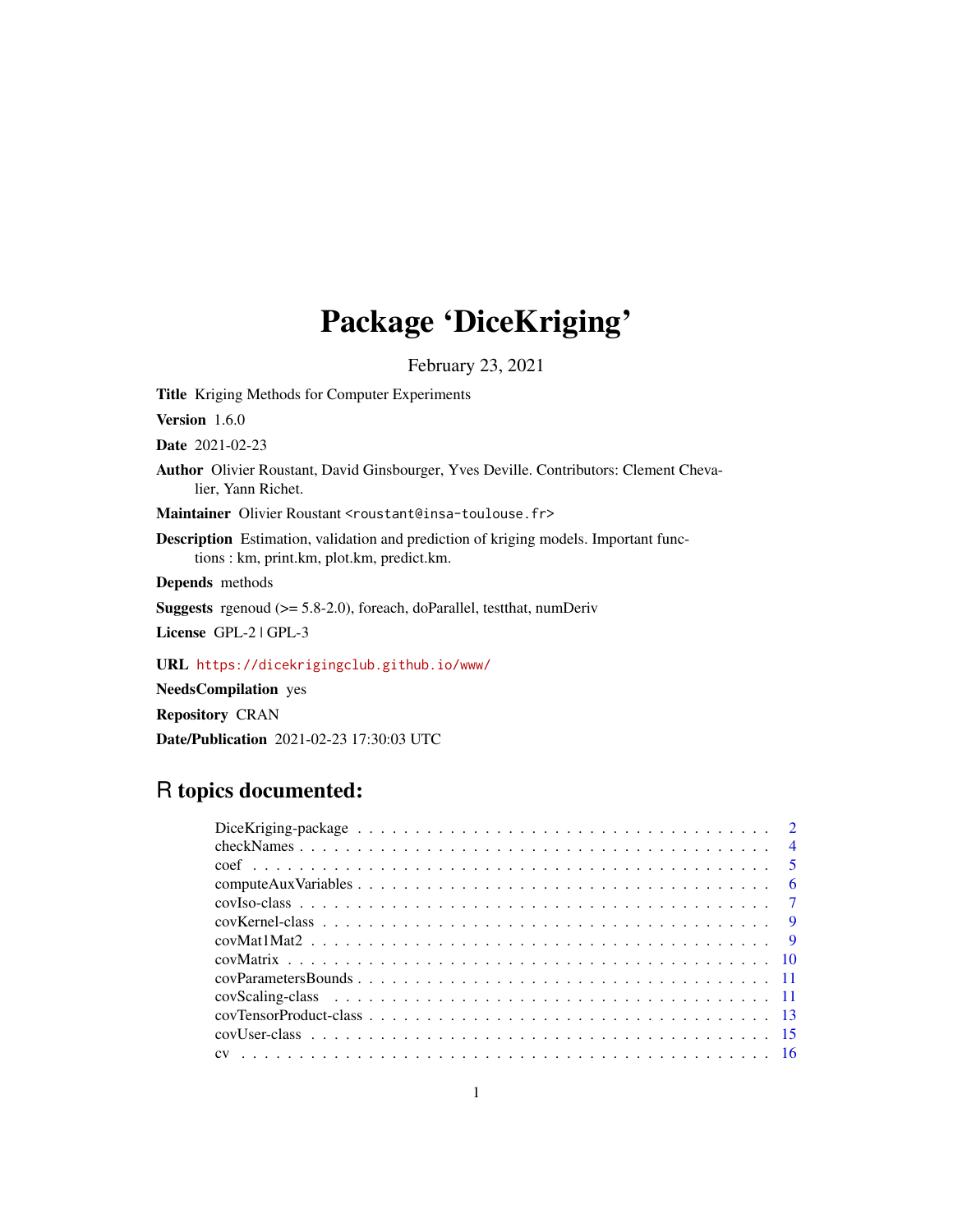<span id="page-1-0"></span>

|       | 31  |
|-------|-----|
|       |     |
|       |     |
|       |     |
|       |     |
|       |     |
|       |     |
|       |     |
|       |     |
|       |     |
|       |     |
|       |     |
|       |     |
|       |     |
|       |     |
|       | 45  |
|       | -46 |
|       | 48  |
|       |     |
|       |     |
|       |     |
|       |     |
| Index | 58  |

DiceKriging-package *Kriging Methods for Computer Experiments*

# Description

Estimation, validation and prediction of kriging models.

# Details

| DiceKriging     |
|-----------------|
| Package         |
| 1.6.0           |
| 2021-02-23      |
| $GPL-2$ $GPL-3$ |
|                 |

Note

A previous version of this package was conducted within the frame of the DICE (Deep Inside Computer Experiments) Consortium between ARMINES, Renault, EDF, IRSN, ONERA and TOTAL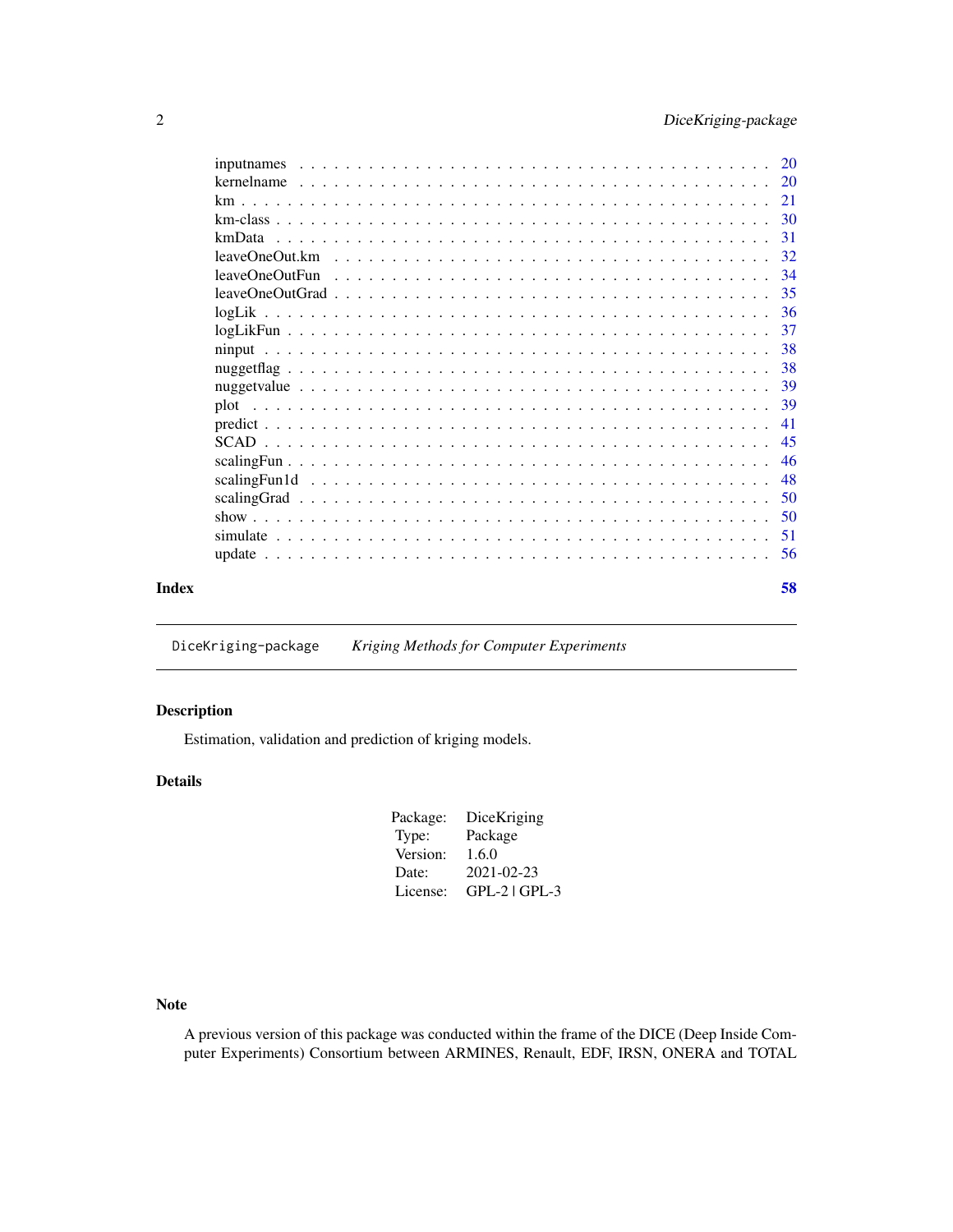#### DiceKriging-package 3

#### S.A. (http://dice.emse.fr/).

The authors wish to thank Laurent Carraro, Delphine Dupuy and Celine Helbert for fruitful discussions about the structure of the code, and Francois Bachoc for his participation in validation and estimation by leave-one-out. They also thank Gregory Six and Gilles Pujol for their advices on practical implementation issues, as well as the DICE members for useful feedbacks.

Package rgenoud  $\ge$  = 5.8-2.0 is recommended.

Important functions or methods:

| km       | Estimation (or definition) of a kriging model with unknown (known) parameters        |
|----------|--------------------------------------------------------------------------------------|
| predict  | Prediction of the objective function at new points using a kriging model (Simple and |
|          | Universal Kriging)                                                                   |
| plot     | Plot diagnostic for a kriging model (leave-one-out)                                  |
| simulate | Simulation of kriging models                                                         |

# Author(s)

Olivier Roustant, David Ginsbourger, Yves Deville. Contributors: C. Chevalier, Y. Richet.

(maintainer: Olivier Roustant <roustant@insa-toulouse.fr>)

#### References

F. Bachoc (2013), Cross Validation and Maximum Likelihood estimations of hyper-parameters of Gaussian processes with model misspecification. *Computational Statistics and Data Analysis*, 66, 55-69. <http://www.lpma.math.upmc.fr/pageperso/bachoc/publications.html>

N.A.C. Cressie (1993), *Statistics for spatial data*, Wiley series in probability and mathematical statistics.

O. Dubrule (1983), Cross validation of Kriging in a unique neighborhood. *Mathematical Geology*, 15, 687-699.

D. Ginsbourger (2009), *Multiples metamodeles pour l'approximation et l'optimisation de fonctions numeriques multivariables*, Ph.D. thesis, Ecole Nationale Superieure des Mines de Saint-Etienne, 2009.

D. Ginsbourger, D. Dupuy, A. Badea, O. Roustant, and L. Carraro (2009), A note on the choice and the estimation of kriging models for the analysis of deterministic computer experiments, *Applied Stochastic Models for Business and Industry*, 25 no. 2, 115-131.

A.G. Journel and C.J. Huijbregts (1978), *Mining Geostatistics*, Academic Press, London.

A.G. Journel and M.E. Rossi (1989), When do we need a trend model in kriging ?, *Mathematical Geology*, 21 no. 7, 715-739.

D.G. Krige (1951), A statistical approach to some basic mine valuation problems on the witwatersrand, *J. of the Chem., Metal. and Mining Soc. of South Africa*, 52 no. 6, 119-139.

R. Li and A. Sudjianto (2005), Analysis of Computer Experiments Using Penalized Likelihood in Gaussian Kriging Models, *Technometrics*, 47 no. 2, 111-120.

K.V. Mardia and R.J. Marshall (1984), Maximum likelihood estimation of models for residual covariance in spatial regression, *Biometrika*, 71, 135-146.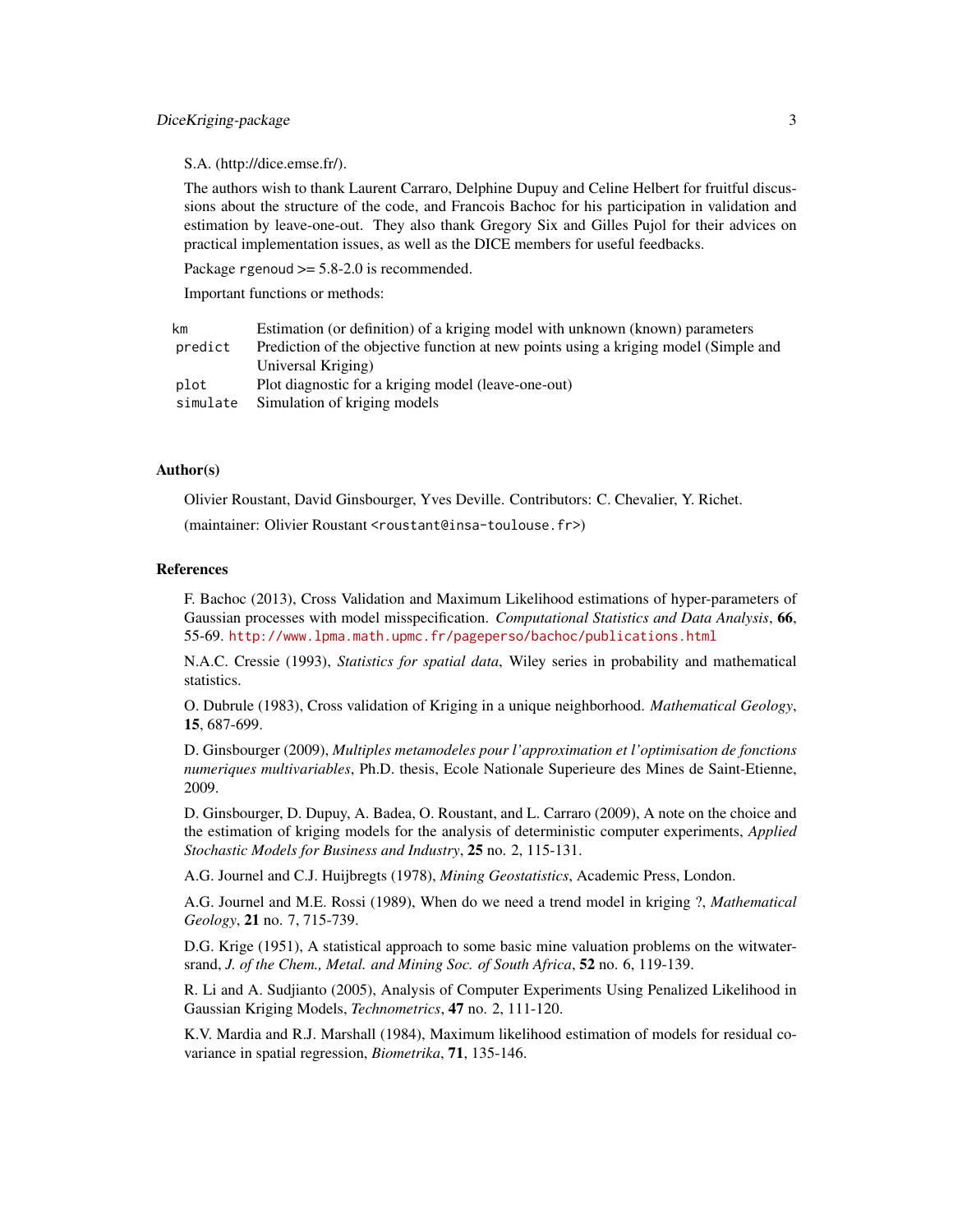J.D. Martin and T.W. Simpson (2005), Use of kriging models to approximate deterministic computer models, *AIAA Journal*, 43 no. 4, 853-863.

G. Matheron (1963), Principles of geostatistics, *Economic Geology*, 58, 1246-1266.

G. Matheron (1969), Le krigeage universel, *Les Cahiers du Centre de Morphologie Mathematique de Fontainebleau*, 1.

W.R. Mebane, Jr., J.S. Sekhon (2011). Genetic Optimization Using Derivatives: The rgenoud Package for R. *Journal of Statistical Software*, 42(11), 1-26. <https://www.jstatsoft.org/v42/i11/>

J.-S. Park and J. Baek (2001), Efficient computation of maximum likelihood estimators in a spatial linear model with power exponential covariogram, *Computer Geosciences*, 27 no. 1, 1-7.

C.E. Rasmussen and C.K.I. Williams (2006), *Gaussian Processes for Machine Learning*, the MIT Press, <http://www.gaussianprocess.org/gpml/>

B.D. Ripley (1987), *Stochastic Simulation*, Wiley.

O. Roustant, D. Ginsbourger and Yves Deville (2012), DiceKriging, DiceOptim: Two R Packages for the Analysis of Computer Experiments by Kriging-Based Metamodeling and Optimization, *Journal of Statistical Software*, 51(1), 1-55, <https://www.jstatsoft.org/v51/i01/>.

J. Sacks, W.J. Welch, T.J. Mitchell, and H.P. Wynn (1989), Design and analysis of computer experiments, *Statistical Science*, 4, 409-435.

M. Schonlau (1997), *Computer experiments and global optimization*, Ph.D. thesis, University of Waterloo.

M.L. Stein (1999), *Interpolation of spatial data, some theory for kriging*, Springer.

Y. Xiong, W. Chen, D. Apley, and X. Ding (2007), *Int. J. Numer. Meth. Engng*, A non-stationary covariance-based Kriging method for metamodelling in engineering design.

<span id="page-3-1"></span>checkNames *Consistency test between the column names of two matrices*

# Description

Tests if the names of a second matrix are equal to a given matrix up to a permutation, and permute its columns accordingly. When the second one has no column names, the names of the first one are used in the same order.

#### Usage

```
checkNames(X1, X2, X1.name = "X1", X2.name = "X2")
checkNamesList(X1, 12, X1.name = "X1", 12.name = "12")
```
#### Arguments

| Х1      | a matrix containing column names.                                                |
|---------|----------------------------------------------------------------------------------|
| X2      | a matrix containing the same number of columns.                                  |
| 12      | a list with length $ncol(X1)$ .                                                  |
| X1.name |                                                                                  |
| X2.name | optional names for the matrix X1 and X2 theirselves (useful for error messages). |
| l2.name | optional names for 12.                                                           |
|         |                                                                                  |

<span id="page-3-0"></span>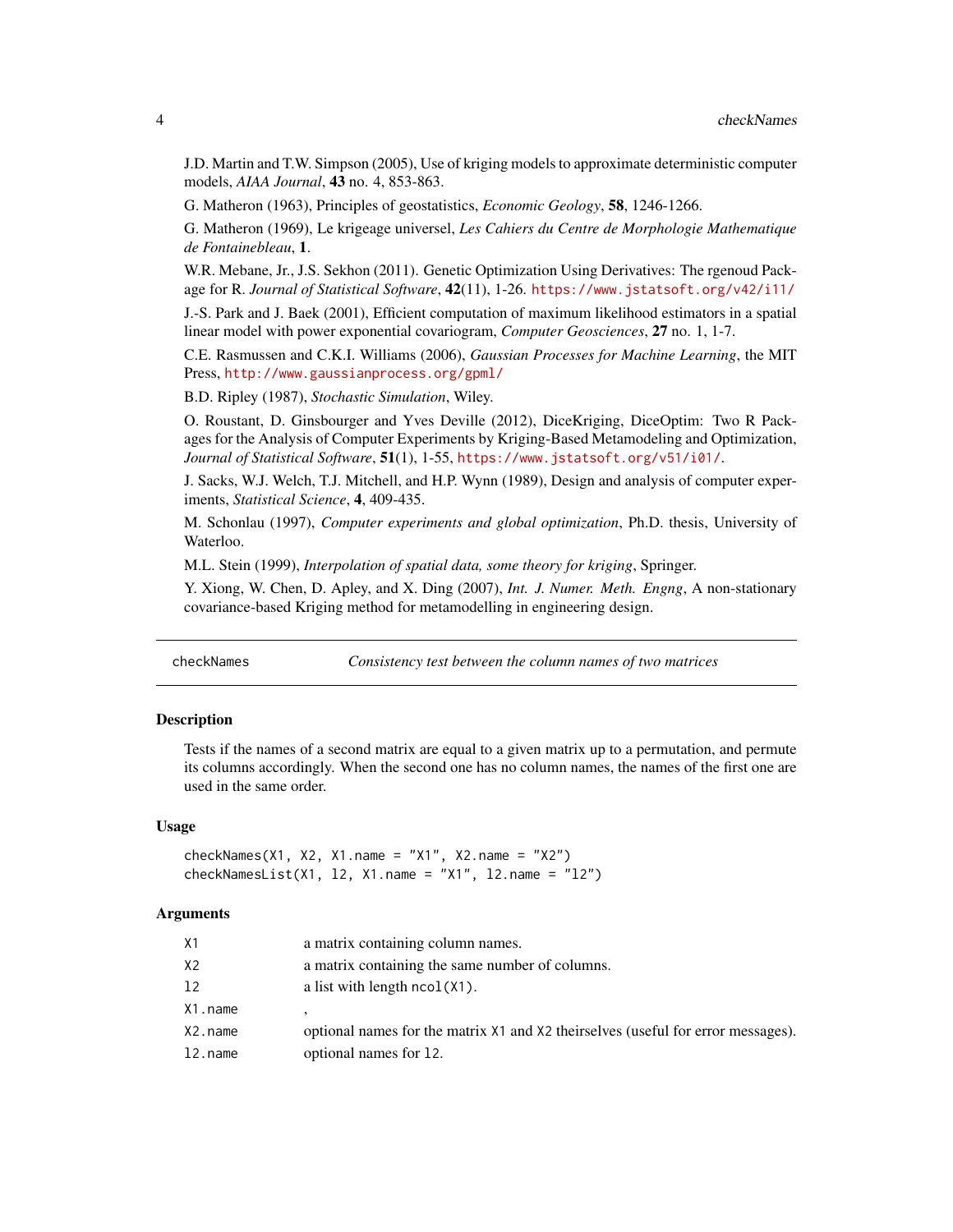<span id="page-4-0"></span> $\text{coeff}$  5

# Details

If X2 does not contain variable names, then the names of X1 are used in the same order, and X2 is returned with these names. Otherwise, if the column names of X1 and X2 are equal up to a permutation, the column of X2 are permuted according to the order of X1' names.

#### Value

The matrix X2, with columns possibly permuted. See details.

# Author(s)

O. Roustant

# See Also

[predict,km-method](#page-0-0), [simulate,km-method](#page-0-0)

#### Examples

```
X1 <- matrix(1, 2, 3)
X2 <- matrix(1:6, 2, 3)
colnames(X1) <- c("x1", "x2", "x3")
checkNames(X1, X2)
# attributes the same names for X2, and returns X2
colnames(X2) <- c("x1", "x2", "x5")
## Not run: checkNames(X1, X2)
# returns an error since the names of X1 and X2 are different
colnames(X2) <- c("x2", "x1", "x3")
checkNames(X1, X2)
# returns the matrix X2, but with permuted columns
12 \leftarrow list(x3 = 1, x2 = c(2, 3), x1 = -6)
```
checkNamesList(X1, l2)

coef *Get coefficients values*

#### Description

Get or set coefficients values.

#### Usage

coef(object, ...)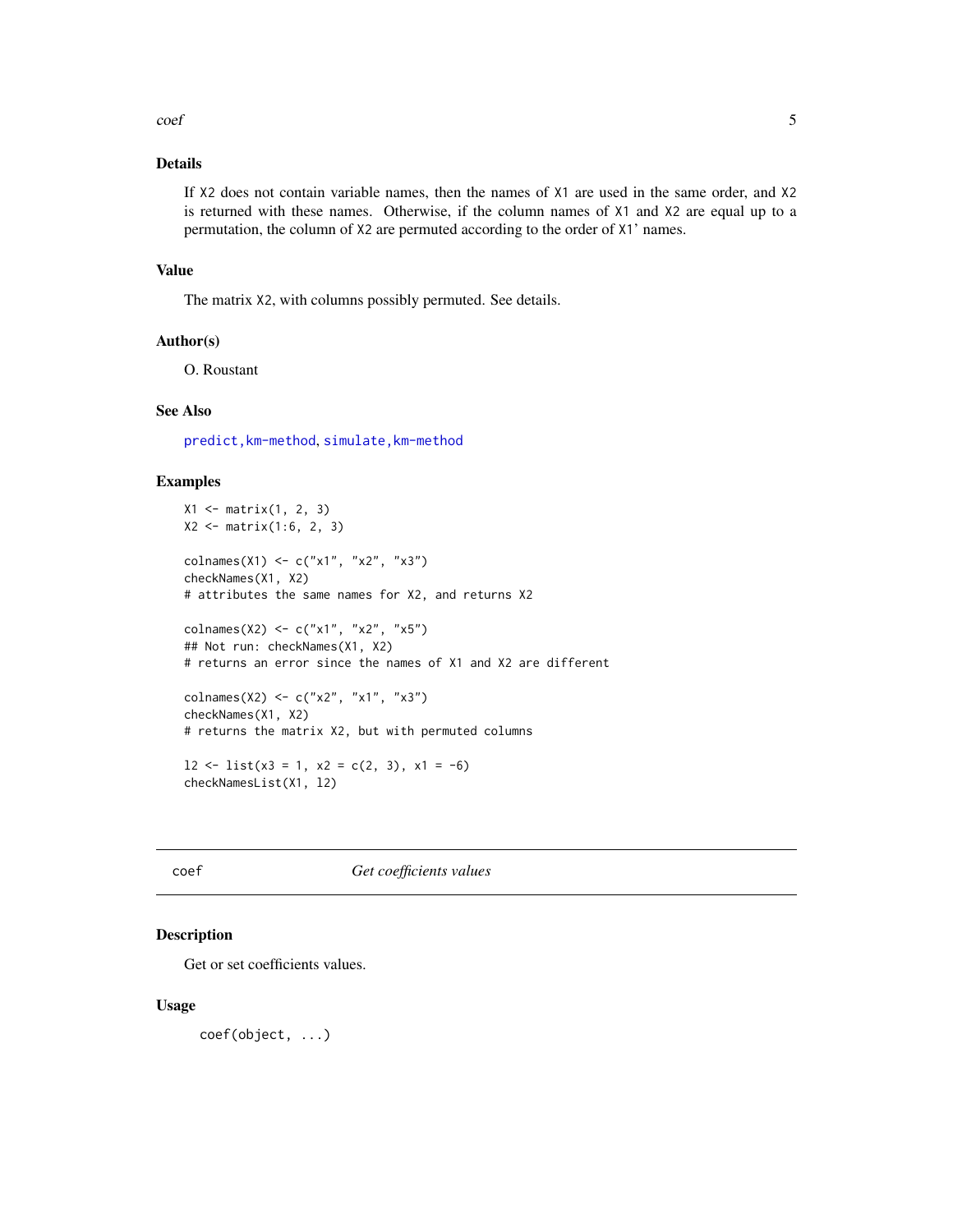#### <span id="page-5-0"></span>**Arguments**

| object   | an object specifying a covariance structure or a km object. |
|----------|-------------------------------------------------------------|
| $\cdots$ | other arguments (undocumented at this stage).               |

# Note

The replacement method coef<- is not available.

#### Author(s)

Y. Deville, O. Roustant

<span id="page-5-1"></span>computeAuxVariables *Auxiliary variables for kriging*

# Description

Computes or updates some auxiliary variables used for kriging (see below). This is useful in several situations : when all parameters are known (as for one basic step in Bayesian analysis), or when some new data is added but one does not want to re-estimate the model coefficients. On the other hand, computeAuxVariables is not used during the estimation of covariance parameters, since this function requires to compute the trend coefficients at each optimization step; the alternative given by (Park, Baek, 2001) is preferred.

#### Usage

```
computeAuxVariables(model)
```
#### Arguments

model an object of class km with missing (or non updated) items.

# Value

An updated km objet, where the changes concern the following items:

|   | a matrix equal to the upper triangular factor of the Choleski decomposition of C,<br>such that $t(T)*T = C$ (where C is the covariance matrix).                                                                                        |
|---|----------------------------------------------------------------------------------------------------------------------------------------------------------------------------------------------------------------------------------------|
|   | a vector equal to $inv(t(T))*(y - F * beta)$ , with y, F, beta are respectively<br>the response, the experimental matrix and the trend coefficients specified in<br>model@trend.coef. If model@trend.coef is empty, z is not computed. |
| M | a matrix equal to $inv(t(T))$ *F.                                                                                                                                                                                                      |

#### Note

T is computed with the base function chol. z and M are computed by solving triangular linear systems with backsolve. z is not computed if model@trend.coef is empty.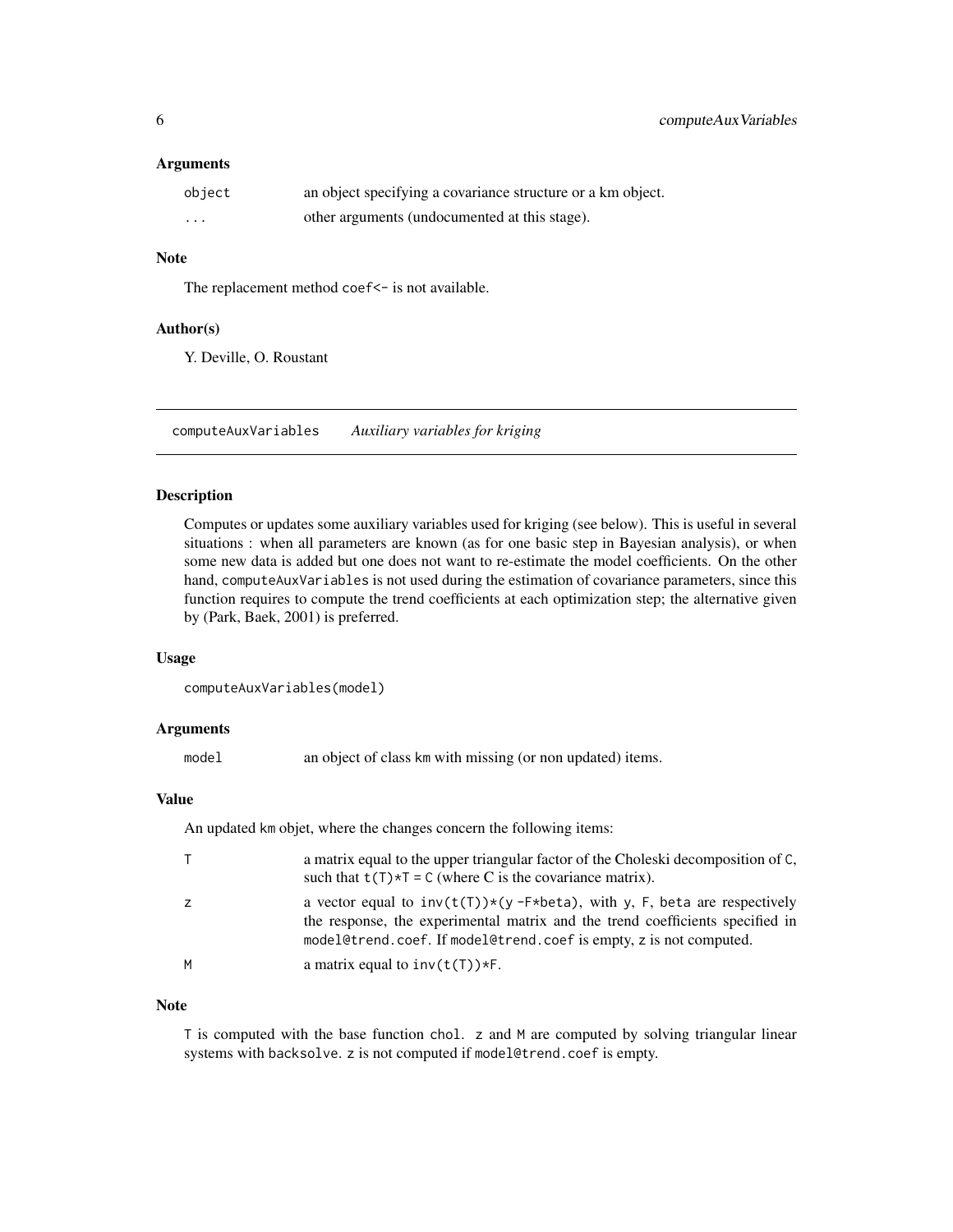#### <span id="page-6-0"></span>covIso-class 7

#### Author(s)

O. Roustant, D. Ginsbourger, Ecole des Mines de St-Etienne

#### References

J.-S. Park and J. Baek (2001), Efficient computation of maximum likelihood estimators in a spatial linear model with power exponential covariogram, *Computer Geosciences*, 27 no. 1, 1-7.

#### See Also

[covMatrix](#page-9-1), [chol](#page-0-0), [backsolve](#page-0-0).

<span id="page-6-1"></span>

covIso-class *Class of tensor-product spatial covariances with isotropic range*

#### **Description**

S4 class of isotropic spatial covariance kerlnes based upon the covTensorProduct class

#### Objects from the Class

In 1-dimension, the covariance kernels are parameterized as in (Rasmussen, Williams, 2006). Denote by theta the range parameter, p the exponent parameter (for power-exponential covariance), s the standard deviation, and  $h=||x-y||$ . Then we have  $C(x,y) = s^2 * k(x,y)$ , with:

| Gauss             | $k(x,y) = exp(-1/2*(h/theta a)^2)$                                           |
|-------------------|------------------------------------------------------------------------------|
| Exponential       | $k(x,y) = exp(-h/theta)$                                                     |
| Matern $(3/2)$    | $k(x,y) = (1+sqrt(3)*h/theta)*exp(-sqrt(3)*h/theta)$                         |
| Matern $(5/2)$    | $k(x,y) = (1+sqrt(5)*h/theta+1/3)*5*(h/theta+2)$<br>$*exp(-sqrt(5)*h/theta)$ |
| Power-exponential | $k(x,y) = exp(-(h/theta a)^n p)$                                             |
|                   |                                                                              |

#### **Slots**

d: Object of class "integer". The spatial dimension.

- name: Object of class "character". The covariance function name. To be chosen between "gauss", "matern5\_2", "materr and "powexp"
- paramset.n: Object of class "integer". 1 for covariance depending only on the ranges parame-

ters, 2 for "powexp" which also depends on exponent parameters.

var.names: Object of class "character". The variable names.

sd2: Object of class "numeric". The variance of the stationary part of the process.

known.covparam: Object of class "character". Internal use. One of: "None", "All".

nugget.flag: Object of class "logical". Is there a nugget effect?

nugget.estim: Object of class "logical". Is the nugget effect estimated or known?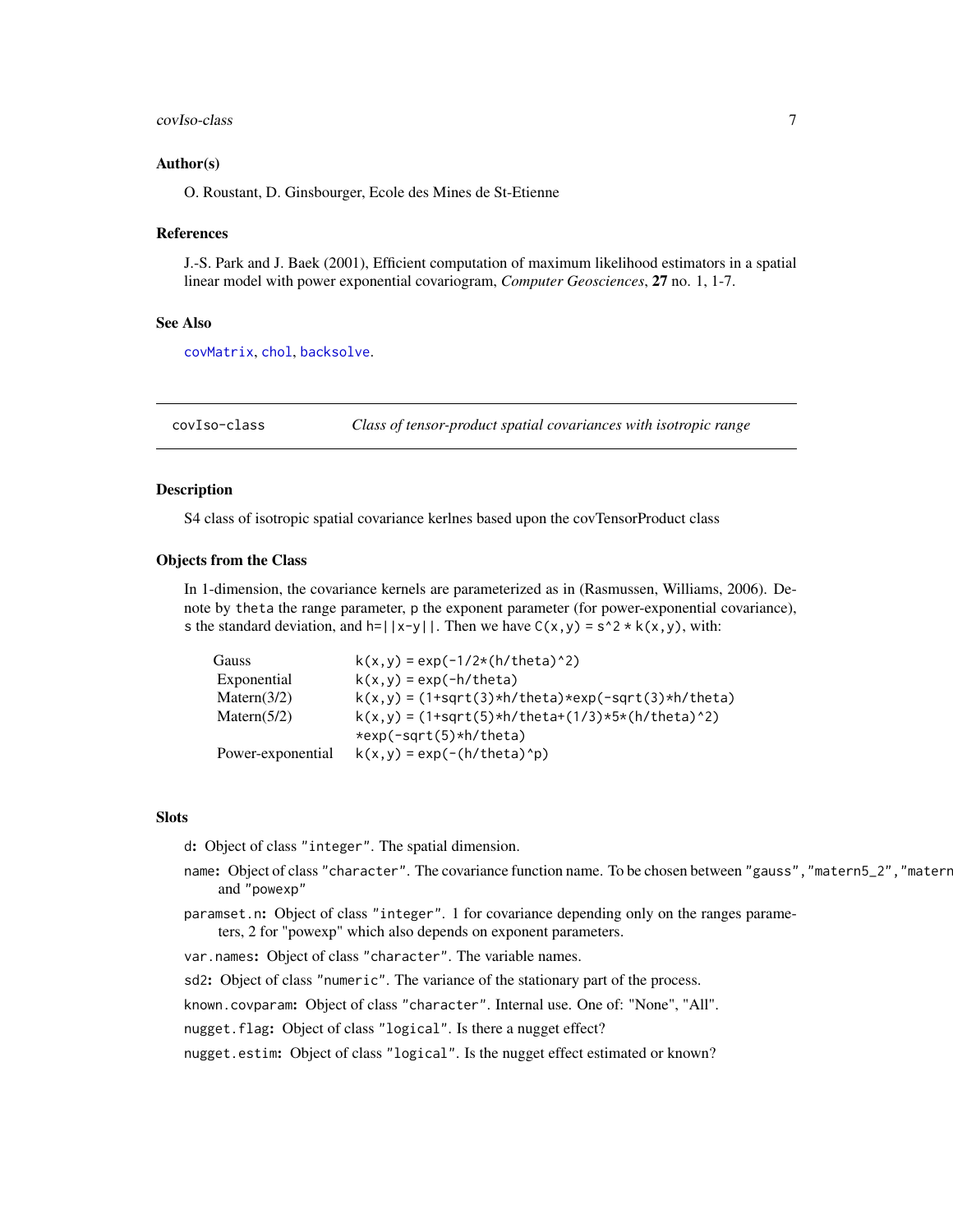- <span id="page-7-0"></span>nugget: Object of class "numeric". If there is a nugget effect, its value (homogeneous to a variance).
- param.n: Object of class "integer". The total number of parameters.
- range.names: Object of class "character". Names of range parameters, for printing purpose. Default is "theta".
- range.val: Object of class "numeric". Values of range parameters.

#### Extends

Class ["covKernel"](#page-8-1), directly.

#### Methods

```
coef signature(object = "covIso"): ...
covMat1Mat2 signature(object = "covIso"): ...
covMatrix signature(object = "covIso"): ...
covMatrixDerivative signature(object = "covIso"): ...
covParametersBounds signature(object = "covIso"): ...
covparam2vect signature(object = "covIso"): ...
vect2covparam signature(object = "covIso"): ...
covVector.dx signature(object = "covIso"): ...
inputnames signature(x = "covIso"): ...
kernelname signature(x = "covIso"). ...
ninput signature(x = "covIso"): ...
nuggetflag signature(x = "covIso"): ...
nuggetvalue signature(x = "covIso"): ...
show signature(object = "covIso"): ...
summary signature(object = "covIso"): ...
```
# Author(s)

O. Roustant, D. Ginsbourger

### References

N.A.C. Cressie (1993), *Statistics for spatial data*, Wiley series in probability and mathematical statistics.

C.E. Rasmussen and C.K.I. Williams (2006), *Gaussian Processes for Machine Learning*, the MIT Press, <http://www.gaussianprocess.org/gpml/>

M.L. Stein (1999), *Interpolation of spatial data, some theory for kriging*, Springer.

# See Also

[km](#page-20-1) [covTensorProduct](#page-12-1)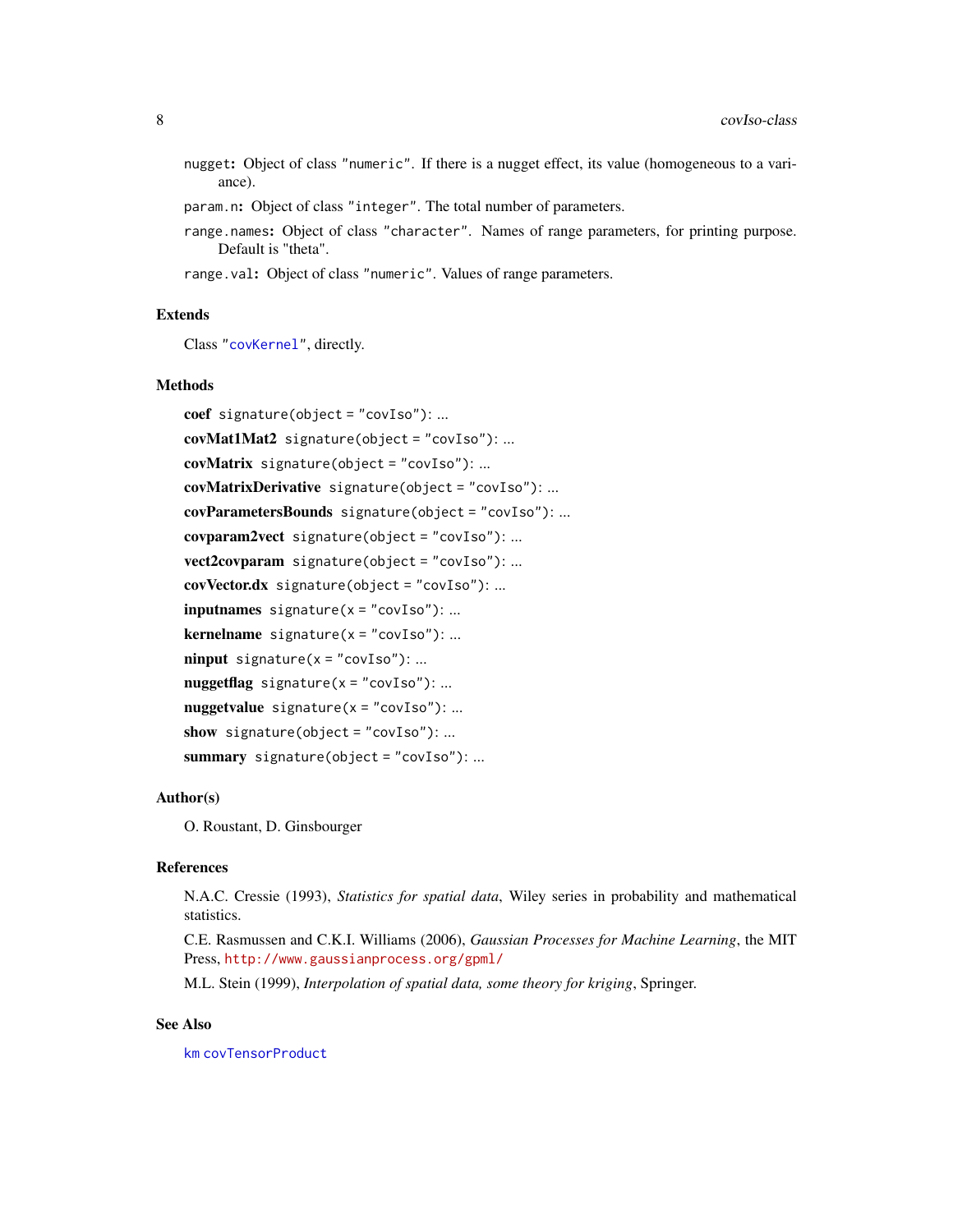# <span id="page-8-0"></span>covKernel-class 9

# Examples

showClass("covIso")

<span id="page-8-1"></span>covKernel-class *Class "covKernel"*

# Description

Union of classes including "covTensorProduct", "covIso", "covScaling" and "covUser"

# Objects from the Class

A virtual Class: No objects may be created from it.

# Methods

No methods defined with class "covKernel" in the signature.

# Author(s)

Olivier Roustant, David Ginsbourger, Yves Deville

# Examples

```
showClass("covKernel")
```
covMat1Mat2 *Cross covariance matrix*

#### Description

Computes the cross covariance matrix between two sets of locations for a spatial random process with a given covariance structure. Typically the two sets are a learning set and a test set.

# Usage

```
covMat1Mat2(object, X1, X2, nugget.flag=FALSE)
```
#### Arguments

| object         | an object specifying the covariance structure.                                                                                                                                                                                 |
|----------------|--------------------------------------------------------------------------------------------------------------------------------------------------------------------------------------------------------------------------------|
| X1             | a matrix whose rows represent the locations of a first set (for instance a set of<br>learning points).                                                                                                                         |
| X <sub>2</sub> | a matrix whose rows represent the locations of a second set (for instance a set of<br>test points).                                                                                                                            |
| nugget.flag    | an optional boolean. If TRUE, the covariance between 2 equal locations takes<br>into account the nugget effect (if any). Locations are considered equal if their<br>euclidian distance is inferior to 1e-15. Default is FALSE. |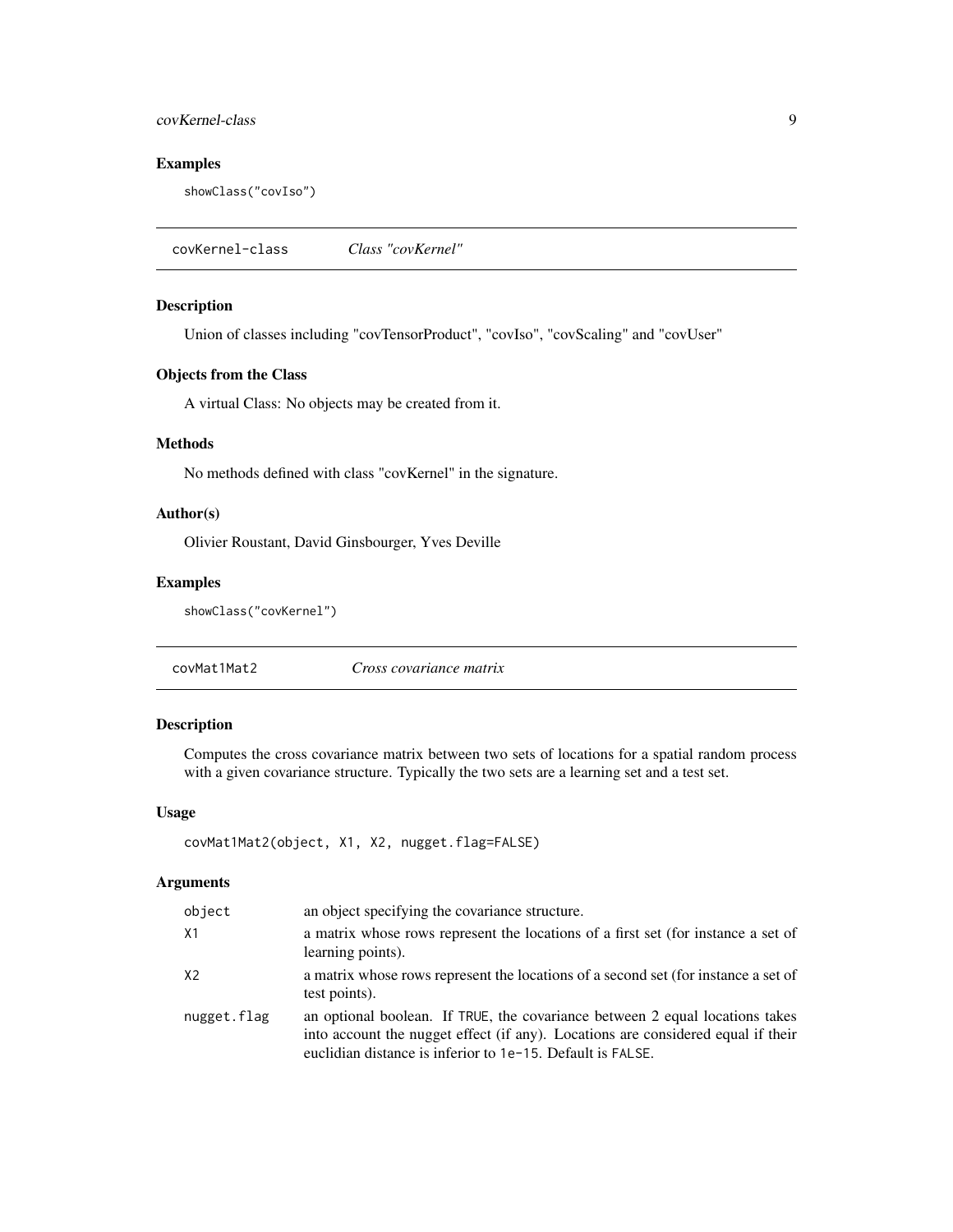# <span id="page-9-0"></span>Value

a matrix of size (nb of rows of  $X1 * nb$  of rows of  $X2$ ) whose element (i1, i2) is equal to the covariance between the locations specified by row i1 of X1 and row i2 of X2.

# Author(s)

Olivier Roustant, David Ginsbourger, Ecole des Mines de St-Etienne.

# See Also

[covMatrix](#page-9-1)

<span id="page-9-1"></span>

| covMatrix | Covariance matrix |
|-----------|-------------------|
|           |                   |

# Description

Computes the covariance matrix at a set of locations for a spatial random process with a given covariance structure.

# Usage

covMatrix(object, X, noise.var = NULL)

# Arguments

| object    | an object specifying the covariance structure.                                                   |
|-----------|--------------------------------------------------------------------------------------------------|
| X         | a matrix whose columns represent locations.                                                      |
| noise.var | for noisy observations : an optional vector containing the noise variance at each<br>observation |

# Value

a list with the following items :

| C. | a matrix representing the covariance matrix for the locations specified in the X      |
|----|---------------------------------------------------------------------------------------|
|    | argument, including a possible nugget effect or observation noise.                    |
| vn | a vector of length n (X size) containing a replication of the nugget effet or the ob- |
|    | servation noise (so that $C$ -diag(vn) contains the covariance matrix when there      |
|    | is no nugget effect nor observation noise)                                            |

# Author(s)

Olivier Roustant, David Ginsbourger, Ecole des Mines de St-Etienne.

# See Also

[covMatrixDerivative](#page-0-0)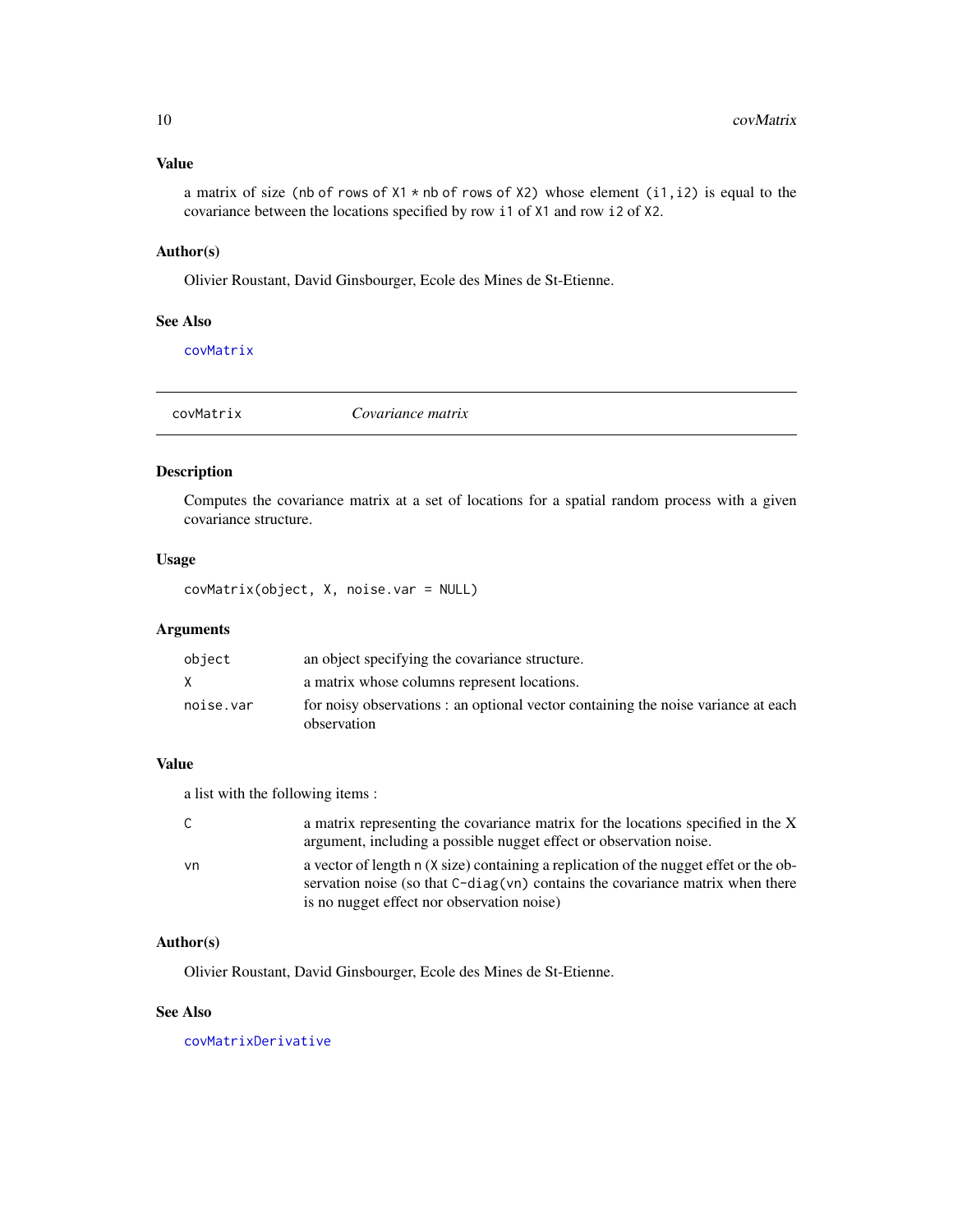<span id="page-10-1"></span><span id="page-10-0"></span>covParametersBounds *Boundaries for covariance parameters*

# Description

Default boundaries for covariance parameters.

#### Usage

```
covParametersBounds(object, X)
```
# Arguments

| object | an object specifying the covariance structure.   |  |  |
|--------|--------------------------------------------------|--|--|
|        | a matrix representing the design of experiments. |  |  |

# Details

The default values are chosen as follows :

| Range parameters (all covariances)   | $lower=1e-10$ , upper=2 times the difference between |  |
|--------------------------------------|------------------------------------------------------|--|
|                                      | the max, and min, values of X for each coordinate    |  |
| Shape parameters (powexp covariance) | lower=1e-10, upper=2 for each coordinate             |  |

#### Value

a list with items lower, upper containing default boundaries for the covariance parameters.

# Author(s)

Olivier Roustant, David Ginsbourger, Ecole des Mines de St-Etienne.

# See Also

[km](#page-20-1)

covScaling-class *Class "covScaling"*

# Description

Composition of isotropic kernels with coordinatewise non-linear scaling obtained by integrating piecewise affine functions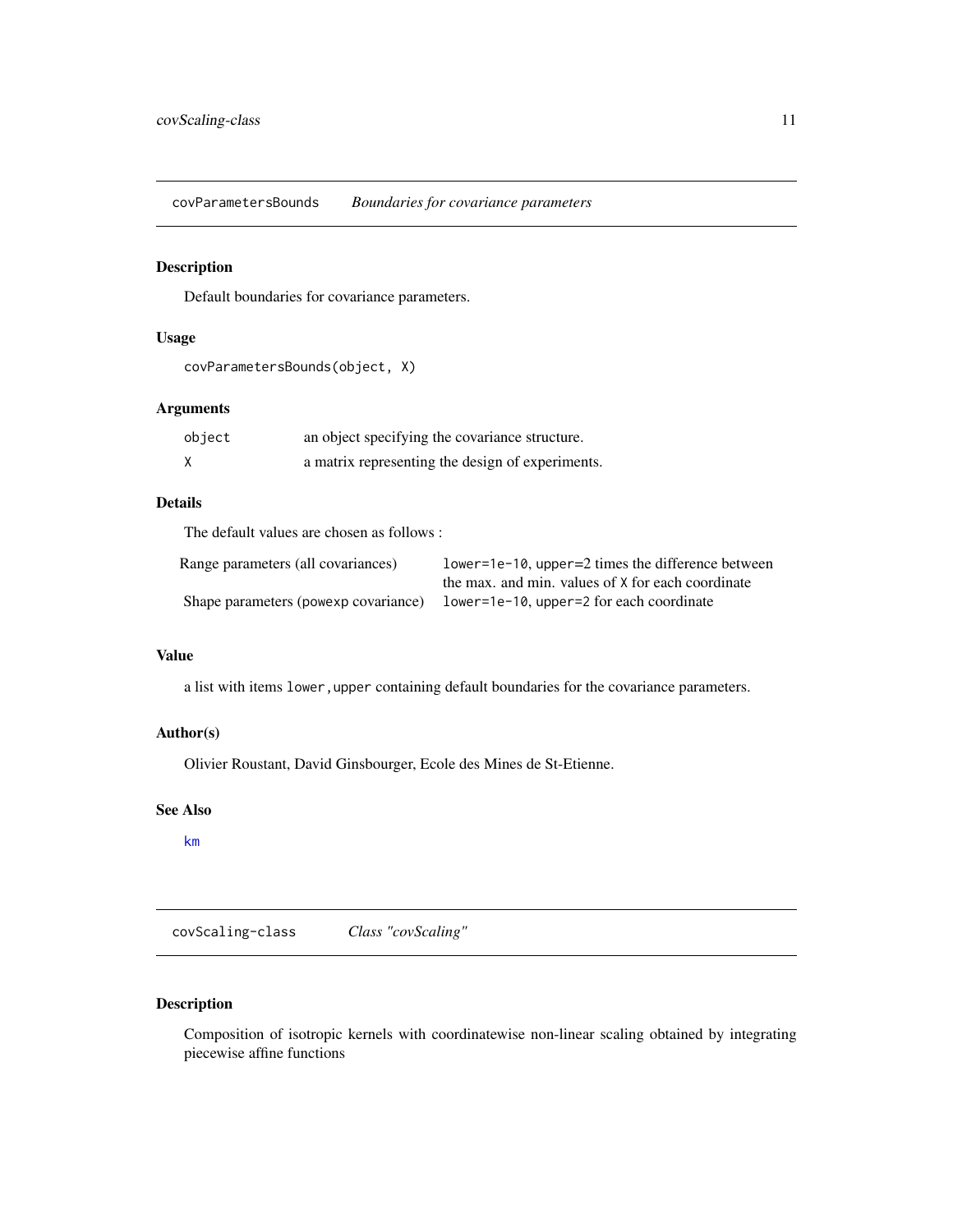#### <span id="page-11-0"></span>Objects from the Class

In 1-dimension, the covariance kernels are parameterized as in (Rasmussen, Williams, 2006). Denote by theta the range parameter, p the exponent parameter (for power-exponential covariance), s the standard deviation, and  $h=|x-y|$ . Then we have  $C(x,y) = s^2 * k(x,y)$ , with:

| <b>Gauss</b>      | $k(x, y) = exp(-1/2*(h/theta a)^2)$                  |
|-------------------|------------------------------------------------------|
| Exponential       | $k(x,y) = exp(-h/theta)$                             |
| Matern $(3/2)$    | $k(x,y) = (1+sqrt(3)*h/theta)*exp(-sqrt(3)*h/theta)$ |
| Matern $(5/2)$    | $k(x,y) = (1+sqrt(5)*h/theta+1/3)*5*(h/theta+2)$     |
|                   | $*exp(-sqrt(5)*h/theta)$                             |
| Power-exponential | $k(x,y) = exp(-(h/theta a)^n p)$                     |

Here, in every dimension, the corresponding one-dimensional stationary kernel  $k(x, y)$  is replaced by  $k(f(x), f(y))$ , where f is a continuous monotonic function indexed by a finite number of parameters (see the references for more detail).

# **Slots**

- d: Object of class "integer". The spatial dimension.
- knots: Object of class "list". The j-th element is a vector containing the knots for dimension j.
- eta: Object of class "list". In correspondance with knots, the j-th element is a vector containing the scaling coefficients (i.e. the derivatives of the scaling function at the knots) for dimension j.
- name: Object of class "character". The covariance function name. To be chosen between "gauss", "matern5\_2", "materr and "powexp"
- paramset.n: Object of class "integer". 1 for covariance depending only on the ranges parameters, 2 for "powexp" which also depends on exponent parameters.
- var.names: Object of class "character". The variable names.
- sd2: Object of class "numeric". The variance of the stationary part of the process.
- known.covparam: Object of class "character". Internal use. One of: "None", "All".
- nugget.flag: Object of class "logical". Is there a nugget effect?
- nugget.estim: Object of class "logical". Is the nugget effect estimated or known?
- nugget: Object of class "numeric". If there is a nugget effect, its value (homogeneous to a variance).
- param.n: Object of class "integer". The total number of parameters.

# Extends

Class ["covKernel"](#page-8-1), directly.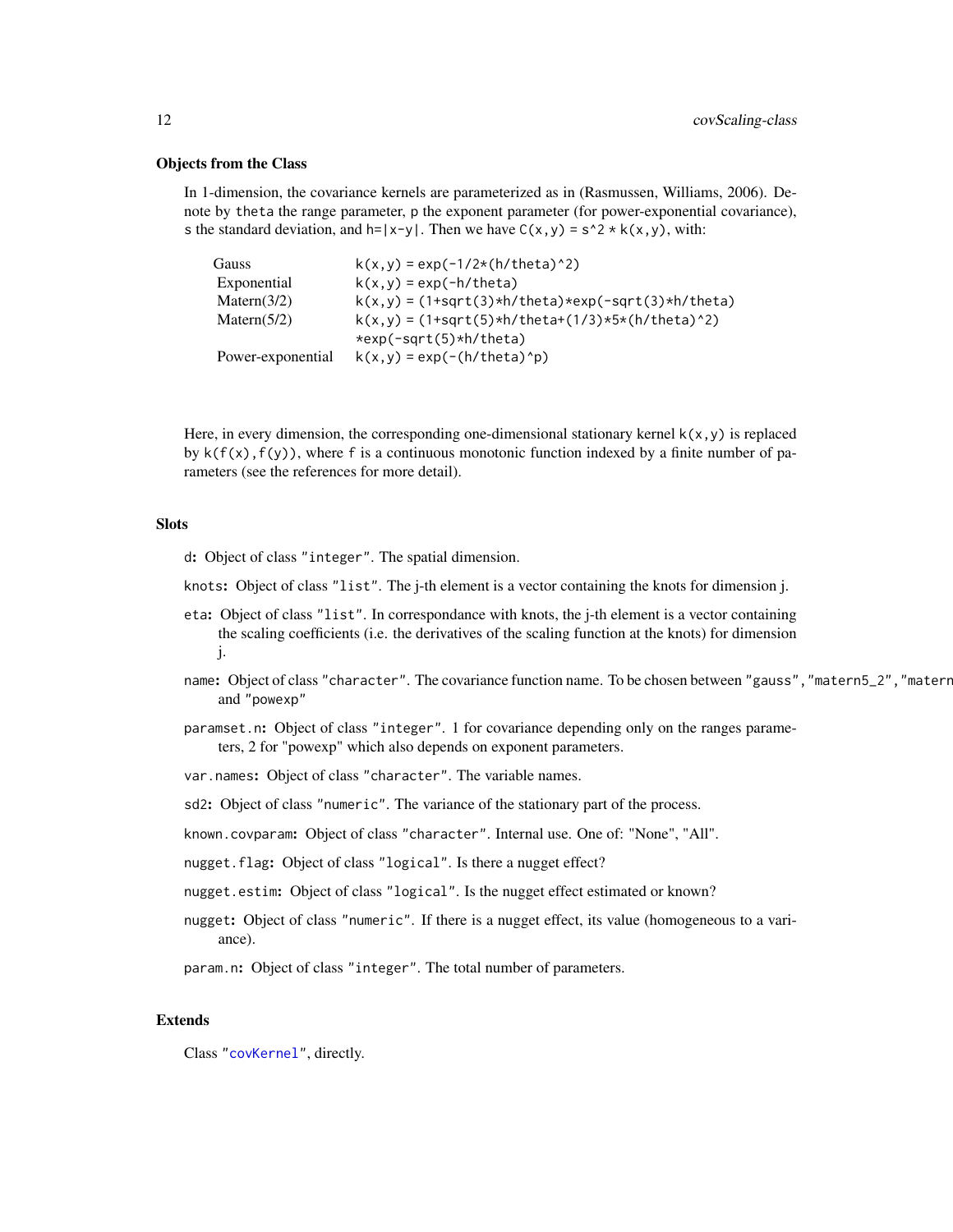# <span id="page-12-0"></span>Methods

coef signature(object = "covScaling"): ... covMat1Mat2 signature(object = "covScaling"): ... covMatrix signature(object = "covScaling"): ... covMatrixDerivative signature(object = "covScaling"): ... covParametersBounds signature(object = "covScaling"): ... covparam2vect signature(object = "covScaling"): ... vect2covparam signature(object = "covScaling"): ... show signature(object = "covScaling"): ...

# Author(s)

Olivier Roustant, David Ginsbourger, Yves Deville

# References

Y. Xiong, W. Chen, D. Apley, and X. Ding (2007), *Int. J. Numer. Meth. Engng*, A non-stationary covariance-based Kriging method for metamodelling in engineering design.

# See Also

[km](#page-29-1) [covTensorProduct](#page-12-1) [covIso](#page-6-1) [covKernel](#page-8-1)

#### Examples

showClass("covScaling")

<span id="page-12-1"></span>covTensorProduct-class

*Class of tensor-product spatial covariances*

# Description

S4 class of tensor-product (or separable) covariances.

# Value

covTensorProduct

separable covariances depending on 1 set of parameters, such as Gaussian, exponential, Matern with fixed nu... or on 2 sets of parameters, such as powerexponential.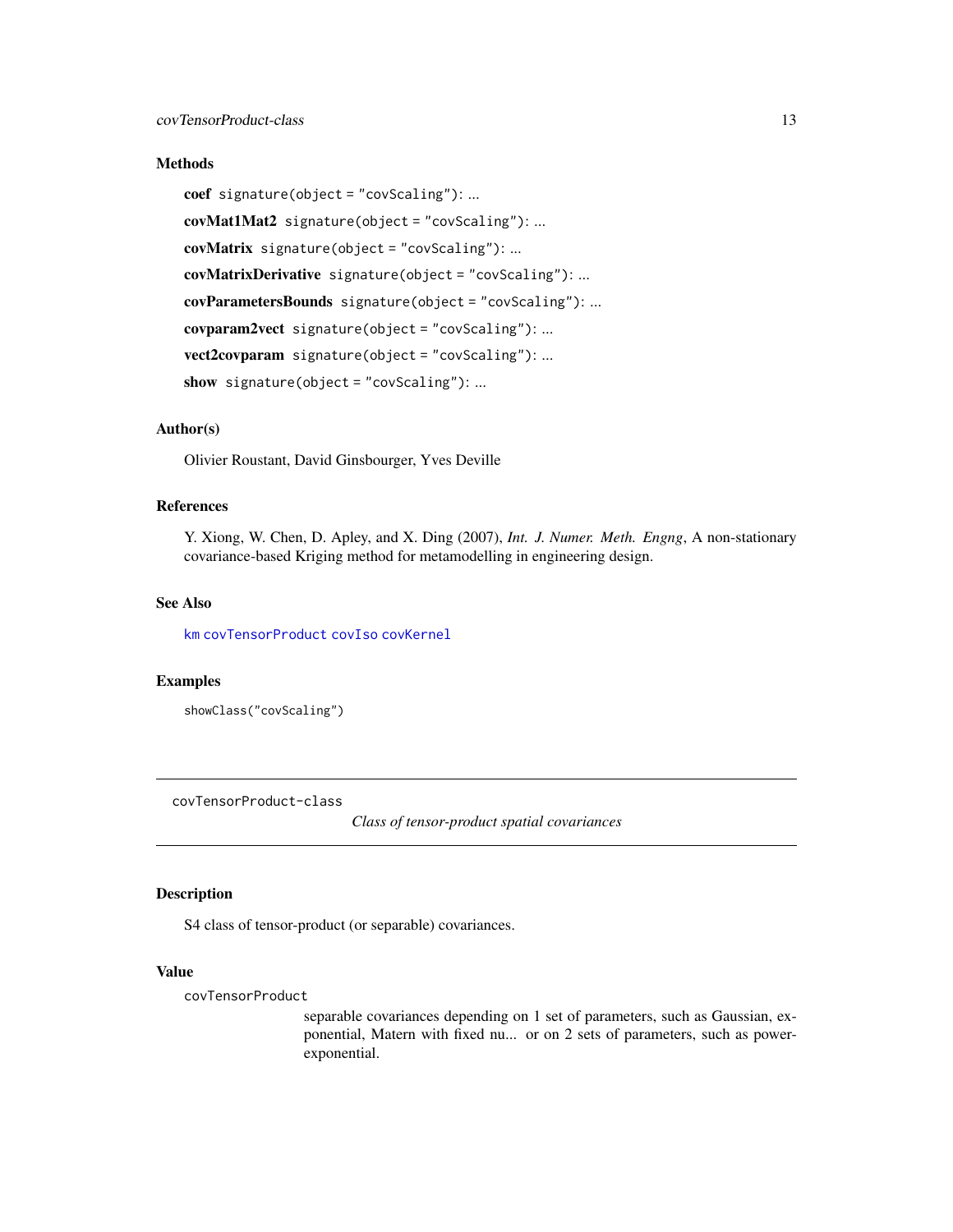#### Objects from the Class

A d-dimensional tensor product (or separable) covariance kernel  $C(x,y)$  is the tensor product of 1-dimensional covariance kernels :  $C(x, y) = C(x1, y1)C(x2, y2) \dots C(xd, yd)$ .

In 1-dimension, the covariance kernels are parameterized as in (Rasmussen, Williams, 2006). Denote by theta the range parameter, p the exponent parameter (for power-exponential covariance), s the standard deviation, and  $h=|x-y|$ . Then we have  $C(x,y) = s^2 * k(x,y)$ , with:

| Gauss             | $k(x,y) = exp(-1/2*(h/theta a)^2)$                                |
|-------------------|-------------------------------------------------------------------|
| Exponential       | $k(x,y) = exp(-h/theta)$                                          |
| Matern $(3/2)$    | $k(x, y) = (1 + sqrt(3) * h / theta) * exp(-sqrt(3) * h / theta)$ |
| Matern $(5/2)$    | $k(x,y) = (1+sqrt(5)*h/theta+1/3)*5*(h/theta+2)$                  |
|                   | $*exp(-sqrt(5)*h/theta)$                                          |
| Power-exponential | $k(x,y) = exp(-(h/theta a)^n p)$                                  |

#### **Slots**

d: Object of class "integer". The spatial dimension.

- name: Object of class "character". The covariance function name. To be chosen between "gauss", "matern5\_2", "matern and "powexp"
- paramset.n: Object of class "integer". 1 for covariance depending only on the ranges parameters, 2 for "powexp" which also depends on exponent parameters.

var.names: Object of class "character". The variable names.

- sd2: Object of class "numeric". The variance of the stationary part of the process.
- known.covparam: Object of class "character". Internal use. One of: "None", "All".
- nugget.flag: Object of class "logical". Is there a nugget effect?
- nugget.estim: Object of class "logical". Is the nugget effect estimated or known?
- nugget: Object of class "numeric". If there is a nugget effect, its value (homogeneous to a variance).
- param.n: Object of class "integer". The total number of parameters.
- range.n: Object of class "integer". The number of range parameters.
- range.names: Object of class "character". Names of range parameters, for printing purpose. Default is "theta".

range.val: Object of class "numeric". Values of range parameters.

- shape.n: Object of class "integer". The number of shape parameters (exponent parameters in "powexp").
- shape.names: Object of class "character". Names of shape parameters, for printing purpose. Default is "p".

shape.val: Object of class "numeric". Values of shape parameters.

#### Methods

show signature( $x =$  "covTensorProduct") Print covariance function. See show, km-method. coef signature(x = "covTensorProduct") Get the coefficients of the covariance function.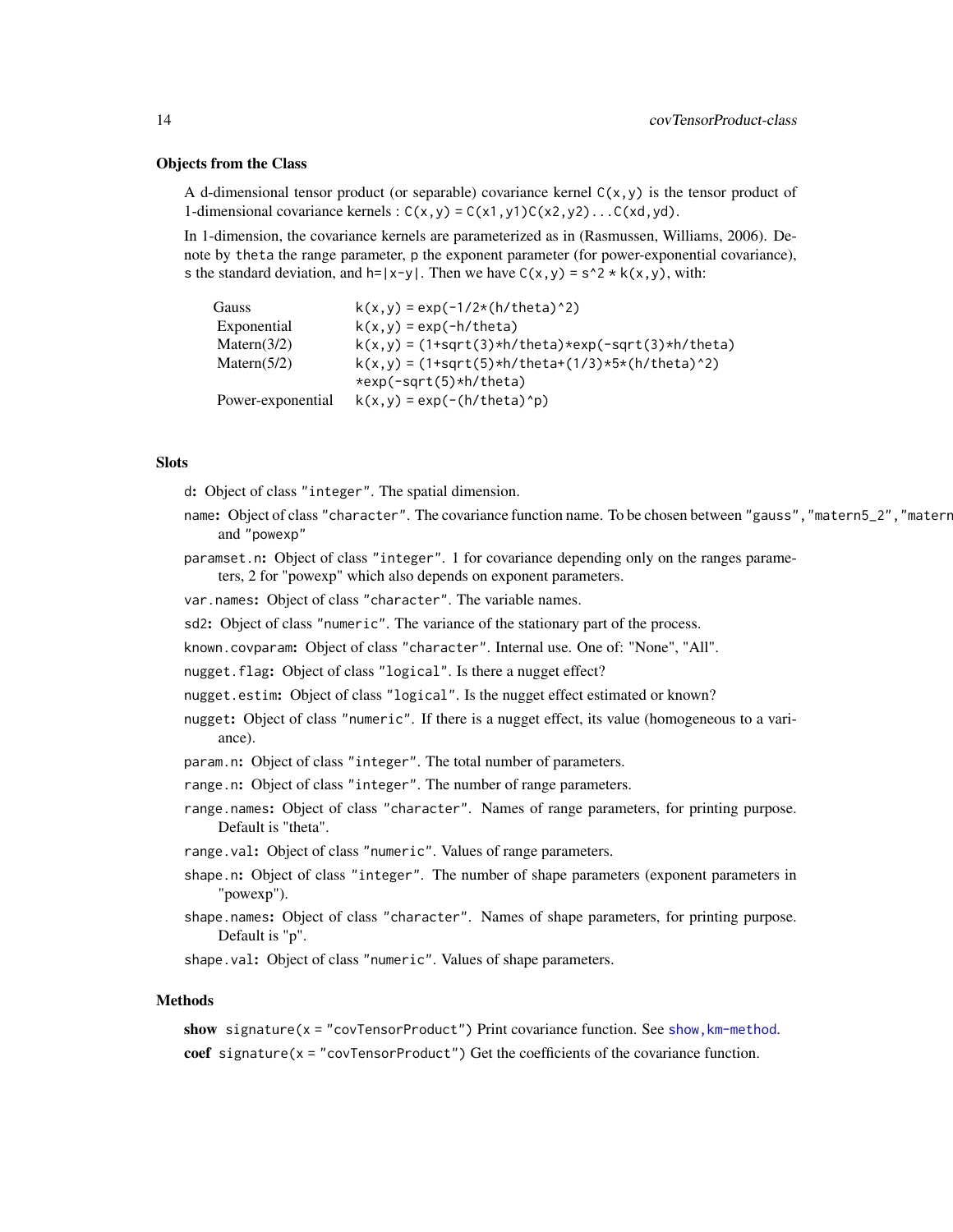#### <span id="page-14-0"></span>covUser-class 15

#### Author(s)

O. Roustant, D. Ginsbourger

#### References

N.A.C. Cressie (1993), *Statistics for spatial data*, Wiley series in probability and mathematical statistics.

C.E. Rasmussen and C.K.I. Williams (2006), *Gaussian Processes for Machine Learning*, the MIT Press, <http://www.gaussianprocess.org/gpml/>

M.L. Stein (1999), *Interpolation of spatial data, some theory for kriging*, Springer.

#### See Also

[covStruct.create](#page-0-0) to construct a covariance structure.

covUser-class *Class "covUser"*

#### Description

An arbitrary covariance kernel provided by the user

# Objects from the Class

Any valid covariance kernel, provided as a 2-dimensional function  $(x,y) \rightarrow k(x,y)$ . At this stage, no test is done to check that k is positive definite.

# **Slots**

kernel: Object of class "function". The new covariance kernel.

nugget.flag: Object of class "logical". Is there a nugget effect?

nugget: Object of class "numeric". If there is a nugget effect, its value (homogeneous to a variance).

#### Extends

Class ["covKernel"](#page-8-1), directly.

#### Methods

```
coef signature(object = "covUser"): ...
covMat1Mat2 signature(object = "covScaling"): ...
covMatrix signature(object = "covScaling"): ...
show signature(object = "covScaling"): ...
```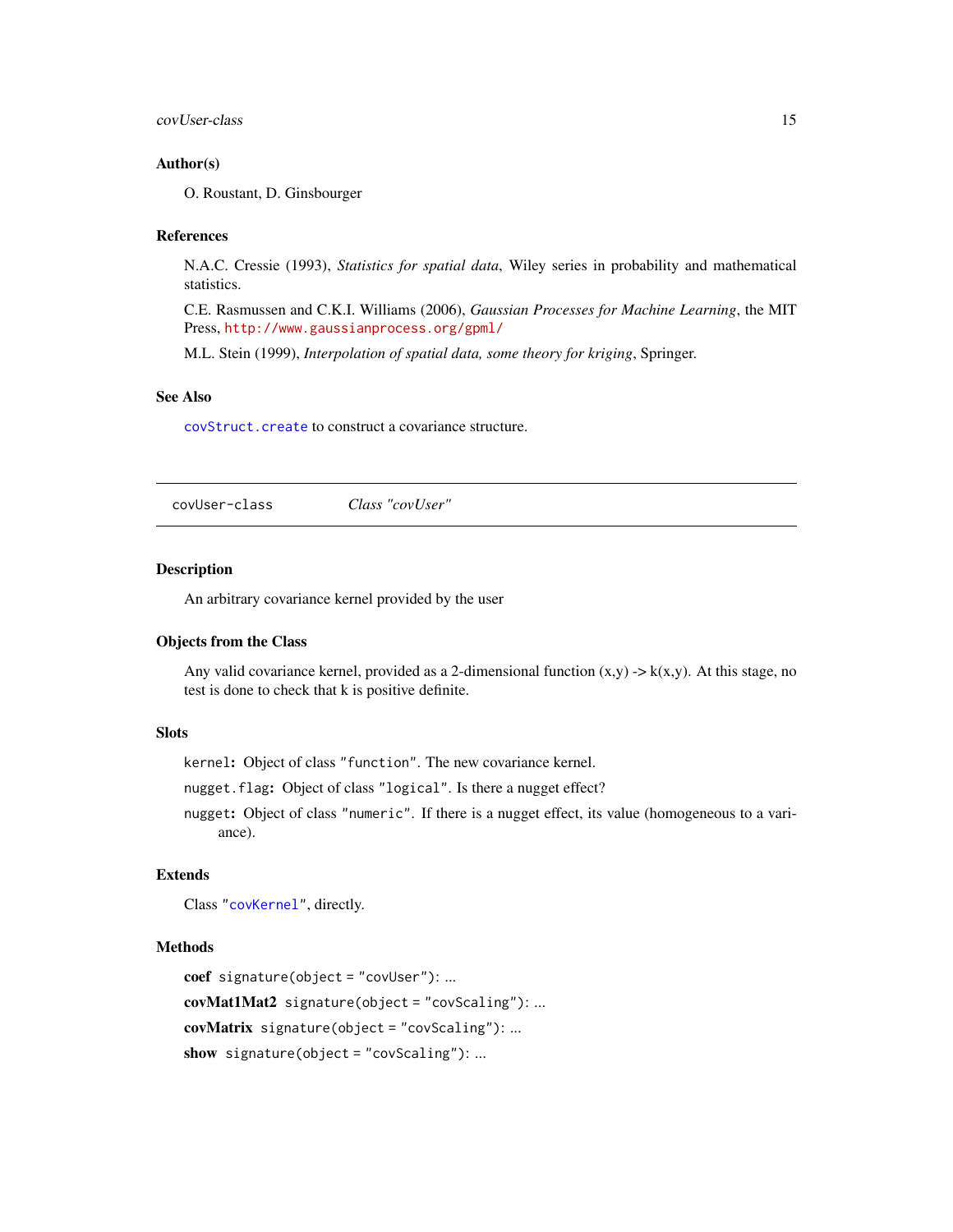# <span id="page-15-0"></span>Author(s)

Olivier Roustant, David Ginsbourger, Yves Deville

# See Also

[km](#page-29-1) [covTensorProduct](#page-12-1) [covIso](#page-6-1) [covKernel](#page-8-1)

# Examples

showClass("covUser")

<span id="page-15-1"></span>cv *Multiple fold cross validation for a km object*

# Description

Multiple fold cross validation for a km object without noisy observations.

# Usage

cv(model, folds, type="UK", trend.reestim=TRUE, fast=TRUE, light=FALSE)

# Arguments

| model         | an object of class "km" without noisy observations.                                                                                                                                                    |  |  |
|---------------|--------------------------------------------------------------------------------------------------------------------------------------------------------------------------------------------------------|--|--|
| folds         | a list of index subsets without index redundancy within each fold.                                                                                                                                     |  |  |
| type          | a character string corresponding to the kriging family, to be chosen between<br>simple kriging ("SK"), or universal kriging ("UK").                                                                    |  |  |
| trend.reestim | should the trend be reestimated when removing an observation? Default to<br>FALSE.                                                                                                                     |  |  |
| fast          | binary option to use analytical multiple fold cross validation formulae when<br>applicable.                                                                                                            |  |  |
| light         | binary option to force not calculating cross validation residual covariances be-<br>tween different folds (relevant, e.g., when performing speed comparisons across<br>baseline versus fast settings). |  |  |

# Value

A list composed of

| mean | a list of cross validation mean predictions with same number of elements and<br>respective dimensions than in folds. The ith element is equal to the kriging mean<br>(including the trend) at the ith fold number when it is left out of the design, |
|------|------------------------------------------------------------------------------------------------------------------------------------------------------------------------------------------------------------------------------------------------------|
| v    | a vector of actual responses,                                                                                                                                                                                                                        |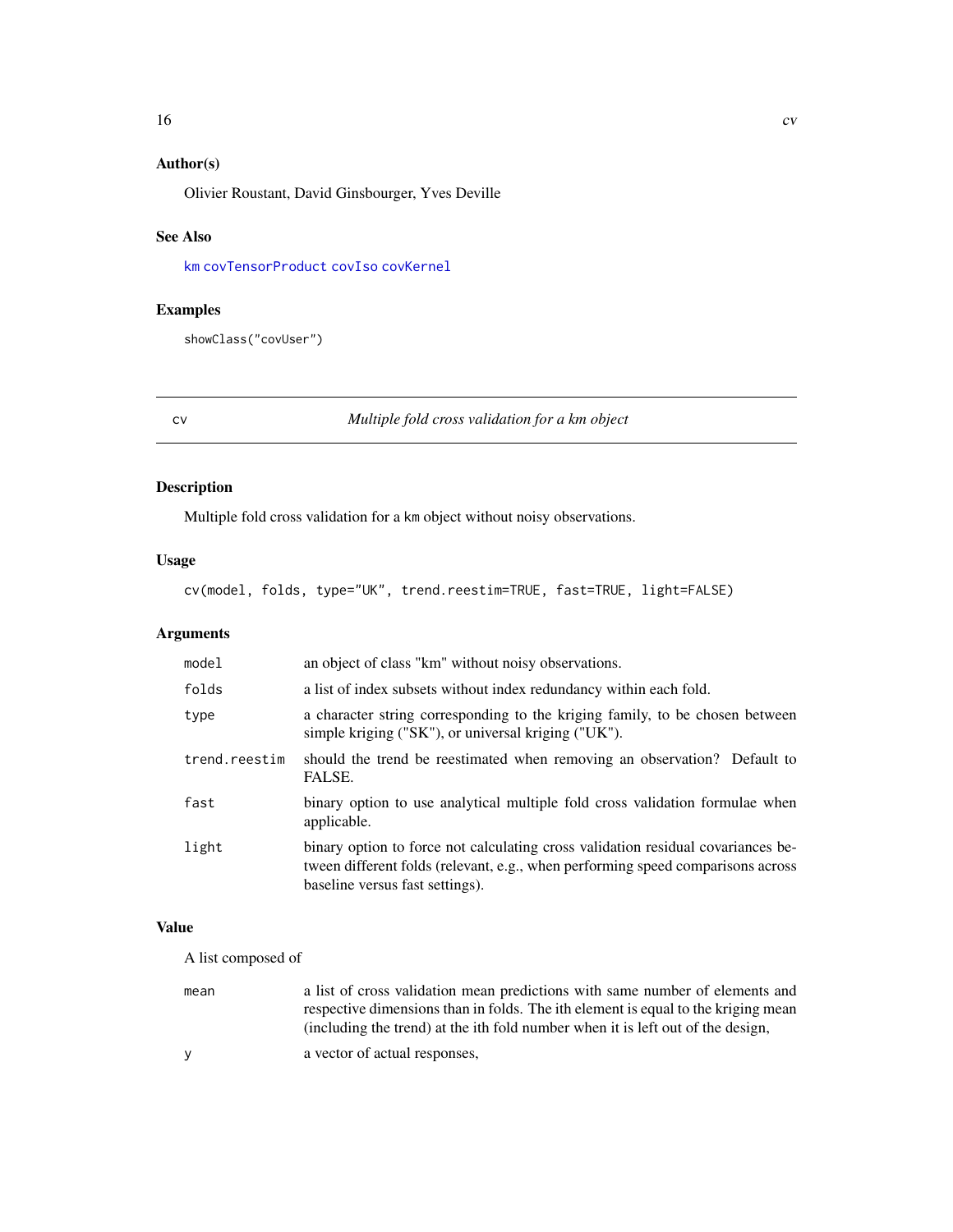<span id="page-16-0"></span>

| cvcov.list | a list of cross validation conditional covariance matrices with same number of                                                              |  |  |
|------------|---------------------------------------------------------------------------------------------------------------------------------------------|--|--|
|            | elements than in folds and dimensions set accordingly. The ith element is equal                                                             |  |  |
|            | to the kriging covariance matrix corresponding to the ith fold number when it is<br>left out of the design,                                 |  |  |
| cvcov.mat  | a ntot*ntot matrix containing all covariances between cross-validation errors<br>(stacked with respect to orders between and within folds), |  |  |

where ntot is the total number of points in the folds list (with possible point redundancies as some points may belong to several folds).

#### Warning

Kriging parameters are not re-estimated when removing observations. With few points in the learning set, the re-estimated values can be far from those obtained with the entire learning set. One option is to reestimate the trend coefficients, by setting trend.reestim=TRUE.

#### Author(s)

D. Ginsbourger, University of Bern.

#### References

F. Bachoc (2013), Cross Validation and Maximum Likelihood estimations of hyper-parameters of Gaussian processes with model misspecification. *Computational Statistics and Data Analysis*, 66, 55-69.

N.A.C. Cressie (1993), *Statistics for spatial data*, Wiley series in probability and mathematical statistics.

O. Dubrule (1983), Cross validation of Kriging in a unique neighborhood. *Mathematical Geology*, 15, 687-699.

J. Gallier. The schur complement and symmetric positive semidefinite (and definite) matrices. Retrieved at <https://www.cis.upenn.edu/~jean/schur-comp.pdf>.

D. Ginsbourger and C. Schaerer (2021). Fast calculation of Gaussian Process multiple-fold crossvalidation residuals and their covariances. arXiv:2101.03108 [stat.ME].

J.D. Martin and T.W. Simpson (2005), Use of kriging models to approximate deterministic computer models, *AIAA Journal*, 43 no. 4, 853-863.

M. Schonlau (1997), *Computer experiments and global optimization*, Ph.D. thesis, University of Waterloo.

#### See Also

[predict,km-method](#page-0-0), [leaveOneOut.km](#page-31-1)

#### Examples

# -------------------------------------------------

- # A 1D example illustrating leave-one-out residuals
- # and their correlation
- # -------------------------------------------------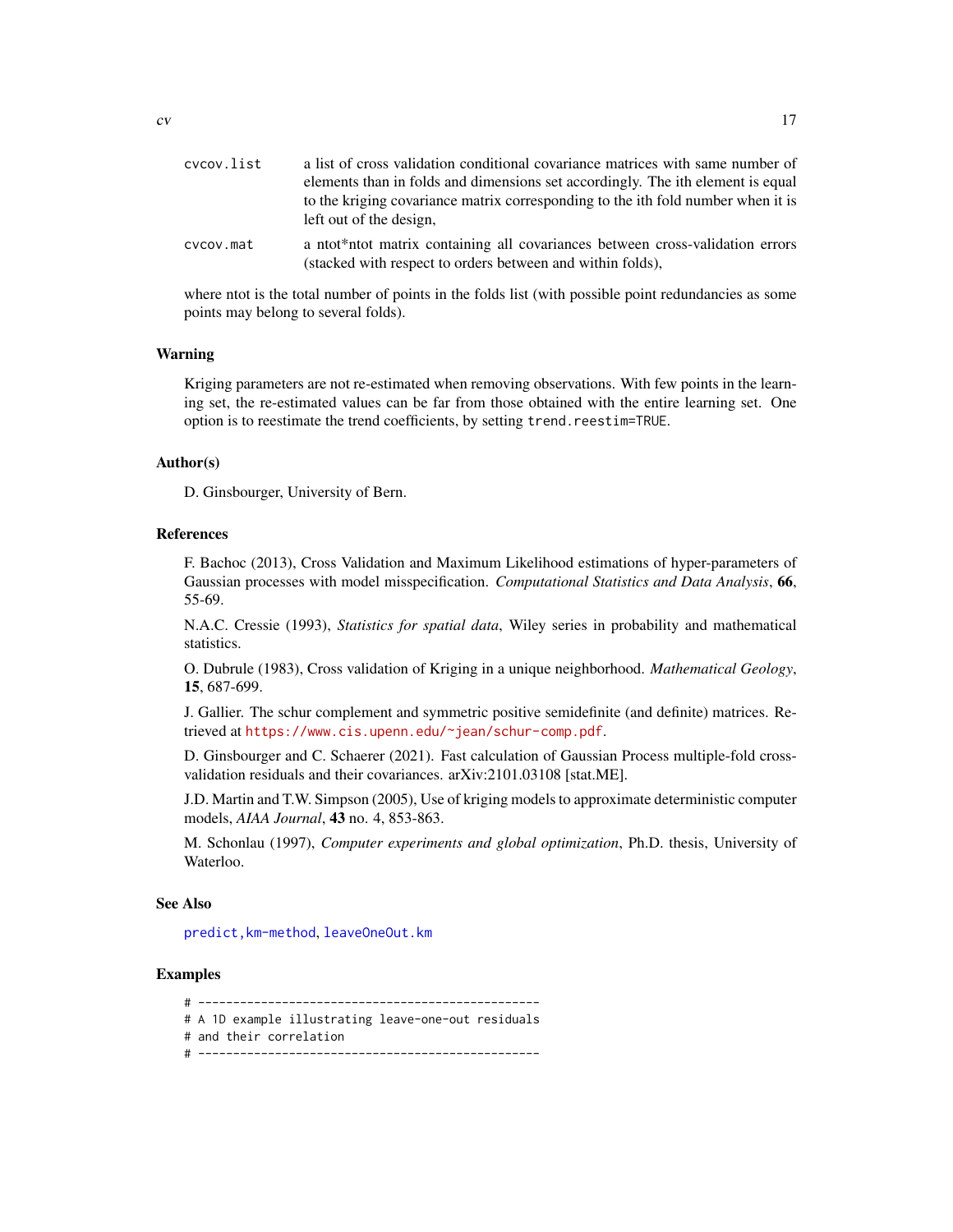```
# Test function (From Xiong et al. 2007; See scalingFun's doc)
myfun \leq function(x){
 sin(30 \times (x - 0.9)^{4}) \times cos(2 \times (x - 0.9)) + (x - 0.9) / 2}
t \leq -\text{seq}(\text{from} = 0, \text{to} = 1, \text{by} = 0.005)allresp <- myfun(t)
par(mfrow = c(1, 1), mar = c(4, 4, 2, 2))plot(t, allresp, type = "l")# Design points and associated responses
nn < - 10design \leq seq(0, 1, length.out = nn)
y <- myfun(design)
points(design, y, pch = 19)
# Model definition and GP prediction (Kriging)
set.seed(1)
model1 \leftarrow km(design = data-frame(design = design),response = data.frame(y = y), nugget = 1e-5,
             multistart = 10, control = list(trace = FALSE))
pred1 <- predict(model1, newdata = data.frame(design = t), type = "UK")
lines(t, pred1$mean, type = "l", col = "blue", lty = 2, lwd = 2)
# Plotting the prediction error versus the GP standard deviation
par(mfrow = c(2,1))pred_abserrors <- abs(allresp - pred1$mean)
plot(t, pred_abserrors, type = "l", ylab = "abs pred error")
plot(t, pred1$sd, type = "l", ylab = "GP prediction sd")
# Leave-one-out cross-validation with the cv function
loofolds <- as.list(seq(1, length(design)))
lool \leq cv \pmod{e} = model1, folds = loofolds, type = "UK",
              trend.reestim = TRUE, fast = TRUE, light = FALSE)
# y axis limits need to be taken care of
plotCVmean <- function(cvObj){
  cvObjMean <- unlist(cvObj$mean)
  plot(t, allresp, type = "l", ylim = range(cvObjMean, allresp))
  points(design, y, pch = 19)
  lines(t, pred1$mean, type = "l", col = "blue", lty = 2, lwd = 2)
  points(design, cvObjMean, col = "red", pch = 22, lwd = 2)
}
plotCVsd <- function(cvObj, ylim){
  cv_abserrors <- abs(y - unlist(cvObj$mean))
  plot(t, pred_abserrors, type = "1", ylab = "abs pred error",
       ylim = ylim)
  points(design, cv_abserrors, col = "red", pch = 22, lwd = 2)
  lines(t, pred1$sd, ylab = "GP prediction sd", col = "blue",
      lty = 2, lwd = 2)}
```
loo1Mean <- unlist(loo1\$mean)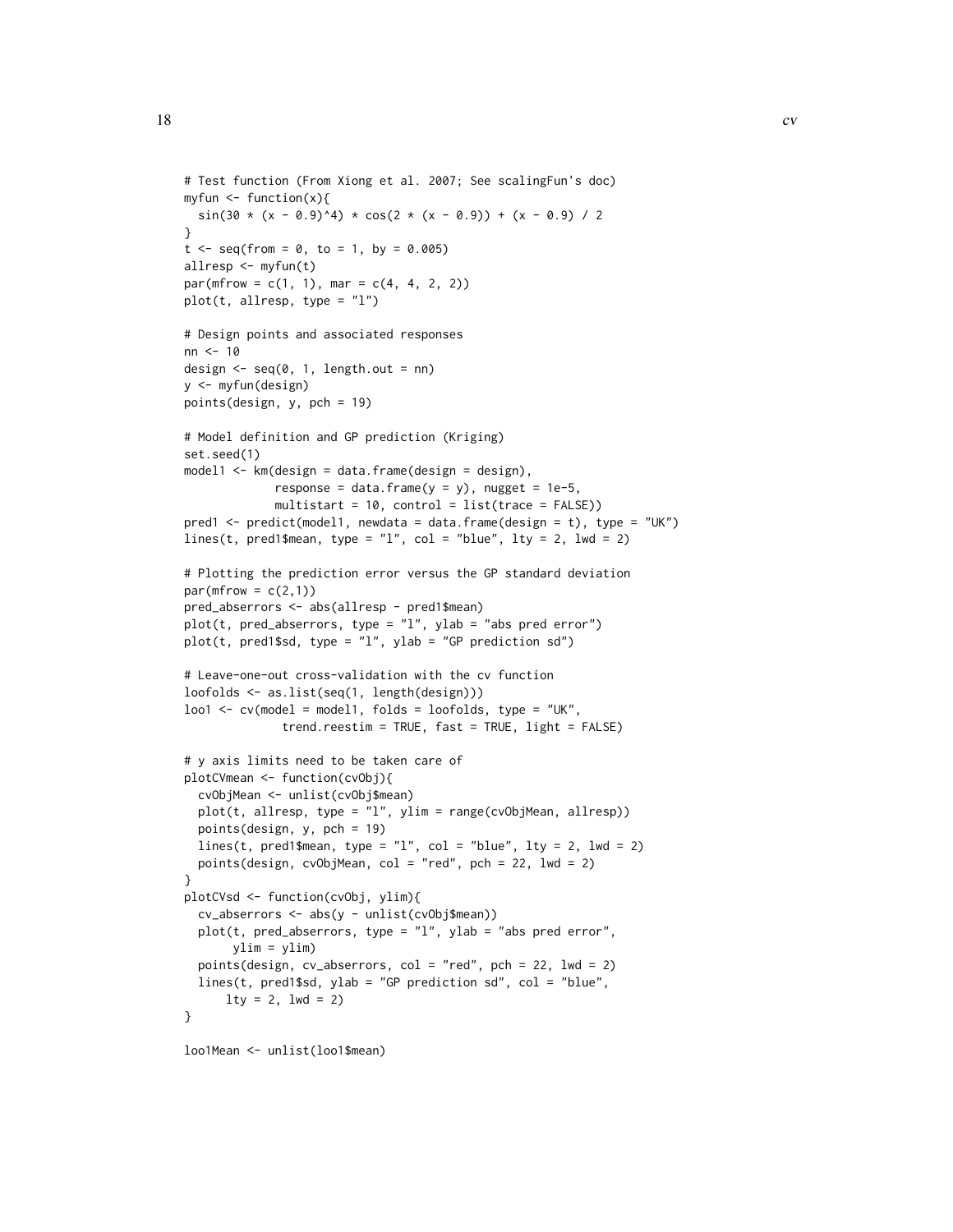```
loo\_{abserrors} < -\nabla(s) - \nabla(m)ylim <- c(0, max(loo_abserrors, pred_abserrors))
plotCVmean(loo1)
plotCVsd(loo1, ylim = ylim)
# Calculation of uncorrelated CV residuals and corresponding qqplot
T <- model1@T
B \leftarrow diag(as.numeric(diag(loo1$cvcov.math))^(-1))res <- y - loo1Mean
stand <- T %*% B %*% res
opar \leq par(mfrow = c(1, 2))
qqnorm(stand,
       main = "Normal Q-Q Plot of uncorrelated LOO Residuals")
abline(a = 0, b = 1)# Comparison to "usual" standardized LOO residuals
usual_stand <- diag(as.numeric(diag(loo1$cvcov.mat))^(-1/2)) %*% res
qqnorm(usual_stand,
       main = "Normal Q-Q Plot of Standardized LOO Residuals")
abline(a = 0, b = 1)
par(opar)
# Calculation and plot of correlations between most left
# and other cross-validation residuals
cvcov.mat <- loo1$cvcov.mat
coco <- cov2cor(cvcov.mat)
par(mfrow = c(1, 1))plot(coco[1,], type = "h", ylim = c(-1, 1), lwd = 2,main = "Correlation between first and other LOO residuals",
     ylab = "Correlation")
points(coco[1, ])
abline(h = 0, 1ty = "dotted")par(mfrow = c(1, 1), mar = c(5.1, 4.1, 4.1, 2.1))# ------------------------------------------------
# Same example with multiple-fold cross validation
# under various settings
# ------------------------------------------------
# First with successive two-element folds
myfolds <- list(c(1, 2), c(3, 4), c(5, 6), c(7, 8), c(9, 10))
cv_2fold <- cv(model = model1, folds = myfolds, type = "SK",
               trend.reestim = FALSE, fast = TRUE, light = FALSE)
cv_2fold
opar \leq par(mfrow = c(2,1))
plotCVmean(cv_2fold)
plotCVsd(cv_2fold, ylim = ylim)
```
# With overlapping two-element folds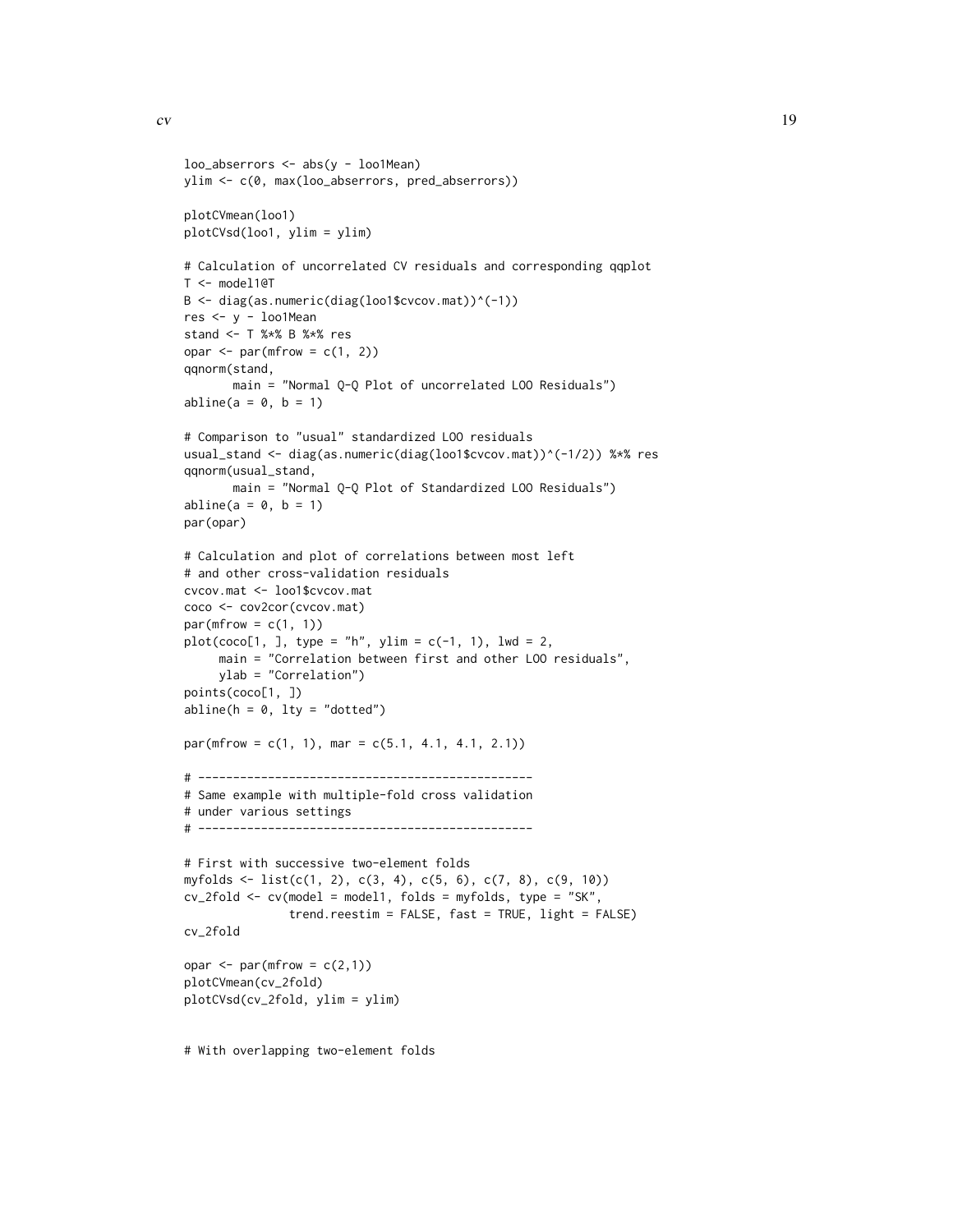```
myfolds \leq list(c(1, 3), c(2, 4), c(3, 5), c(4, 6),
                c(5, 7), c(6, 8), c(7, 9), c(8, 10)cv_2fold_overlap <- cv(model = model1, folds = myfolds, type = "UK",
                       trend.reestim = TRUE, fast = TRUE, light = FALSE)
cv_2fold_overlap
# With a three-fold partition
myfolds <- list(c(1, 2, 3), c(4, 5, 6, 7), c(8, 9, 10))
cv_3fold <- cv(model = model1, folds = myfolds, type = "UK",
           trend.reestim = TRUE, fast = TRUE, light = FALSE)
cv_3fold
plotCVmean(cv_3fold)
plotCVsd(cv_3fold, ylim = ylim)
par(opar)
```
inputnames *Get the input variables names*

# Description

Get the names of the input variables.

#### Usage

```
inputnames(x)
```
#### Arguments

x an object containing the covariance structure.

# Value

A vector of character strings containing the names of the input variables.

# Description

Get the name of the underlying tensor-product covariance structure.

#### Usage

kernelname(x)

<span id="page-19-0"></span>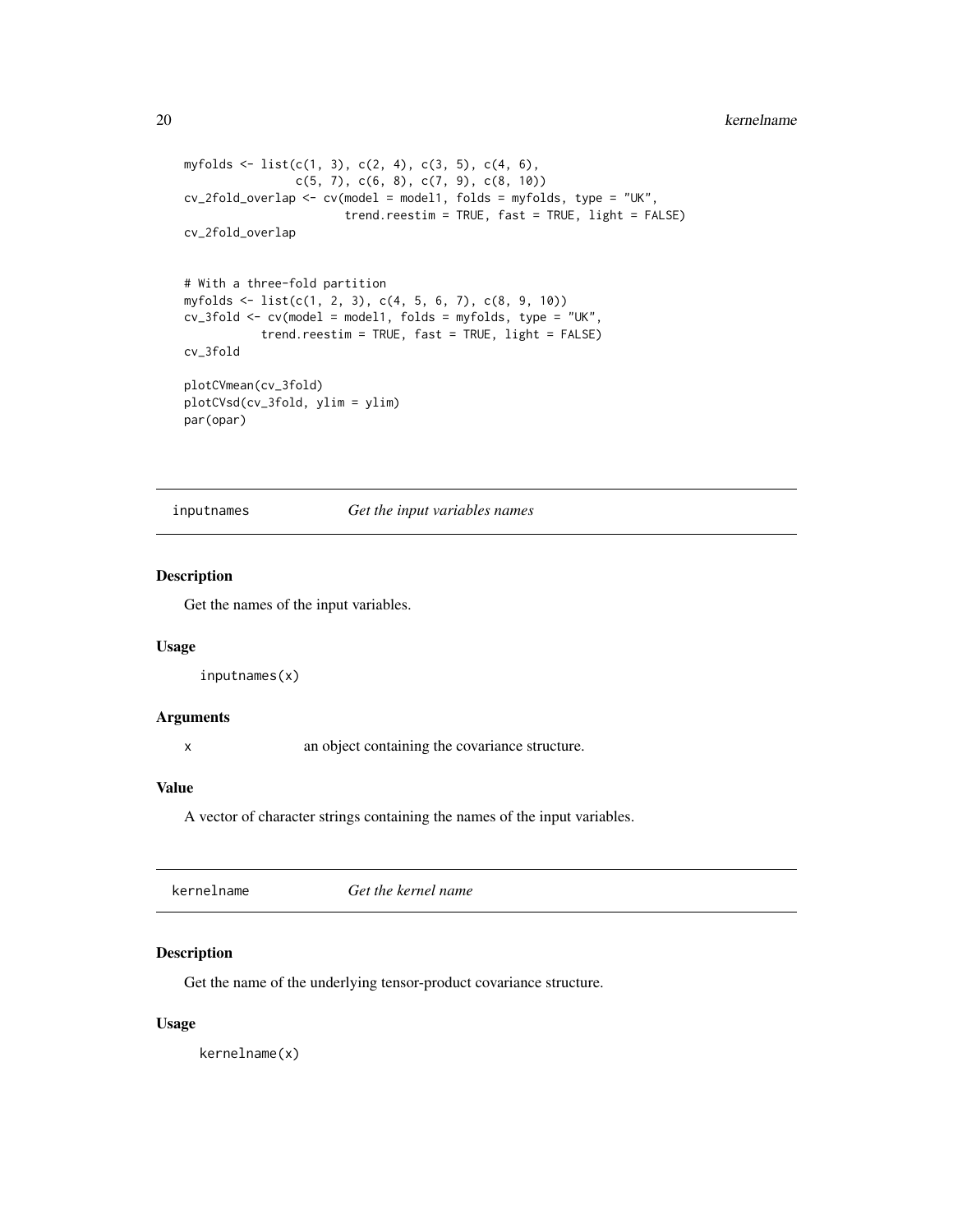#### <span id="page-20-0"></span> $km$  21

#### **Arguments**

x an object containing the covariance structure.

# Value

A character string.

<span id="page-20-1"></span>km *Fit and/or create kriging models*

#### Description

km is used to fit kriging models when parameters are unknown, or to create km objects otherwise. In both cases, the result is a km object. If parameters are unknown, they are estimated by Maximum Likelihood. As a beta version, Penalized Maximum Likelihood Estimation is also possible if some penalty is given, or Leave-One-Out for noise-free observations.

# Usage

```
km(formula=~1, design, response, covtype="matern5_2",
  coef.trend = NULL, coef.cov = NULL, coef.var = NULL,
   nugget = NULL, nugget.estim=FALSE, noise.var=NULL, estim.method="MLE",
  penalty = NULL, optim.method = "BFGS", lower = NULL, upper = NULL,
  parinit = NULL, multistart = 1, control = NULL, gr = TRUE,
   iso=FALSE, scaling=FALSE, knots=NULL, kernel=NULL)
```
# Arguments

| formula     | an optional object of class "formula" specifying the linear trend of the kriging<br>model (see $\text{lm}$ ). This formula should concern only the input variables, and not<br>the output (response). If there is any, it is automatically dropped. In particular,<br>no response transformation is available yet. The default is $\sim$ 1, which defines a<br>constant trend. |
|-------------|--------------------------------------------------------------------------------------------------------------------------------------------------------------------------------------------------------------------------------------------------------------------------------------------------------------------------------------------------------------------------------|
| design      | a data frame representing the design of experiments. The ith row contains the<br>values of the d input variables corresponding to the ith evaluation                                                                                                                                                                                                                           |
| response    | a vector (or 1-column matrix or data frame) containing the values of the 1-<br>dimensional output given by the objective function at the design points.                                                                                                                                                                                                                        |
| covtype     | an optional character string specifying the covariance structure to be used, to<br>be chosen between "gauss", "matern5_2", "matern3_2", "exp" or "powexp".<br>See a full description of available covariance kernels in covTensorProduct-class.<br>Default is "matern5_2". See also the argument kernel that allows the user to<br>build its own covariance structure.         |
| coef.trend. | (see below)                                                                                                                                                                                                                                                                                                                                                                    |
| coef.cov.   | (see below)                                                                                                                                                                                                                                                                                                                                                                    |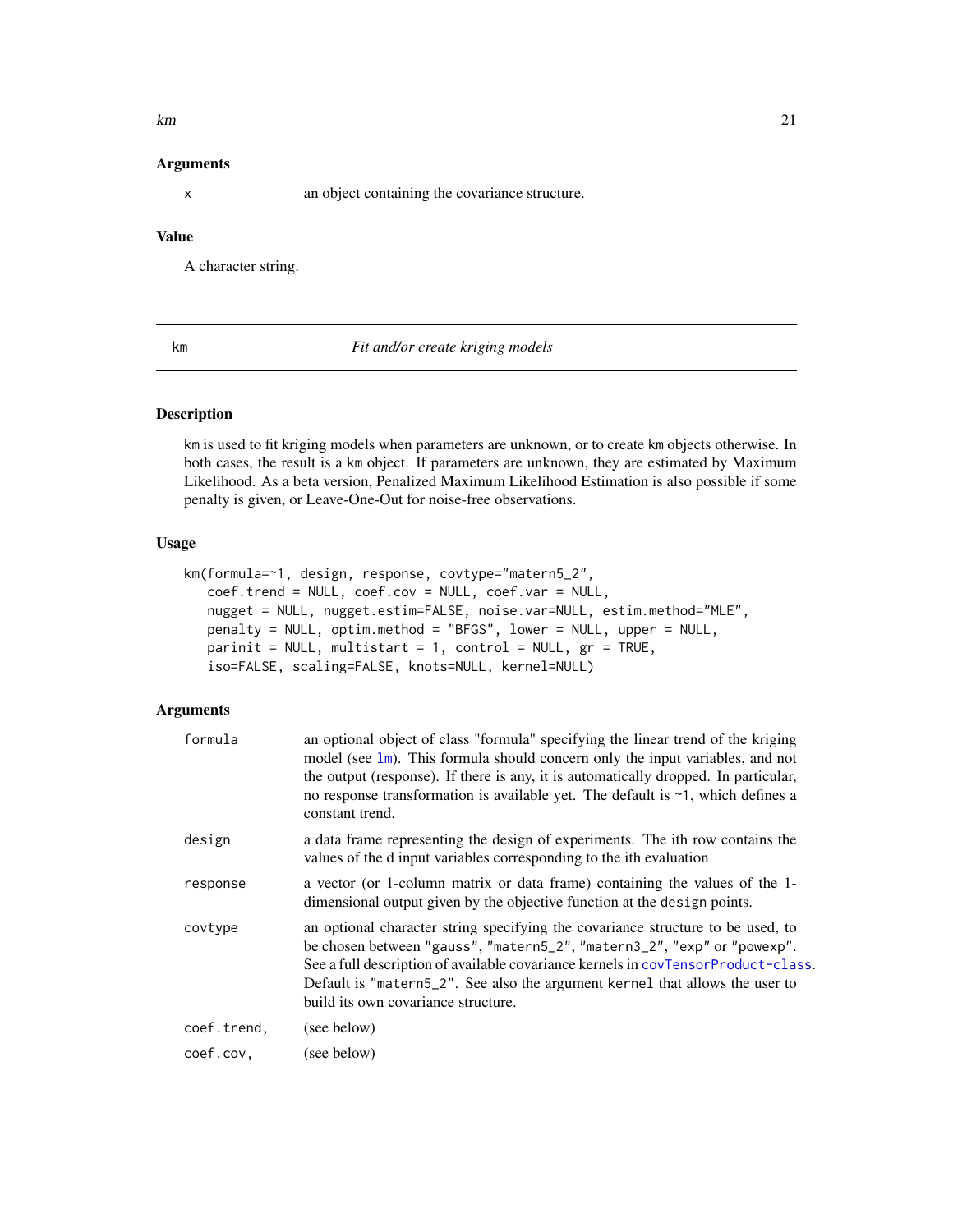<span id="page-21-0"></span>

| coef.var     | optional vectors containing the values for the trend, covariance and variance<br>parameters. For estimation, 4 cases are implemented: 1. (All unknown) If all<br>are missing, all are estimated. 2. (All known) If all are provided, no estimation<br>is performed; 3. (Known trend) If coef. trend is provided but at least one of<br>coef.cov or coef.var is missing, then BOTH coef.cov and coef.var are<br>estimated; 4. (Unknown trend) If coef.cov and coef.var are provided but<br>coef.trend is missing, then coef.trend is estimated (GLS formula). |  |
|--------------|--------------------------------------------------------------------------------------------------------------------------------------------------------------------------------------------------------------------------------------------------------------------------------------------------------------------------------------------------------------------------------------------------------------------------------------------------------------------------------------------------------------------------------------------------------------|--|
| nugget       | an optional variance value standing for the homogeneous nugget effect.                                                                                                                                                                                                                                                                                                                                                                                                                                                                                       |  |
| nugget.estim | an optional boolean indicating whether the nugget effect should be estimated.<br>Note that this option does not concern the case of heterogeneous noisy observa-<br>tions (see noise. var below). If nugget is given, it is used as an initial value.<br>Default is FALSE.                                                                                                                                                                                                                                                                                   |  |
| noise.var    | for noisy observations : an optional vector containing the noise variance at each<br>observation. This is useful for stochastic simulators. Default is NULL.                                                                                                                                                                                                                                                                                                                                                                                                 |  |
| estim.method | a character string specifying the method by which unknown parameters are es-<br>timated. Default is "MLE" (Maximum Likelihood). At this stage, a beta version<br>of leave-One-Out estimation (estim.method="L00") is also implemented for<br>noise-free observations.                                                                                                                                                                                                                                                                                        |  |
| penalty      | (beta version) an optional list suitable for Penalized Maximum Likelihood Esti-<br>mation. The list must contain the item fun indicating the penalty function, and<br>the item value equal to the value of the penalty parameter. At this stage the<br>only available fun is "SCAD", and covtype must be "gauss". Default is NULL,<br>corresponding to (un-penalized) Maximum Likelihood Estimation.                                                                                                                                                         |  |
| optim.method | an optional character string indicating which optimization method is chosen for<br>the likelihood maximization. "BFGS" is the optim quasi-Newton procedure of<br>package stats, with the method "L-BFGS-B". "gen" is the genoud genetic<br>algorithm (using derivatives) from package rgenoud $(>= 5.3.3)$ .                                                                                                                                                                                                                                                 |  |
| lower,       | (see below)                                                                                                                                                                                                                                                                                                                                                                                                                                                                                                                                                  |  |
| upper        | optional vectors containing the bounds of the correlation parameters for opti-<br>mization. The default values are given by covParametersBounds.                                                                                                                                                                                                                                                                                                                                                                                                             |  |
| parinit      | an optional vector containing the initial values for the variables to be optimized<br>over. If no vector is given, an initial point is generated as follows. For method<br>"gen", the initial point is generated uniformly inside the hyper-rectangle domain<br>defined by lower and upper. For method "BFGS", some points (see control<br>below) are generated uniformly in the domain. Then the best point with respect<br>to the likelihood (or penalized likelihood, see penalty) criterion is chosen.                                                   |  |
| multistart   | an optional integer indicating the number of initial points from which running<br>the BFGS optimizer. These points will be selected as the best multistart<br>one(s) among those evaluated (see above parinit). The multiple optimizations<br>will be performed in parallel provided that a parallel backend is registered (see<br>package foreach).                                                                                                                                                                                                         |  |
| control      | an optional list of control parameters for optimization. See details below.                                                                                                                                                                                                                                                                                                                                                                                                                                                                                  |  |
| gr           | an optional boolean indicating whether the analytical gradient should be used.<br>Default is TRUE.                                                                                                                                                                                                                                                                                                                                                                                                                                                           |  |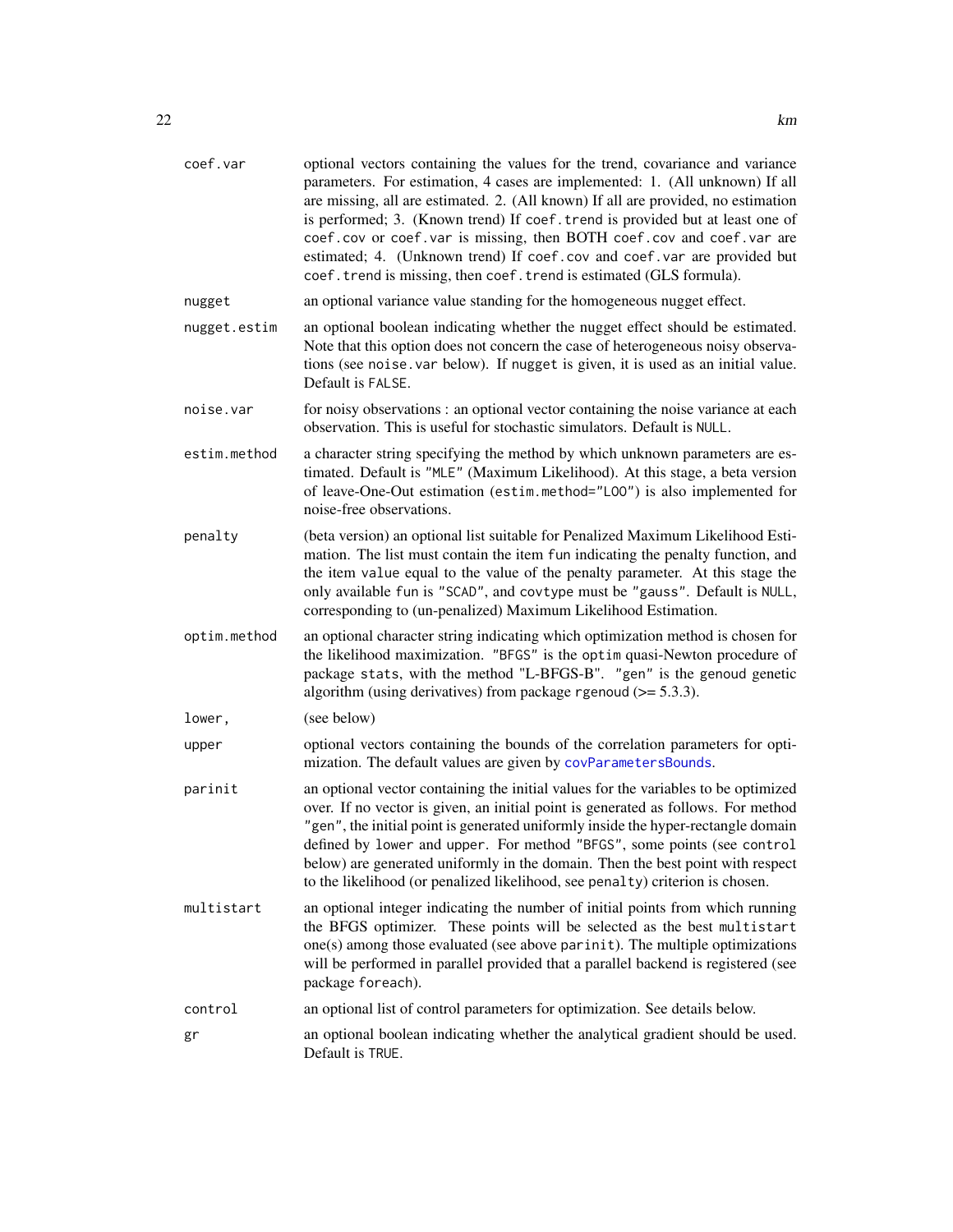<span id="page-22-0"></span>

| iso     | an optional boolean that can be used to force a tensor-product covariance struc-<br>ture (see covTensorProduct-class) to have a range parameter common to all<br>dimensions. Default is FALSE. Not used (at this stage) for the power-exponential<br>type.                                                               |
|---------|--------------------------------------------------------------------------------------------------------------------------------------------------------------------------------------------------------------------------------------------------------------------------------------------------------------------------|
| scaling | an optional boolean indicating whether a scaling on the covariance structure<br>should be used.                                                                                                                                                                                                                          |
| knots   | an optional list of knots for scaling. The <i>j</i> -th element is a vector containing the<br>knots for dimension j. If scaling=TRUE and knots are not specified, than knots<br>are fixed to 0 and 1 in each dimension (which corresponds to affine scaling for<br>the domain $[0,1]$ <sup><math>\wedge</math></sup> d). |
| kernel  | an optional function containing a new covariance structure. At this stage, the<br>parameters must be provided as well, and are not estimated. See an example<br>below.                                                                                                                                                   |

# Details

The optimisers are tunable by the user by the argument control. Most of the control parameters proposed by BFGS and genoud can be passed to control except the ones that must be forced [for the purpose of optimization setting], as indicated in the table below. See [optim](#page-0-0) and [genoud](#page-0-0) to get more details about them.

BFGS trace, parscale, ndeps, maxit, abstol, reltol, REPORT, lnm, factr, pgtol genoud all parameters EXCEPT: fn, nvars, max, starting.values, Domains, gr, gradient.check, boundary.enfor

Notice that the right places to specify the optional starting values and boundaries are in parinit and lower, upper, as explained above. Some additional possibilities and initial values are indicated in the table below:

| trace                         | Turn it to FALSE to avoid printing during optimization progress.                                          |  |
|-------------------------------|-----------------------------------------------------------------------------------------------------------|--|
| pop.size                      | For method "BFGS", it is the number of candidate initial points generated before optimization starts (see |  |
| max.generations               | Default is 5                                                                                              |  |
| wait.generations Default is 2 |                                                                                                           |  |
| BFGSburnin                    | Default is 0                                                                                              |  |

#### Value

An object of class km (see [km-class](#page-29-1)).

# Author(s)

O. Roustant, D. Ginsbourger, Ecole des Mines de St-Etienne.

#### References

N.A.C. Cressie (1993), *Statistics for spatial data*, Wiley series in probability and mathematical statistics.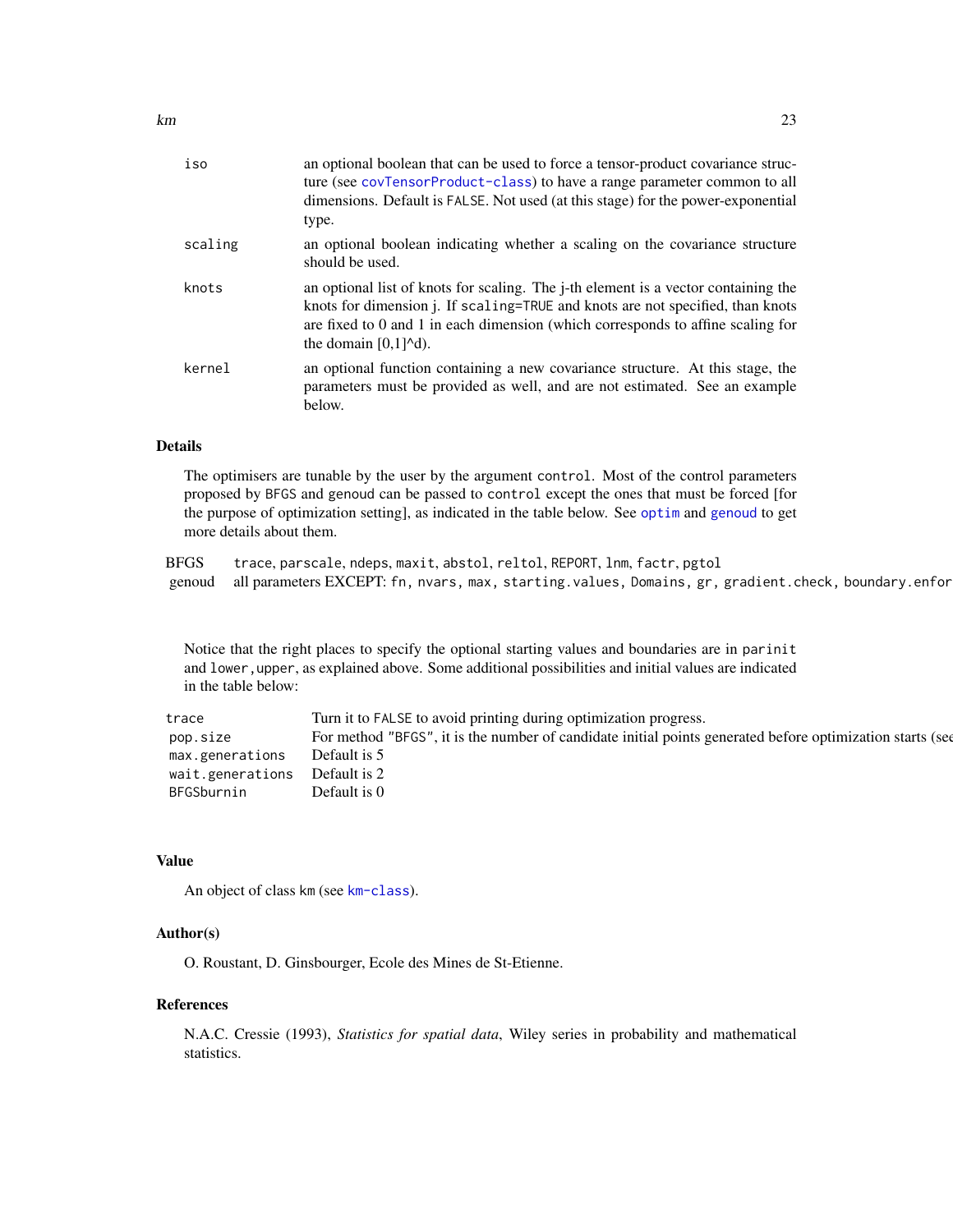<span id="page-23-0"></span>D. Ginsbourger (2009), *Multiples metamodeles pour l'approximation et l'optimisation de fonctions numeriques multivariables*, Ph.D. thesis, Ecole Nationale Superieure des Mines de Saint-Etienne, 2009.

D. Ginsbourger, D. Dupuy, A. Badea, O. Roustant, and L. Carraro (2009), A note on the choice and the estimation of kriging models for the analysis of deterministic computer experiments, *Applied Stochastic Models for Business and Industry*, 25 no. 2, 115-131.

A.G. Journel and M.E. Rossi (1989), When do we need a trend model in kriging ?, *Mathematical Geology*, 21 no. 7, 715-739.

D.G. Krige (1951), A statistical approach to some basic mine valuation problems on the witwatersrand, *J. of the Chem., Metal. and Mining Soc. of South Africa*, 52 no. 6, 119-139.

R. Li and A. Sudjianto (2005), Analysis of Computer Experiments Using Penalized Likelihood in Gaussian Kriging Models, *Technometrics*, 47 no. 2, 111-120.

K.V. Mardia and R.J. Marshall (1984), Maximum likelihood estimation of models for residual covariance in spatial regression, *Biometrika*, 71, 135-146.

J.D. Martin and T.W. Simpson (2005), Use of kriging models to approximate deterministic computer models, *AIAA Journal*, 43 no. 4, 853-863.

G. Matheron (1969), Le krigeage universel, *Les Cahiers du Centre de Morphologie Mathematique de Fontainebleau*, 1.

W.R. Jr. Mebane and J.S. Sekhon, in press (2009), Genetic optimization using derivatives: The rgenoud package for R, *Journal of Statistical Software*.

J.-S. Park and J. Baek (2001), Efficient computation of maximum likelihood estimators in a spatial linear model with power exponential covariogram, *Computer Geosciences*, 27 no. 1, 1-7.

C.E. Rasmussen and C.K.I. Williams (2006), *Gaussian Processes for Machine Learning*, the MIT Press, <http://www.gaussianprocess.org/gpml/>

#### See Also

[kmData](#page-30-1) for another interface with the data, show, km-method, predict, km-method, plot, km-method. Some programming details and initialization choices can be found in [kmEstimate](#page-0-0), [kmNoNugget.init](#page-0-0), [km1Nugget.init](#page-0-0) and [kmNuggets.init](#page-0-0)

#### Examples

```
# ----------------------------------
# A 2D example - Branin-Hoo function
# ----------------------------------
# a 16-points factorial design, and the corresponding response
d \leq 2; n \leq -16design.fact <- expand.grid(x1=seq(0,1,length=4), x2=seq(0,1,length=4))
y <- apply(design.fact, 1, branin)
# kriging model 1 : matern5_2 covariance structure, no trend, no nugget effect
m1 <- km(design=design.fact, response=y)
# kriging model 2 : matern5_2 covariance structure,
```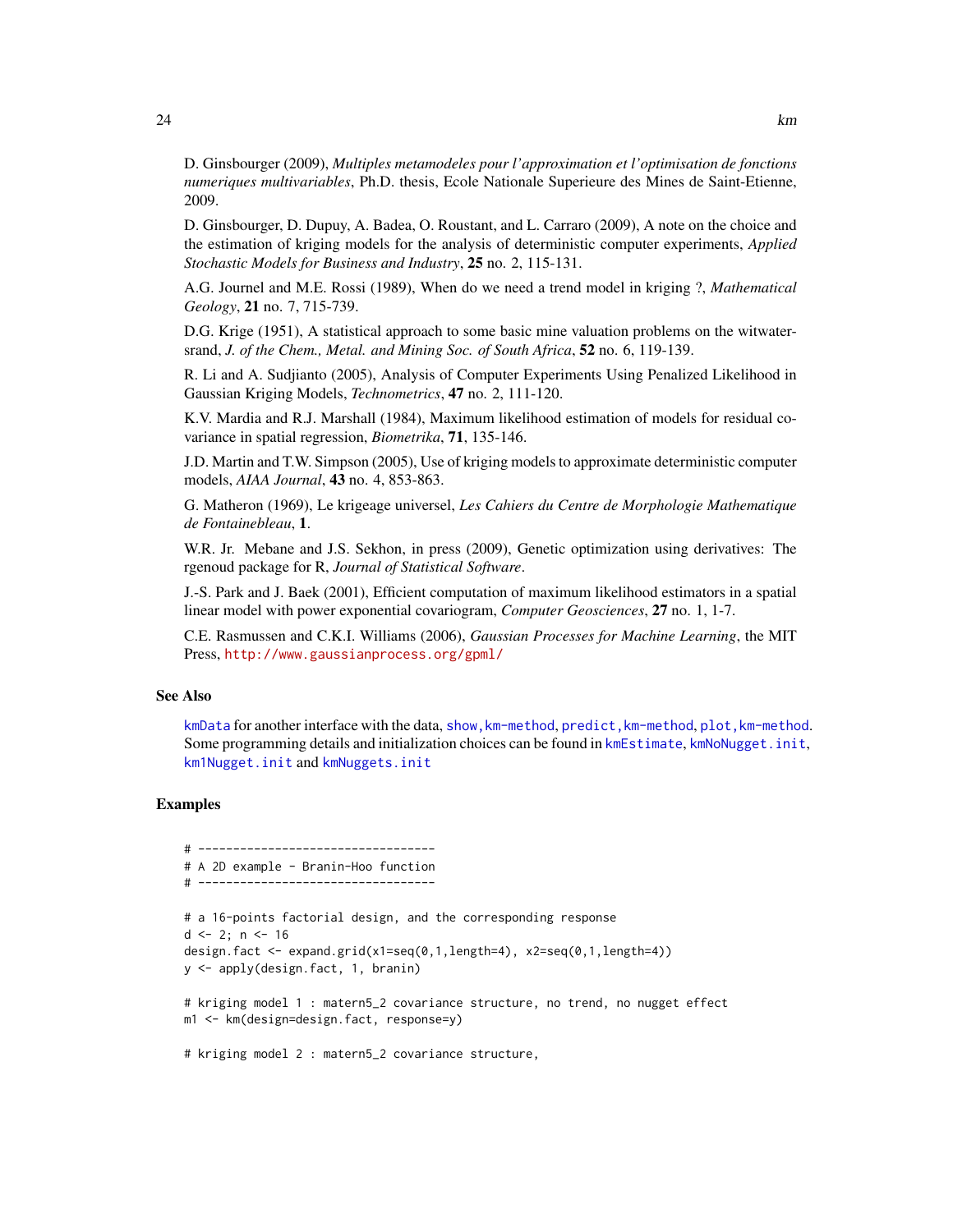```
# linear trend + interactions, no nugget effect
m2 <- km(~.^2, design=design.fact, response=y)
# graphics
n.grid <- 50
x.grid \leq y.grid \leq seq(0,1, length=n.grid)design.grid <- expand.grid(x1=x.grid, x2=y.grid)
response.grid <- apply(design.grid, 1, branin)
predicted.values.model1 <- predict(m1, design.grid, "UK")$mean
predicted.values.model2 <- predict(m2, design.grid, "UK")$mean
par(mfrow=c(3,1))
contour(x.grid, y.grid, matrix(response.grid, n.grid, n.grid), 50, main="Branin")
points(design.fact[,1], design.fact[,2], pch=17, cex=1.5, col="blue")
contour(x.grid, y.grid, matrix(predicted.values.model1, n.grid, n.grid), 50,
        main="Ordinary Kriging")
points(design.fact[,1], design.fact[,2], pch=17, cex=1.5, col="blue")
contour(x.grid, y.grid, matrix(predicted.values.model2, n.grid, n.grid), 50,
        main="Universal Kriging")
points(design.fact[,1], design.fact[,2], pch=17, cex=1.5, col="blue")
par(mfrow=c(1,1))
# (same example) how to use the multistart argument
# -------------------------------------------------
require(foreach)
# below an example for a computer with 2 cores, but also work with 1 core
nCores <- 2
require(doParallel)
cl <- makeCluster(nCores)
registerDoParallel(cl)
# kriging model 1, with 4 starting points
m1_4 <- km(design=design.fact, response=y, multistart=4)
stopCluster(cl)
# -------------------------------
# A 1D example with penalized MLE
# -------------------------------
# from Fang K.-T., Li R. and Sudjianto A. (2006), "Design and Modeling for
# Computer Experiments", Chapman & Hall, pages 145-152
n \le -6; d \le -1x <- seq(from=0, to=10, length=n)
y \leftarrow \sin(x)t <- seq(0,10, length=100)
# one should add a small nugget effect, to avoid numerical problems
epsilon <- 1e-3
model <- km(formula<- ~1, design=data.frame(x=x), response=data.frame(y=y),
```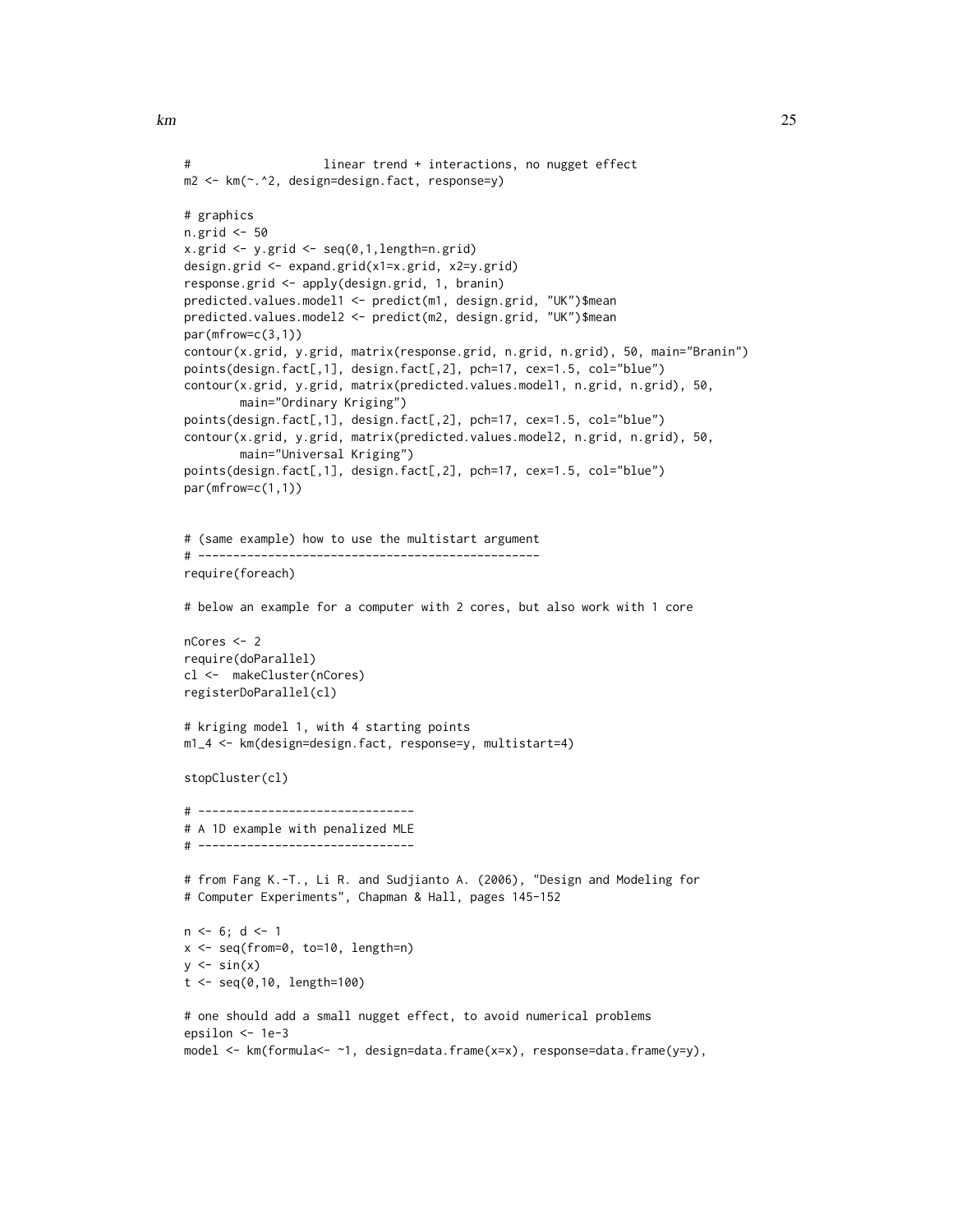```
covtype="gauss", penalty=list(fun="SCAD", value=3), nugget=epsilon)
p <- predict(model, data.frame(x=t), "UK")
plot(t, p$mean, type="l", xlab="x", ylab="y",
                    main="Prediction via Penalized Kriging")
points(x, y, col="red", pch=19)
lines(t, sin(t), lty=2, col="blue")
legend(0, -0.5, legend=c("Sine Curve", "Sample", "Fitted Curve"),
       pch=c(-1,19,-1), lty=c(2,-1,1), col=c("blue","red","black"))
# ------------------------------------------------------------------------
# A 1D example with known trend and known or unknown covariance parameters
# ------------------------------------------------------------------------
x \leq -c(0, 0.4, 0.6, 0.8, 1);y <- c(-0.3, 0, -0.8, 0.5, 0.9)
theta <- 0.01; sigma <- 3; trend <- c(-1, 2)model <- km(~x, design=data.frame(x=x), response=data.frame(y=y),
            covtype="matern5_2", coef.trend=trend, coef.cov=theta,
            coef.var=sigma^2)
# below: if you want to specify trend only, and estimate both theta and sigma:
# model <- km(~x, design=data.frame(x=x), response=data.frame(y=y),
# covtype="matern5_2", coef.trend=trend, lower=0.2)
# Remark: a lower bound or penalty function is useful here,
# due to the very small number of design points...
# kriging with gaussian covariance C(x,y)=sigma^2 * exp(-[(x-y)/theta]^2),
\# and linear trend t(x) = -1 + 2xt \leq - seq(from=0, to=1, by=0.005)
p <- predict(model, newdata=data.frame(x=t), type="SK")
# beware that type = "SK" for known parameters (default is "UK")
plot(t, p$mean, type="l", ylim=c(-7,7), xlab="x", ylab="y")
lines(t, p$lower95, col="black", lty=2)
lines(t, p$upper95, col="black", lty=2)
points(x, y, col="red", pch=19)
abline(h=0)
# --------------------------------------------------------------
# Kriging with noisy observations (heterogeneous noise variance)
# --------------------------------------------------------------
fundet \leq function(x){
return((sin(10*x)/(1+x)+2*cos(5*x)*x^3+0.841)/1.6)
}
```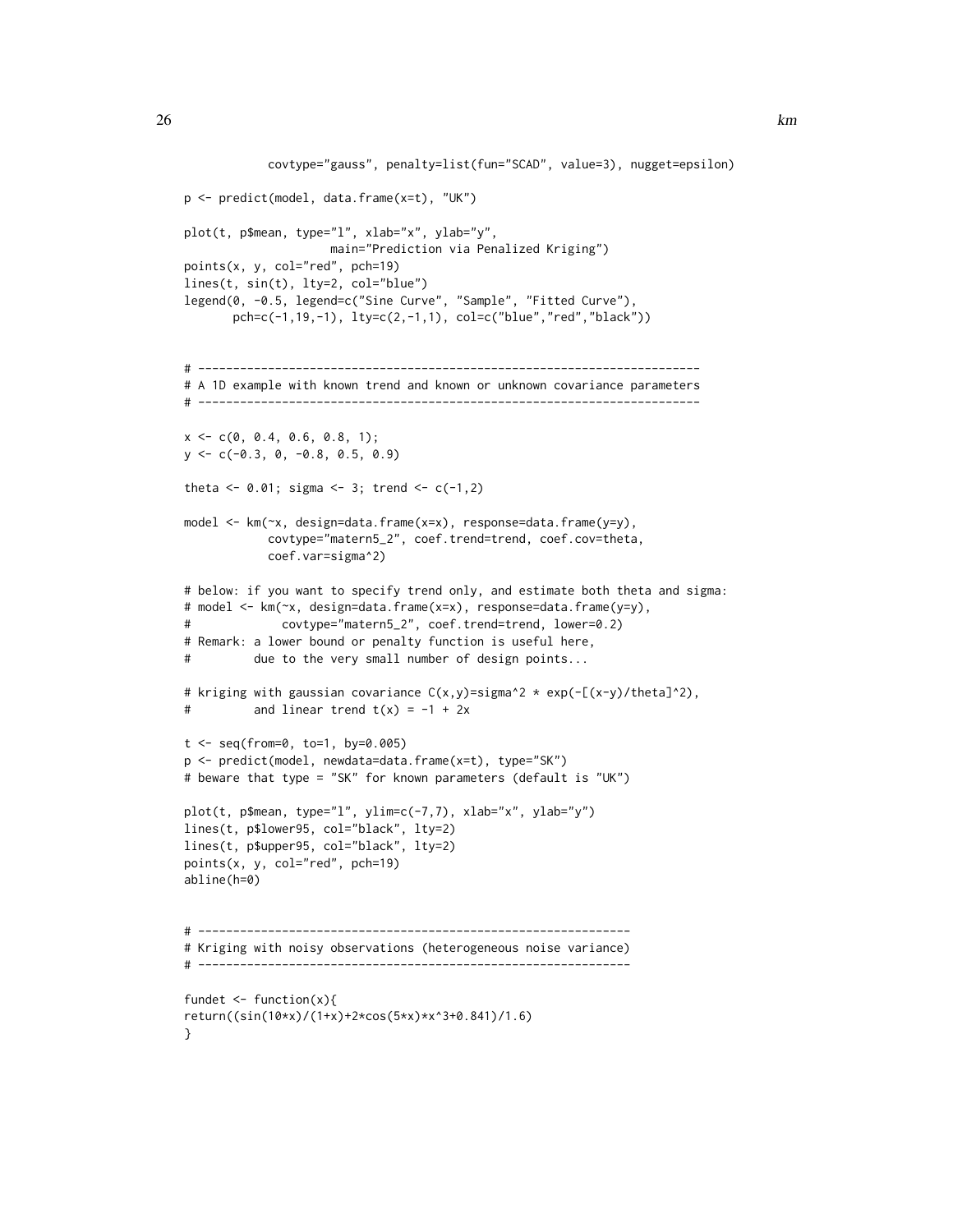```
level \leq 0.5; epsilon \leq 0.1theta <- 1/sqrt(30); p <- 2; n <- 10
x \leq -\text{seq}(0,1, \text{length=n})# Heteregeneous noise variances: number of Monte Carlo evaluation among
# a total budget of 1000 stochastic simulations
MC_numbers <- c(10,50,50,290,25,75,300,10,40,150)
noise.var <- 3/MC_numbers
# Making noisy observations from 'fundet' function (defined above)
y <- fundet(x) + noise.var*rnorm(length(x))
# kriging model definition (no estimation here)
model <- km(y~1, design=data.frame(x=x), response=data.frame(y=y),
            covtype="gauss", coef.trend=0, coef.cov=theta, coef.var=1,
            noise.var=noise.var)
# prediction
t < - seq(0, 1, by=0.01)
p <- predict.km(model, newdata=data.frame(x=t), type="SK")
lower <- p$lower95; upper <- p$upper95
# graphics
par(mfrow=c(1,1))
plot(t, p$mean, type="l", ylim=c(1.1*min(c(lower,y)) , 1.1*max(c(upper,y))),
                xlab="x", ylab="y",col="blue", lwd=1.5)
polygon(c(t,rev(t)), c(lower, rev(upper)), col=gray(0.9), border = gray(0.9))lines(t, p$mean, type="l", ylim=c(min(lower) ,max(upper)), xlab="x", ylab="y",
                col="blue", lwd=1)
lines(t, lower, col="blue", lty=4, lwd=1.7)
lines(t, upper, col="blue", lty=4, lwd=1.7)
lines(t, fundet(t), col="black", lwd=2)
points(x, y, pch=8,col="blue")
text(x, y, labels=MC_numbers, pos=3)
# -----------------------------
# Checking parameter estimation
# -----------------------------
d \leq -3 # problem dimension
n <- 40 # size of the experimental design
design <- matrix(runif(n*d), n, d)
covtype <- "matern5_2"
theta \leq c(0.3, 0.5, 1) # the parameters to be found by estimation
sigma <-2nugget <- NULL # choose a numeric value if you want to estimate nugget
nugget.estim <- FALSE # choose TRUE if you want to estimate it
n.simu <- 30 # number of simulations
sigma2.estimate <- nugget.estimate <- mu.estimate <- matrix(0, n.simu, 1)
coef.estimate <- matrix(0, n.simu, length(theta))
```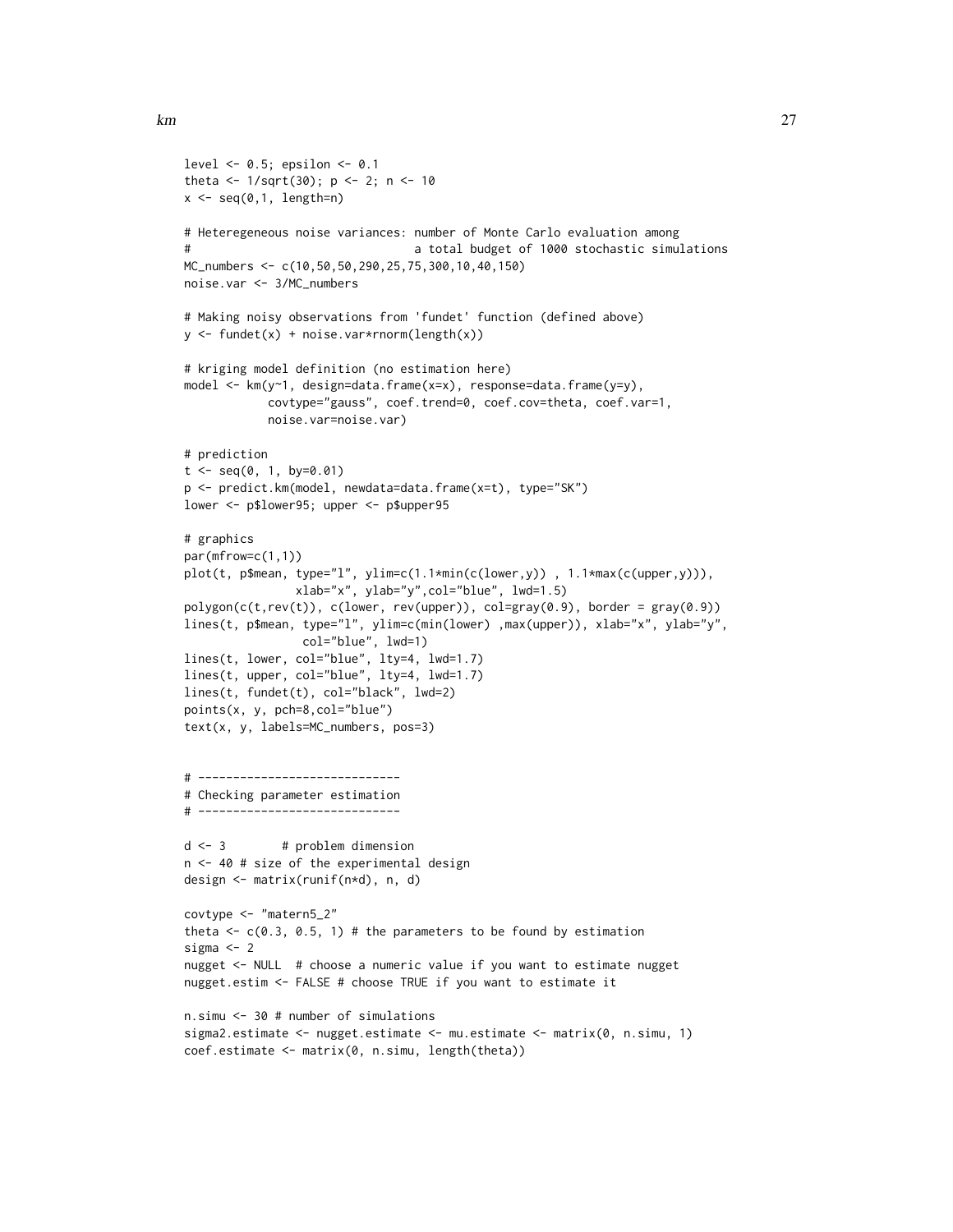```
model <- km(~1, design=data.frame(design), response=rep(0,n), covtype=covtype,
            coef.trend=0, coef.cov=theta, coef.var=sigma^2, nugget=nugget)
y <- simulate(model, nsim=n.simu)
for (i in 1:n.simu) {
# parameter estimation: tune the optimizer by changing optim.method, control
model.estimate <- km(~1, design=data.frame(design), response=data.frame(y=y[i,]),
covtype=covtype, optim.method="BFGS", control=list(pop.size=50, trace=FALSE),
        nugget.estim=nugget.estim)
# store results
coef.estimate[i,] <- covparam2vect(model.estimate@covariance)
sigma2.estimate[i] <- model.estimate@covariance@sd2
mu.estimate[i] <- model.estimate@trend.coef
if (nugget.estim) nugget.estimate[i] <- model.estimate@covariance@nugget
}
# comparison true values / estimation
cat("\nResults with ", n, "design points,
    obtained with ", n.simu, "simulations\n\n",
    "Median of covar. coef. estimates: ", apply(coef.estimate, 2, median), "\n",
    "Median of trend coef. estimates: ", median(mu.estimate), "\n",
    "Mean of the var. coef. estimates: ", mean(sigma2.estimate))
if (nugget.estim) cat("\nMean of the nugget effect estimates: ",
                      mean(nugget.estimate))
# one figure for this specific example - to be adapted
split.screen(c(2,1)) # split display into two screens
split.screen(c(1,2), screen = 2) # now split the bottom half into 3
screen(1)
boxplot(coef.estimate[,1], coef.estimate[,2], coef.estimate[,3],
        names=c("theta1", "theta2", "theta3"))
abline(h=theta, col="red")
fig.title <- paste("Empirical law of the parameter estimates
                    (n=", n , ", n.simu=", n.simu, ")", sep="")
title(fig.title)
screen(3)
boxplot(mu.estimate, xlab="mu")
abline(h=0, col="red")
screen(4)
boxplot(sigma2.estimate, xlab="sigma2")
abline(h=sigma^2, col="red")
close.screen(all = TRUE)
# ----------------------------------------------------------
# Kriging with non-linear scaling on Xiong et al.'s function
# ----------------------------------------------------------
```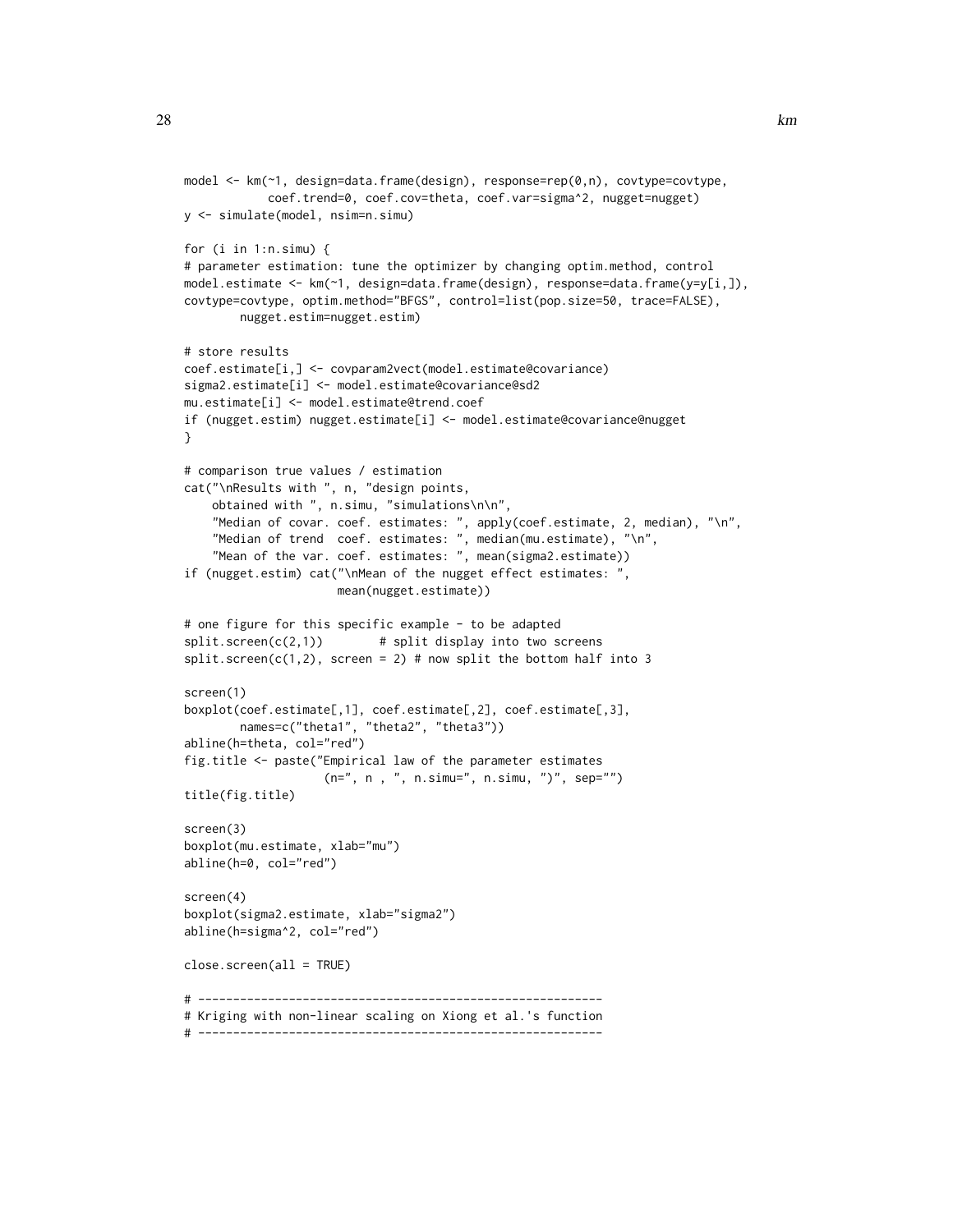```
f11_xiong \le function(x){
return( sin(30 \times (x - 0.9)^4) \times cos(2 \times (x - 0.9)) + (x - 0.9) / 2)}
t \leq - \text{seq}(0, 1, 0, 300)f \leftarrow f11\_xiplot(t, f, type = "l", ylim = c(-1, 0.6), lwd = 2)doe \le data.frame(x = seq(0, 1, , 20))
resp <- f11_xiong(doe)
knots \le list(x = c(0, 0.5, 1))
eta <- list(c(15, 2, 0.5))
m <- km (design = doe, response = resp, scaling = TRUE, gr = TRUE,
knots = knots, covtype = "matern5_2", coef.var = 1, coef.trend = 0)
p \leftarrow \text{predict}(m, data-frame(x = t), "UK")plot(t, f, type = "l", ylim = c(-1, 0.6), lwd = 2)
lines(t, p$mean, col = "blue", lty = 2, lwd = 2)lines(t, p$mean + 2 * p$sd, col = "blue")lines(t, p$mean - 2 * p$sd, col = "blue")abline(v = knots[[1]], lty = 2, col = "green")# -----------------------------------------------------
# Kriging with a symmetric kernel: example with covUser
# -----------------------------------------------------
x \leq -c(0, 0.15, 0.3, 0.4, 0.5)y <- c(0.3, -0.2, 0, 0.5, 0.2)
k \leq function(x,y) {
  theta <- 0.15
  0.5*exp(-(x-y)/theta) + 0.5*exp(-((1-x-y)/theta)^2)
}
muser <- km(design=data.frame(x=x), response=data.frame(y=y),
            coef.trend=0, kernel=k)
u <- seq(from=0, to=1, by=0.01)
puser <- predict(muser, newdata=data.frame(x=u), type="SK")
set.seed(0)
nsim <- 5
zuser <- simulate(muser, nsim=nsim, newdata=data.frame(x=u), cond=TRUE, nugget.sim=1e-8)
par(mfrow=c(1,1))
matplot(u, t(zuser), type="l", lty=rep("solid", nsim), col=1:5, lwd=1)
polygon(c(u, rev(u)), c(puser$upper, rev(puser$lower)), col="lightgrey", border=NA)
lines(u, puser$mean, lwd=5, col="blue", lty="dotted")
```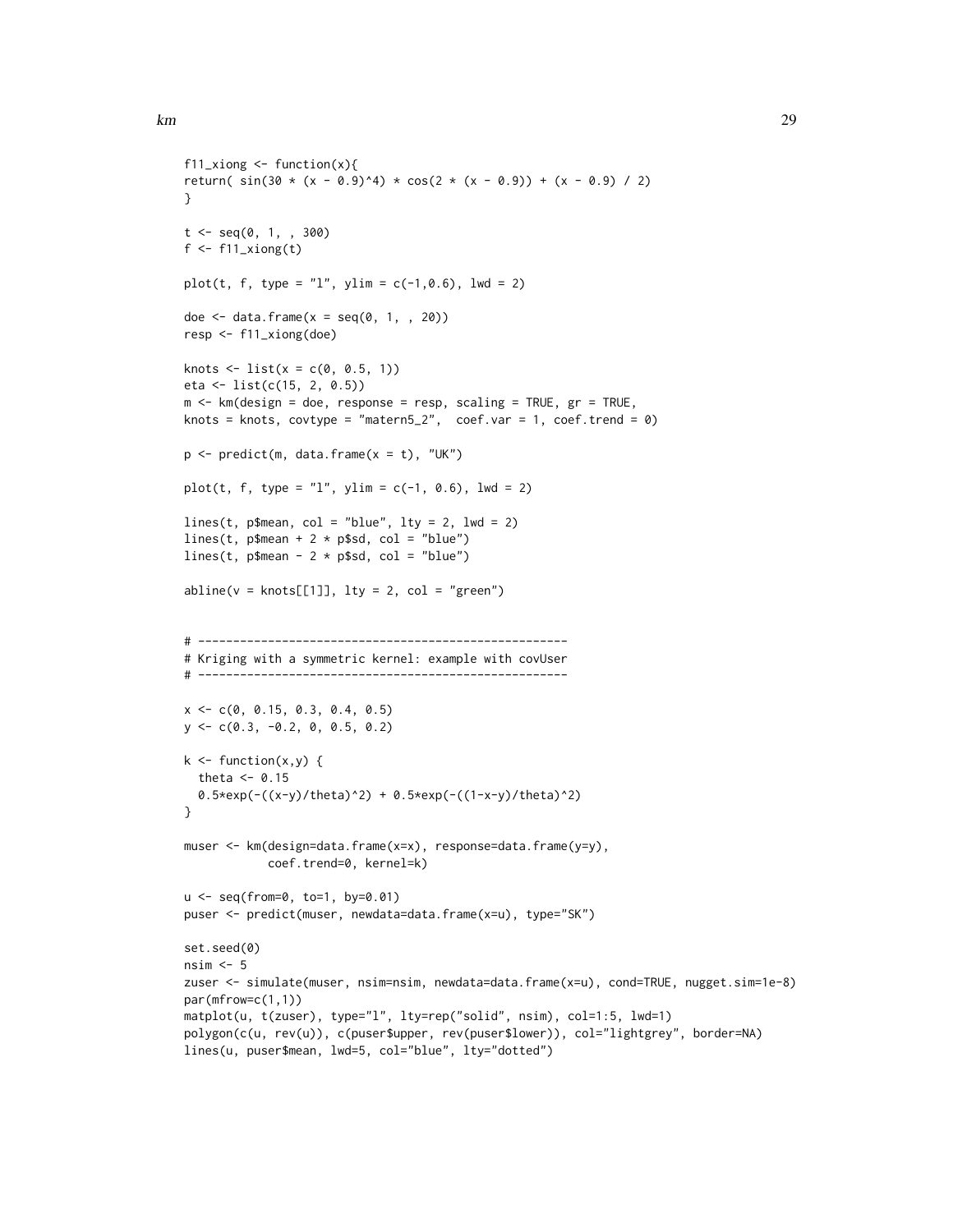#### 30 km-class

```
matlines(u, t(zuser), type="l", lty=rep("solid", nsim), col=1:5, lwd=1)
points(x, y, pch=19, cex=1.5)
```
#### <span id="page-29-1"></span>km-class *Kriging models class*

### Description

S4 class for kriging models.

#### Objects from the Class

To create a [km](#page-20-1) object, use km. See also this function for more details.

#### **Slots**

- d: Object of class "integer". The spatial dimension.
- n: Object of class "integer". The number of observations.
- X: Object of class "matrix". The design of experiments.
- y: Object of class "matrix". The vector of response values at design points.
- p: Object of class "integer". The number of basis functions of the linear trend.
- F: Object of class "matrix". The experimental matrix corresponding to the evaluation of the linear trend basis functions at the design of experiments.
- trend.formula: Object of class "formula". A formula specifying the trend as a linear model (no response needed).
- trend.coef: Object of class "numeric". Trend coefficients.
- covariance: Object of class "covTensorProduct". See [covTensorProduct-class](#page-12-1).
- noise.flag: Object of class "logical". Are the observations noisy?
- noise.var: Object of class "numeric". If the observations are noisy, the vector of noise variances.
- known.param: Object of class "character". Internal use. One of: "None","All","CovAndVar" or "Trend".
- case: Object of class "character". Indicates the likelihood to use in estimation (Internal use). One of: "LLconcentration\_beta","LLconcentration\_beta\_sigma2","LLconcentration\_beta\_v\_alpha".
- param.estim: Object of class "logical". TRUE if at least one parameter is estimated, FALSE otherwise.
- method: Object of class "character". "MLE" or "PMLE" depending on penalty.
- penalty: Object of class "list". For penalized ML estimation.

optim.method: Object of class "character". To be chosen between "BFGS" and "gen".

lower: Object of class "numeric". Lower bounds for covariance parameters estimation.

upper: Object of class "numeric". Upper bounds for covariance parameters estimation.

<span id="page-29-0"></span>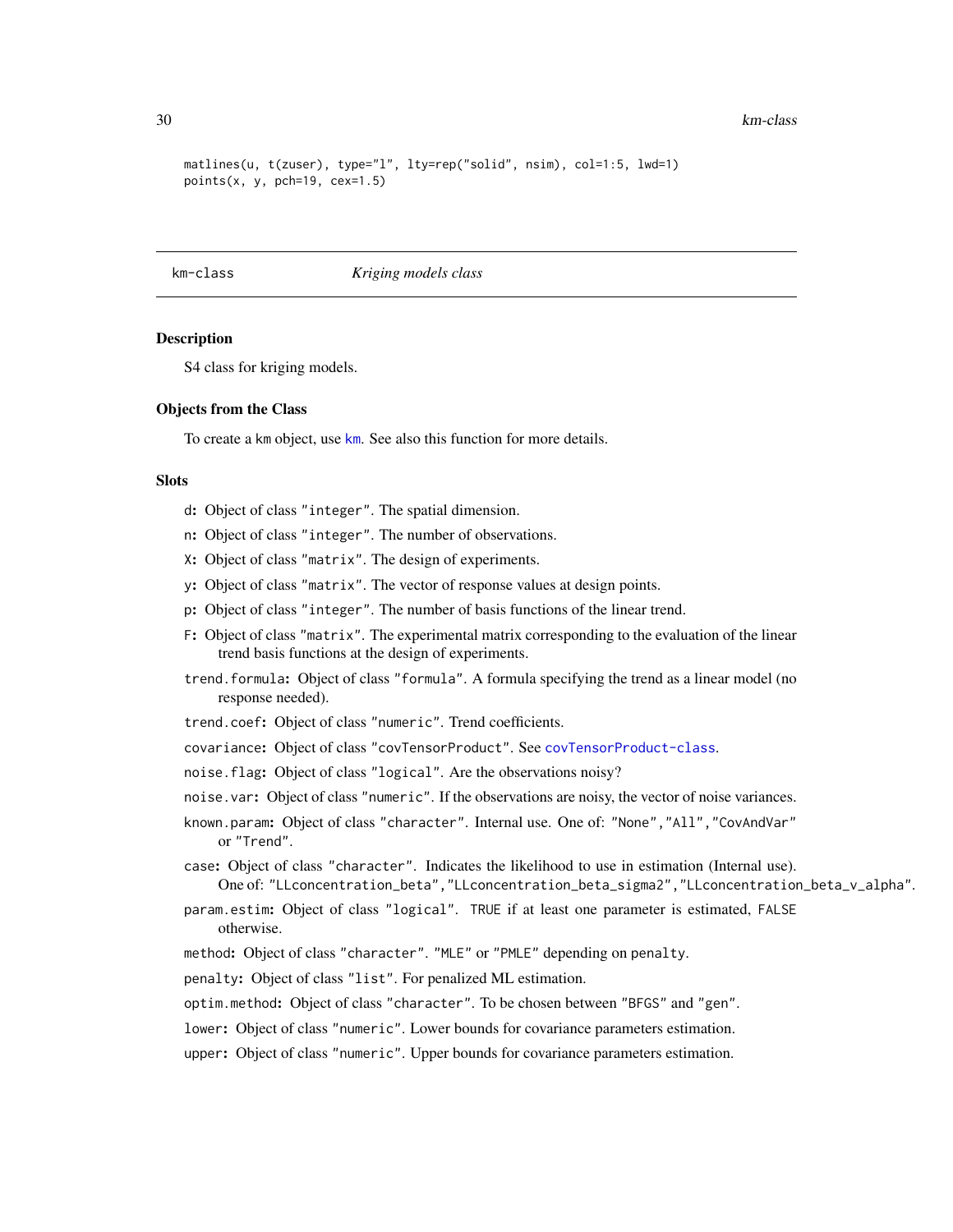#### <span id="page-30-0"></span>kmData 31

- control: Object of class "list". Additional control parameters for covariance parameters estimation.
- gr: Object of class "logical". Do you want analytical gradient to be used ?
- call: Object of class "language". User call reminder.
- parinit: Object of class "numeric". Initial values for covariance parameters estimation.
- logLik: Object of class "numeric". Value of the concentrated log-Likelihood at its optimum.
- T: Object of class "matrix". Triangular matrix delivered by the Choleski decomposition of the covariance matrix.
- z: Object of class "numeric". Auxiliary variable: see [computeAuxVariables](#page-5-1).
- M: Object of class "matrix". Auxiliary variable: see [computeAuxVariables](#page-5-1).

#### Methods

coef signature( $x =$ "km") Get the coefficients of the km object. plot signature( $x = "km"$ ): see plot,  $km$ -method. predict signature(object = "km"): see [predict,km-method](#page-0-0). show signature(object = " $km$ "): see show,  $km$ -method. simulate signature(object = "km"): see simulate, km-method.

#### Author(s)

O. Roustant, D. Ginsbourger

# See Also

[km](#page-20-1) for more details about slots and to create a km object, [covStruct.create](#page-0-0) to construct a covariance structure, and [covTensorProduct-class](#page-12-1) for the S4 covariance class defined in this package.

<span id="page-30-1"></span>

kmData *Fit and/or create kriging models*

# Description

kmData is equivalent to km, except for the interface with the data. In kmData, the user must supply both the design and the response within a single data.frame data. To supply them separately, use km.

#### Usage

```
kmData(formula, data, inputnames = NULL, ...)
```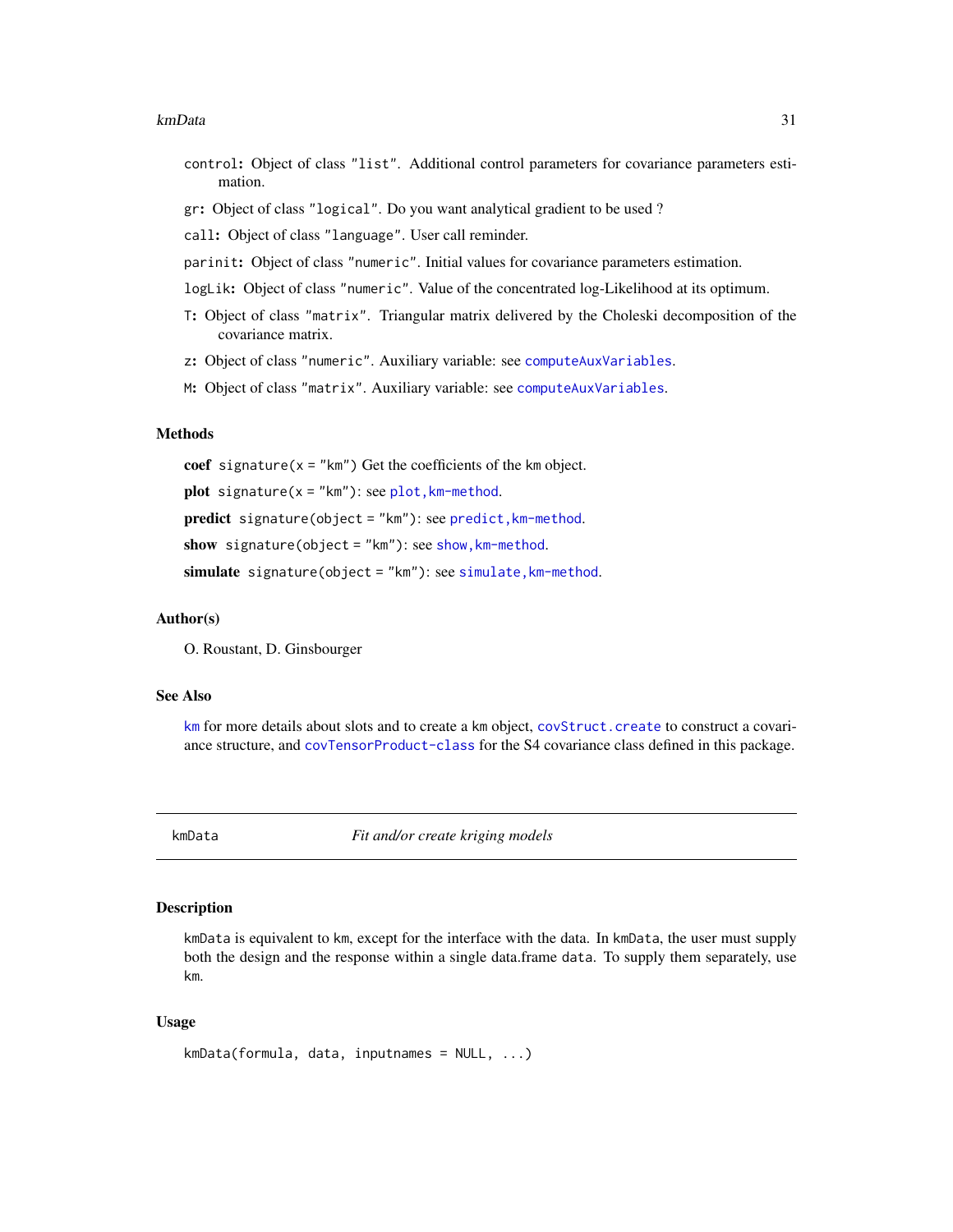#### <span id="page-31-0"></span>Arguments

| formula    | an object of class "formula" specifying the linear trend of the kriging model (see<br>$\ln$ ). At this stage, transformations of the response are not taken into account.            |
|------------|--------------------------------------------------------------------------------------------------------------------------------------------------------------------------------------|
| data       | a data. frame containing both the design (input variables) and the response (1-<br>dimensional output given by the objective function at the design points).                         |
| inputnames | an optional vector of character containing the names of variables in data to be<br>considered as input variables. By default, all variables but the response are input<br>variables. |
| $\ddots$ . | other arguments for creating or fitting Kriging models, to be taken among the<br>arguments of km function apart from design and response.                                            |

#### Value

An object of class km (see [km-class](#page-29-1)).

## Author(s)

O. Roustant

#### See Also

[km](#page-20-1)

# Examples

```
# a 16-points factorial design, and the corresponding response
d \le -2; n \le -16design.fact <- expand.grid(x1=seq(0,1,length=4), x2=seq(0,1,length=4))
y <- apply(design.fact, 1, branin)
data <- cbind(design.fact, y=y)
```

```
# kriging model 1 : matern5_2 covariance structure, no trend, no nugget effect
m1 <- kmData(y~1, data=data)
```

```
# this is equivalent to: m1 <- km(design=design.fact, response=y)
```

```
# now, add a second response to data:
data2 <- cbind(data, y2=-y)
# the previous model is now obtained with:
m1_2 <- kmData(y~1, data=data2, inputnames=c("x1", "x2"))
```
<span id="page-31-1"></span>leaveOneOut.km *Leave-one-out for a km object*

# Description

Cross validation by leave-one-out for a km object without noisy observations.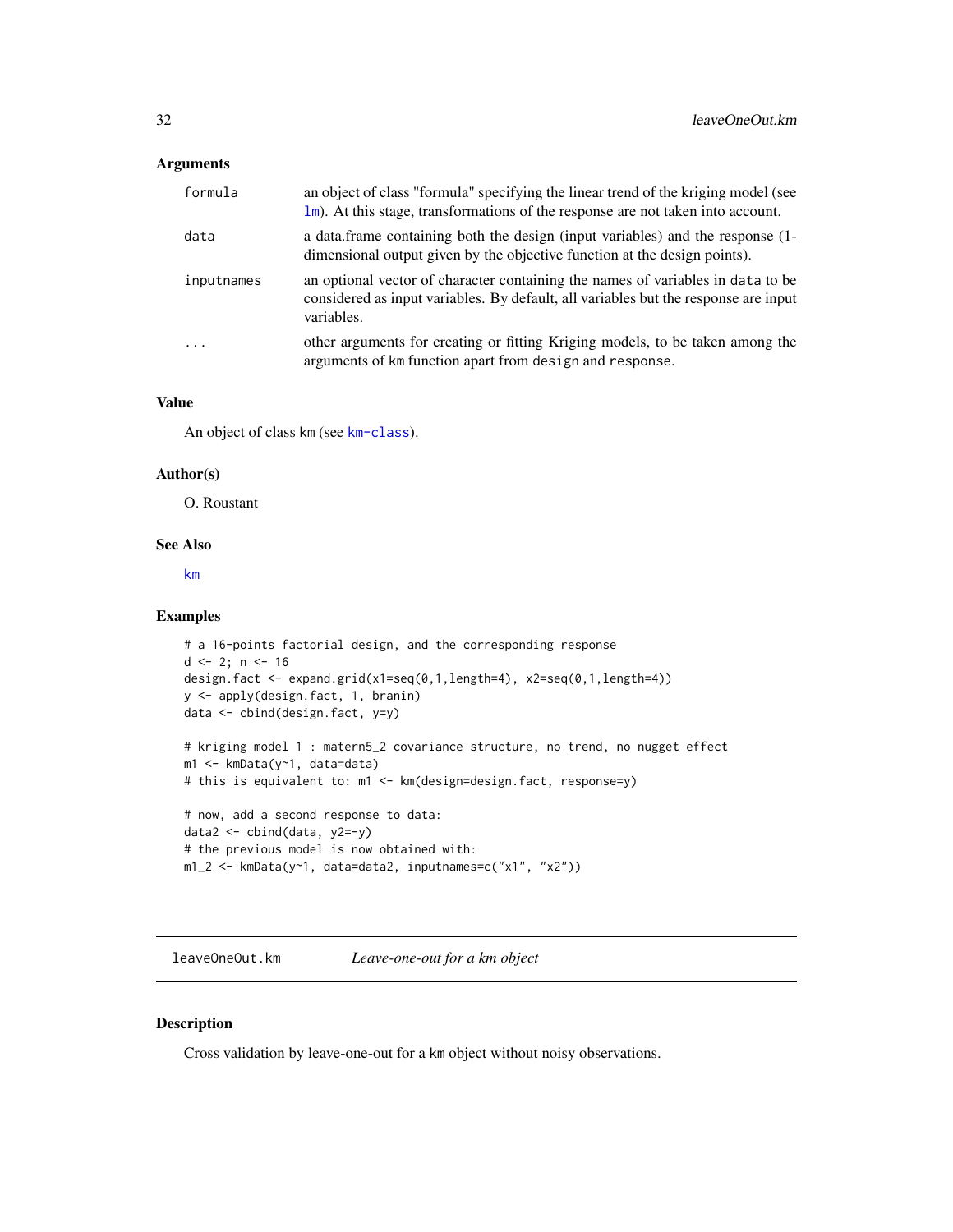# leaveOneOut.km 33

#### Usage

leaveOneOut.km(model, type, trend.reestim=FALSE)

#### Arguments

| model         | an object of class "km" without noisy observations.                                                                                 |
|---------------|-------------------------------------------------------------------------------------------------------------------------------------|
| type          | a character string corresponding to the kriging family, to be chosen between<br>simple kriging ("SK"), or universal kriging ("UK"). |
| trend.reestim | should the trend be reestimated when removing an observation? Default to<br>FALSE.                                                  |

# Details

Leave-one-out (LOO) consists of computing the prediction at a design point when the corresponding observation is removed from the learning set (and this, for all design points). A quick version of LOO based on Dubrule formula is also implemented; It is limited to 2 cases: type=="SK" & (!trend.reestim) and type=="UK" & trend.reestim. Leave-one-out is not implemented yet for noisy observations.

#### Value

| A list composed of |                                                                                                                                                                         |
|--------------------|-------------------------------------------------------------------------------------------------------------------------------------------------------------------------|
| mean               | a vector of length $n$ . The ith coordinate is equal to the kriging mean (including<br>the trend) at the ith observation number when removing it from the learning set, |
| sd                 | a vector of length $n$ . The ith coordinate is equal to the kriging standard deviation<br>at the ith observation number when removing it from the learning set,         |

where *n* is the total number of observations.

#### Warning

Kriging parameters are not re-estimated when removing one observation. With few points, the re-estimated values can be far from those obtained with the entire learning set. One option is to reestimate the trend coefficients, by setting trend.reestim=TRUE.

# Author(s)

O. Roustant, D. Ginsbourger, Ecole des Mines de St-Etienne.

#### References

F. Bachoc (2013), Cross Validation and Maximum Likelihood estimations of hyper-parameters of Gaussian processes with model misspecification. *Computational Statistics and Data Analysis*, 66, 55-69. <http://www.lpma.math.upmc.fr/pageperso/bachoc/publications.html>

N.A.C. Cressie (1993), *Statistics for spatial data*, Wiley series in probability and mathematical statistics.

O. Dubrule (1983), Cross validation of Kriging in a unique neighborhood. *Mathematical Geology*, 15, 687-699.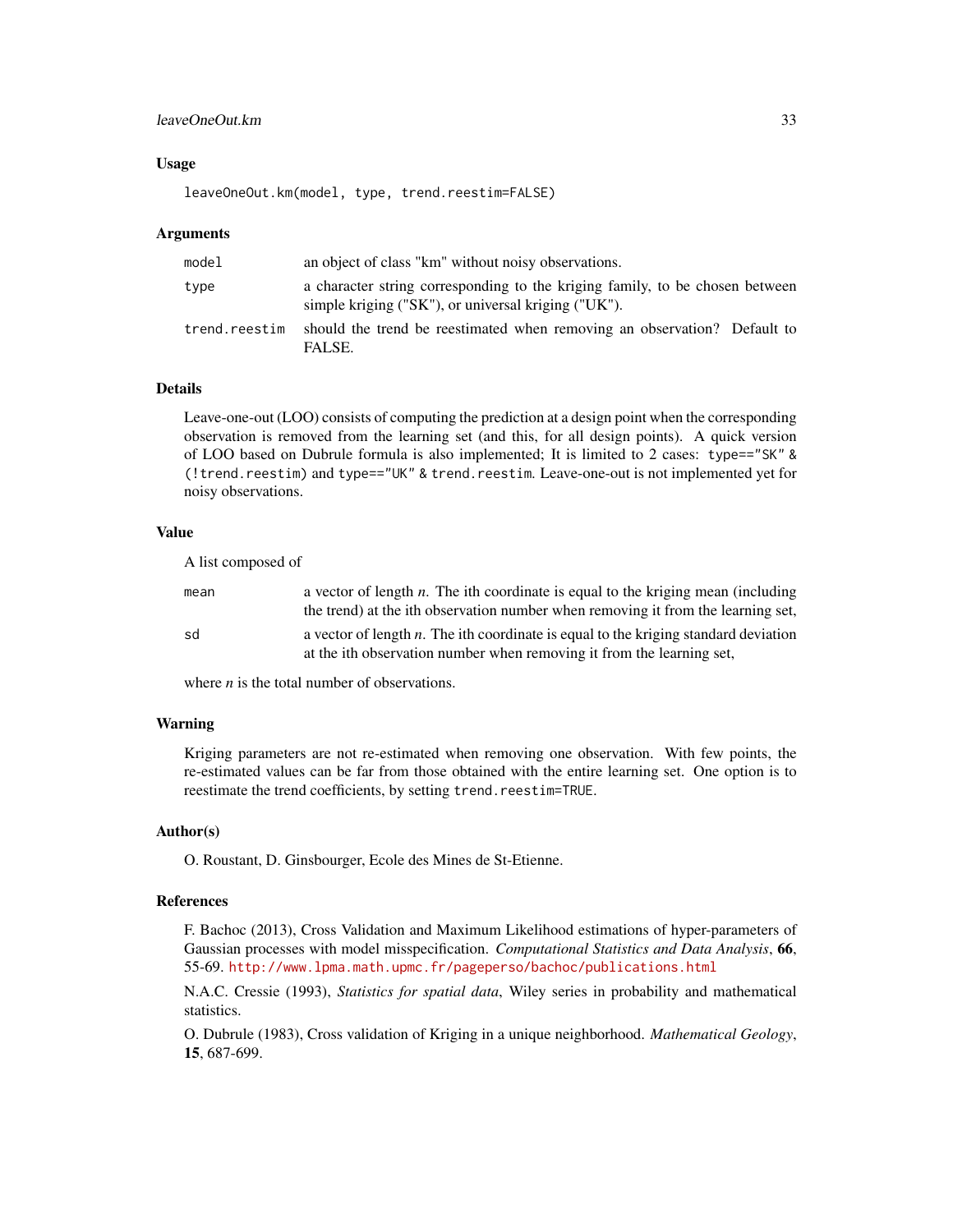<span id="page-33-0"></span>J.D. Martin and T.W. Simpson (2005), Use of kriging models to approximate deterministic computer models, *AIAA Journal*, 43 no. 4, 853-863.

M. Schonlau (1997), *Computer experiments and global optimization*, Ph.D. thesis, University of Waterloo.

# See Also

[predict,km-method](#page-0-0), [plot,km-method](#page-0-0), [cv](#page-15-1)

<span id="page-33-1"></span>leaveOneOutFun *Leave-one-out least square criterion of a km object*

#### Description

Returns the mean of the squared leave-one-out errors, computed with Dubrule's formula.

#### Usage

```
leaveOneOutFun(param, model, envir = NULL)
```
#### Arguments

| param | a vector containing the optimization variables.                                |
|-------|--------------------------------------------------------------------------------|
| model | an object of class km.                                                         |
| envir | an optional environment specifying where to assign intermediate values for fu- |
|       | ture gradient calculations. Default is NULL.                                   |

#### Value

The mean of the squared leave-one-out errors.

# Note

At this stage, only the standard case has been implemented: no nugget effect, no observation noise.

# Author(s)

O. Roustant, Ecole des Mines de St-Etienne

#### References

F. Bachoc (2013), Cross Validation and Maximum Likelihood estimations of hyper-parameters of Gaussian processes with model misspecification. *Computational Statistics and Data Analysis*, 66, 55-69. <http://www.lpma.math.upmc.fr/pageperso/bachoc/publications.html>

O. Dubrule (1983), Cross validation of Kriging in a unique neighborhood. *Mathematical Geology*, 15, 687-699.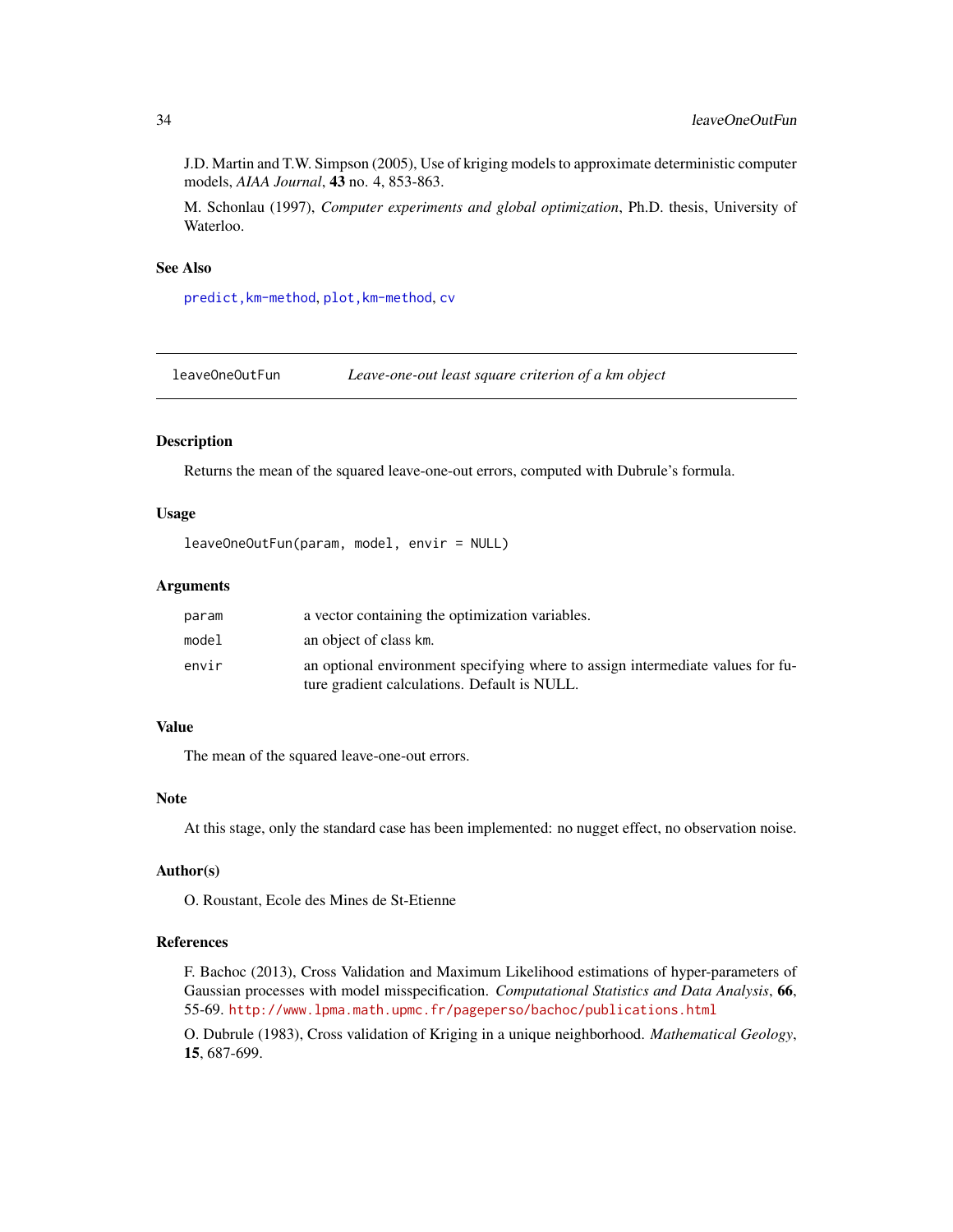# <span id="page-34-0"></span>leaveOneOutGrad 35

# See Also

[leaveOneOut.km](#page-31-1), [leaveOneOutGrad](#page-34-1)

<span id="page-34-1"></span>leaveOneOutGrad *Leave-one-out least square criterion - Analytical gradient*

# Description

Returns the analytical gradient of [leaveOneOutFun](#page-33-1).

# Usage

```
leaveOneOutGrad(param, model, envir)
```
#### Arguments

| param | a vector containing the optimization variables.                                          |
|-------|------------------------------------------------------------------------------------------|
| model | an object of class km.                                                                   |
| envir | an environment specifying where to get intermediate values calculated in leaveOneOutFun. |

# Value

the gradient of leaveOneOutFun at param.

#### Author(s)

O. Roustant, Ecole des Mines de St-Etienne

#### References

F. Bachoc (2013), Cross Validation and Maximum Likelihood estimations of hyper-parameters of Gaussian processes with model misspecification. *Computational Statistics and Data Analysis*, 66, 55-69. <http://www.lpma.math.upmc.fr/pageperso/bachoc/publications.html>

O. Dubrule (1983), Cross validation of Kriging in a unique neighborhood. *Mathematical Geology*, 15, 687-699.

#### See Also

[leaveOneOutFun](#page-33-1)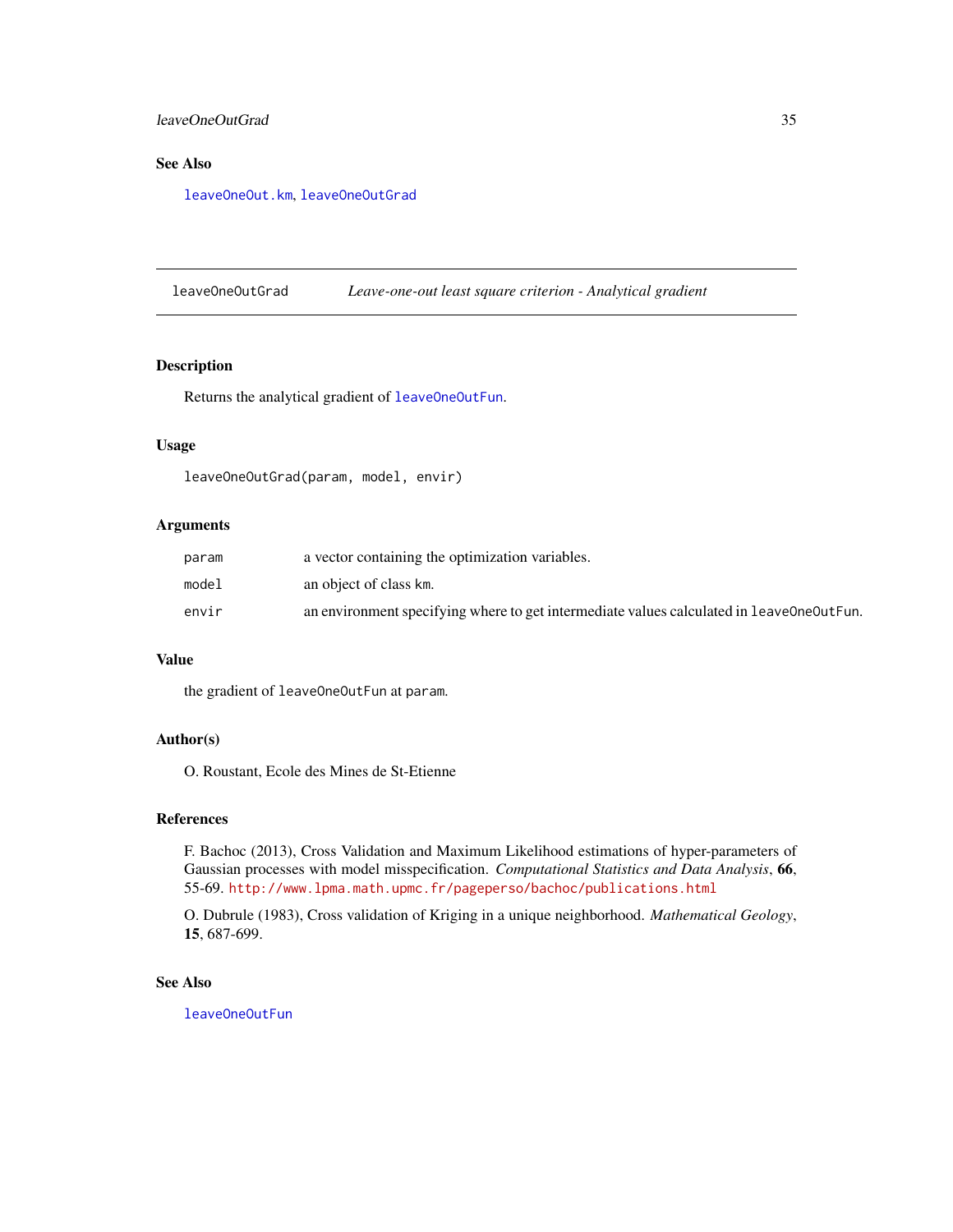<span id="page-35-0"></span>

#### Description

Returns the log-likelihood value of a km object.

#### Usage

## S4 method for signature 'km' logLik(object, ...)

# Arguments

| object | an object of class km containing the trend and covariance structures. |
|--------|-----------------------------------------------------------------------|
| .      | no other argument for this method.                                    |

### Value

The log likelihood value.

#### Author(s)

O. Roustant, D. Ginsbourger, Ecole des Mines de St-Etienne

#### References

N.A.C. Cressie (1993), *Statistics for spatial data*, Wiley series in probability and mathematical statistics.

D. Ginsbourger, D. Dupuy, A. Badea, O. Roustant, and L. Carraro (2009), A note on the choice and the estimation of kriging models for the analysis of deterministic computer experiments, *Applied Stochastic Models for Business and Industry*, 25 no. 2, 115-131.

R. Li and A. Sudjianto (2005), Analysis of Computer Experiments Using Penalized Likelihood in Gaussian Kriging Models, *Technometrics*, 47 no. 2, 111-120.

K.V. Mardia and R.J. Marshall (1984), Maximum likelihood estimation of models for residual covariance in spatial regression, *Biometrika*, 71, 135-146.

J.D. Martin and T.W. Simpson (2005), Use of kriging models to approximate deterministic computer models, *AIAA Journal*, 43 no. 4, 853-863.

J.-S. Park and J. Baek (2001), Efficient computation of maximum likelihood estimators in a spatial linear model with power exponential covariogram, *Computer Geosciences*, 27 no. 1, 1-7.

C.E. Rasmussen and C.K.I. Williams (2006), *Gaussian Processes for Machine Learning*, the MIT Press, <http://www.gaussianprocess.org/gpml/>

J. Sacks, W.J. Welch, T.J. Mitchell, and H.P. Wynn (1989), Design and analysis of computer experiments, *Statistical Science*, 4, 409-435.

M.L. Stein (1999), *Interpolation of spatial data, some theory for kriging*, Springer.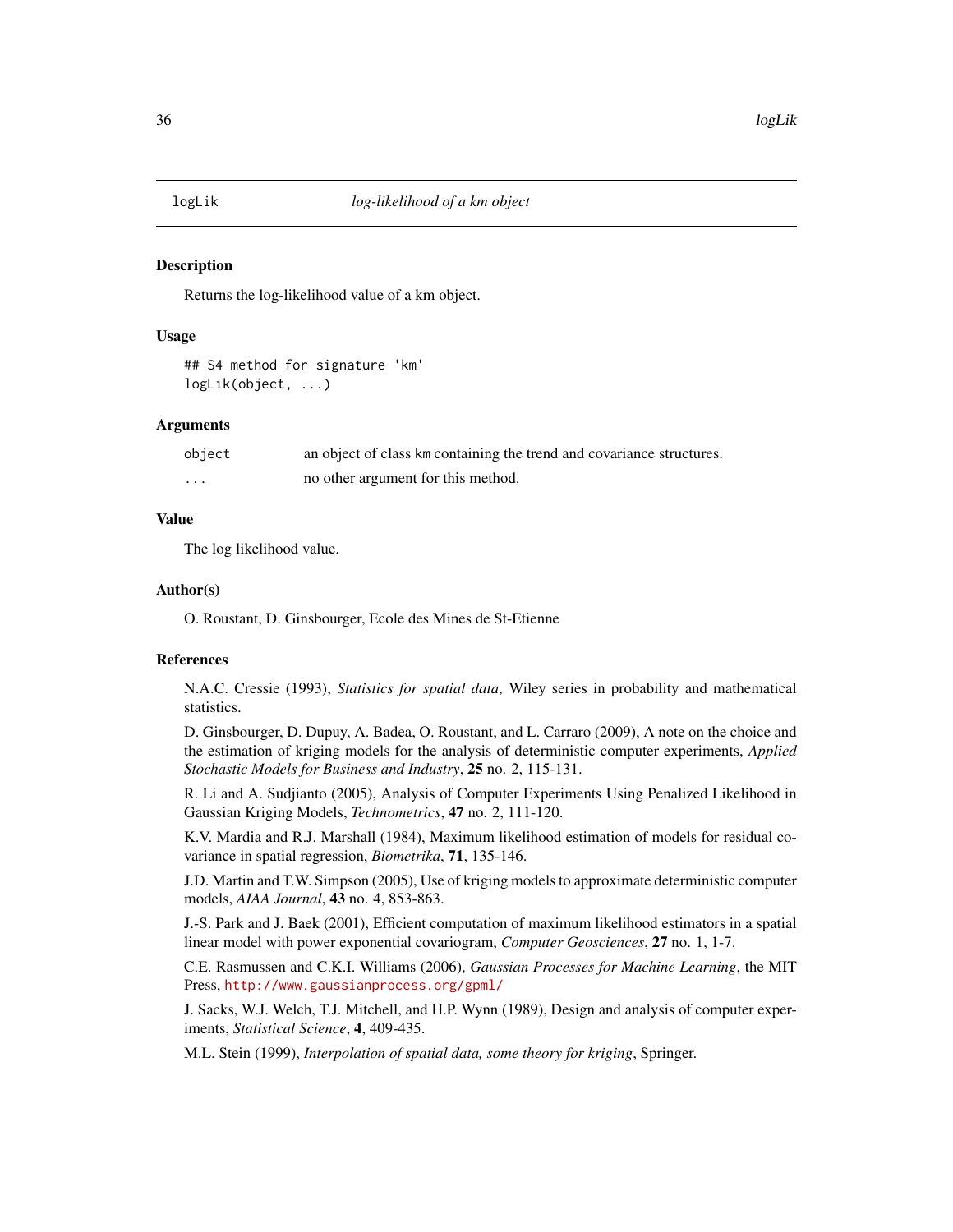#### <span id="page-36-0"></span>logLikFun 37

# See Also

[km](#page-20-1), [logLikFun](#page-36-1)

<span id="page-36-1"></span>logLikFun *Concentrated log-likelihood of a km object*

#### Description

Returns the concentrated log-likelihood, obtained from the likelihood by plugging in the estimators of the parameters that can be expressed in function of the other ones.

#### Usage

logLikFun(param, model, envir=NULL)

#### Arguments

| param | a vector containing the optimization variables.                                |
|-------|--------------------------------------------------------------------------------|
| model | an object of class km.                                                         |
| envir | an optional environment specifying where to assign intermediate values for fu- |
|       | ture gradient calculations. Default is NULL.                                   |

#### Details

When there is no nugget effect nor observation noise, the concentrated log-likelihood is obtained by plugging in the variance and the trend MLE. Maximizing the likelihood is then equivalent to maximizing the concentrated log-likelihood with respect to the covariance parameters. In the other cases, the maximization of the concentrated log-likelihood also involves other parameters (the variance explained by the stationary part of the process for noisy observations, and this variance divided by the total variance if there is an unknown homogeneous nugget effect).

#### Value

The concentrated log-likelihood value.

#### Author(s)

O. Roustant, D. Ginsbourger, Ecole des Mines de St-Etienne

#### References

J.-S. Park and J. Baek (2001), Efficient computation of maximum likelihood estimators in a spatial linear model with power exponential covariogram, *Computer Geosciences*, 27 no. 1, 1-7.

#### See Also

[logLik,km-method](#page-0-0), [km](#page-20-1), [logLikGrad](#page-0-0)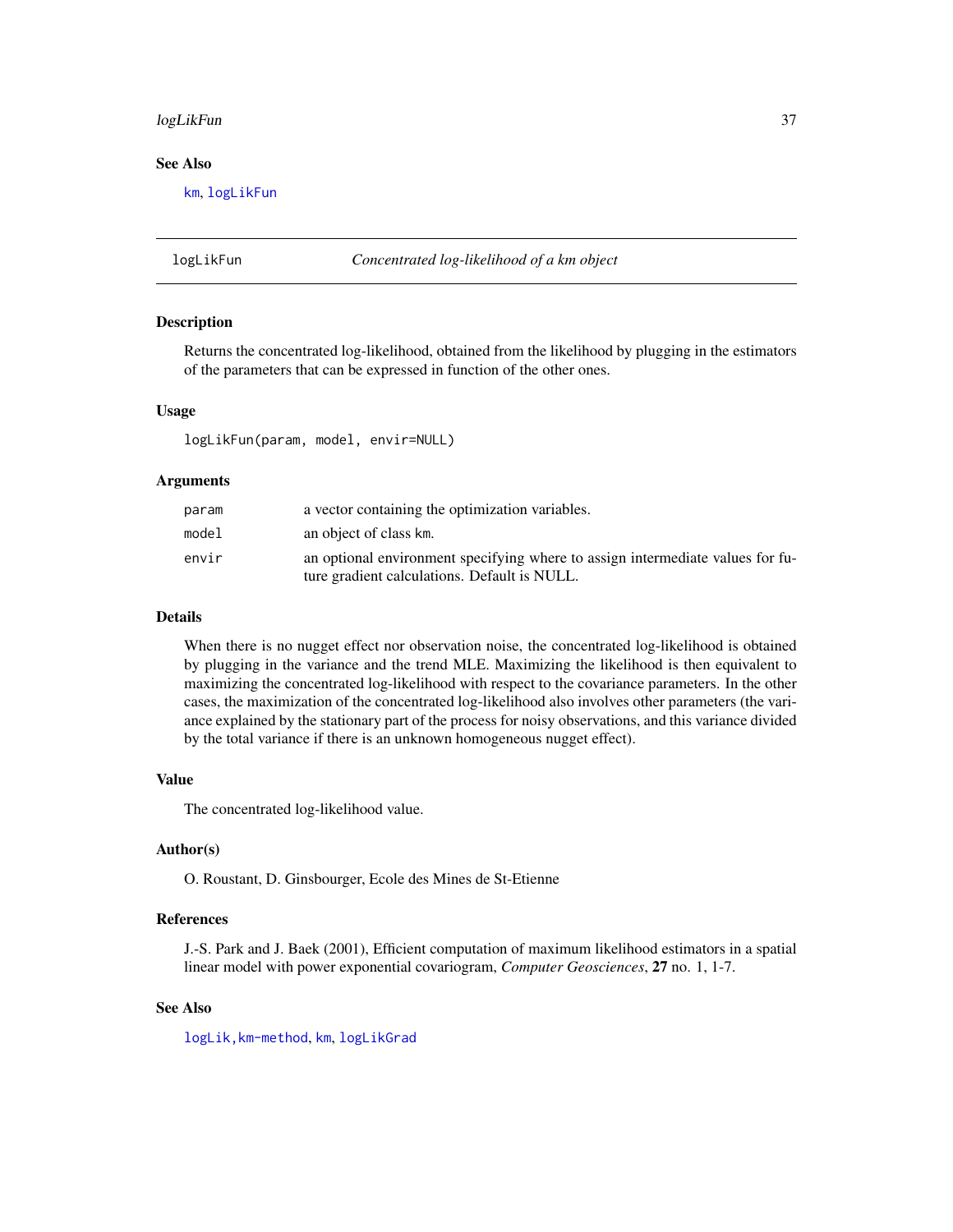<span id="page-37-0"></span>

# Description

Get the spatial dimension (number of input variables).

# Usage

ninput(x)

# Arguments

x an object containing the covariance structure.

# Value

An integer equal to the spatial dimension.

| nuggetflag<br>Get the nugget flag |  |
|-----------------------------------|--|
|-----------------------------------|--|

# Description

Get a boolean indicating whether there is a nugget effect.

# Usage

nuggetflag(x)

# Arguments

x an object containing the covariance structure.

# Value

A boolean.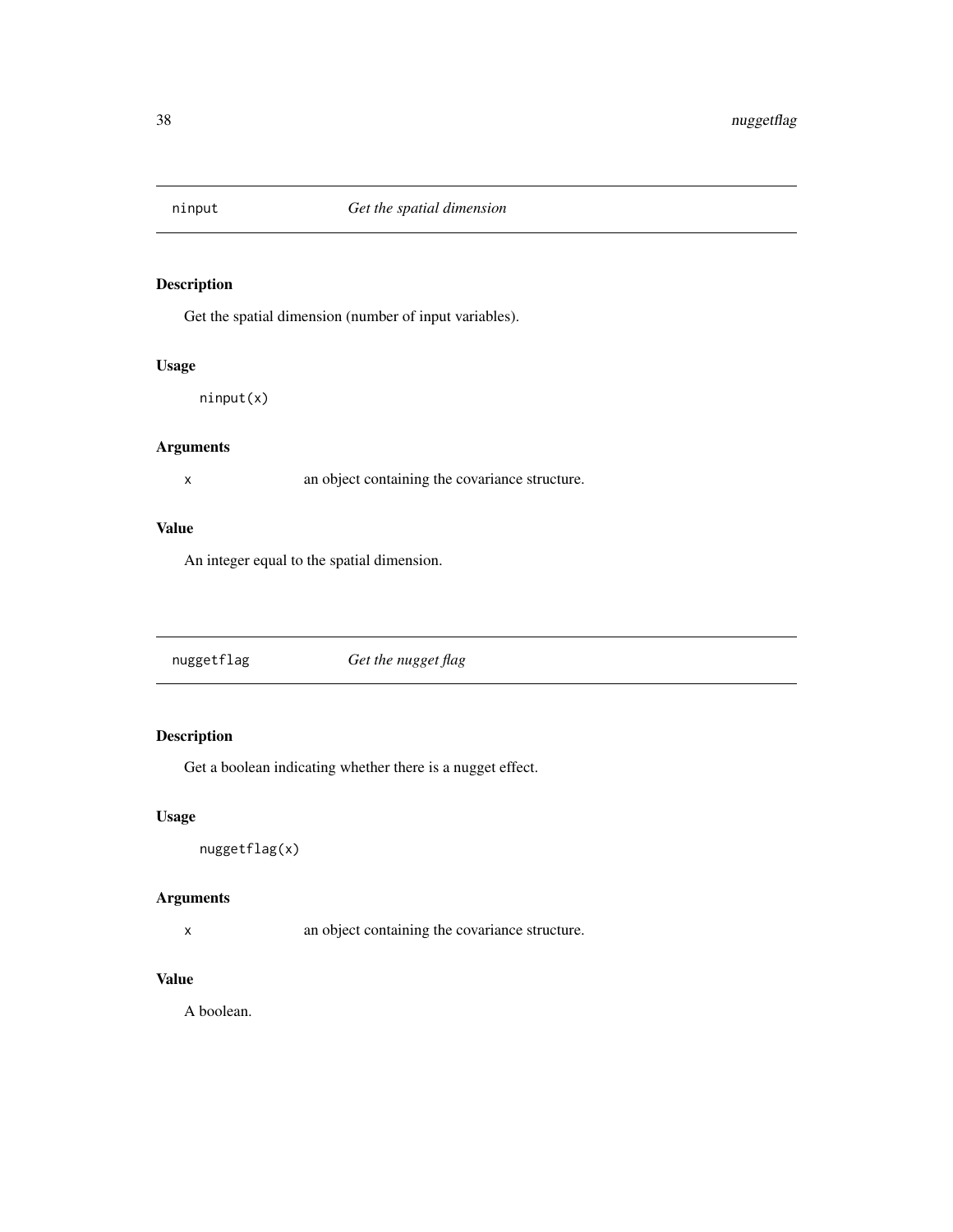<span id="page-38-0"></span>

#### Description

Get or set the nugget value.

#### Usage

```
nuggetvalue(x)
nuggetvalue(x) <- value
```
#### **Arguments**

|       | an object containing the covariance structure.                         |
|-------|------------------------------------------------------------------------|
| value | an optional variance value standing for the homogeneous nugget effect. |
|       |                                                                        |

plot *Diagnostic plot for the validation of a km object*

# Description

Three plots are currently available, based on the leaveOneOut.km results: one plot of fitted values against response values, one plot of standardized residuals, and one qqplot of standardized residuals.

#### Usage

```
## S4 method for signature 'km'
plot(x, y, kriging_type = "UK", trend.reestim = FALSE, ...)
```
# Arguments

| $\mathsf{x}$  | an object of class "km" without noisy observations.                                                                                          |
|---------------|----------------------------------------------------------------------------------------------------------------------------------------------|
| У             | not used.                                                                                                                                    |
| kriging.type  | an optional character string corresponding to the kriging family, to be chosen<br>between simple kriging ("SK") or universal kriging ("UK"). |
| trend.reestim | should the trend be reestimated when removing an observation? Default to<br>FALSE.                                                           |
| $\ddotsc$     | no other argument for this method.                                                                                                           |

#### Details

The diagnostic plot has not been implemented yet for noisy observations. The standardized residuals are defined by ( $y(xi)$  -yhat<sub>-</sub>{-i}(xi)) / sigmahat<sub>-{-i}</sub>(xi), where  $y(xi)$  is the response at the point  $xi$ , yhat $\{-i\}(xi)$  is the fitted value when removing the observation xi (see [leaveOneOut.km](#page-31-1)), and sigmahat\_{-i}(xi) is the corresponding kriging standard deviation.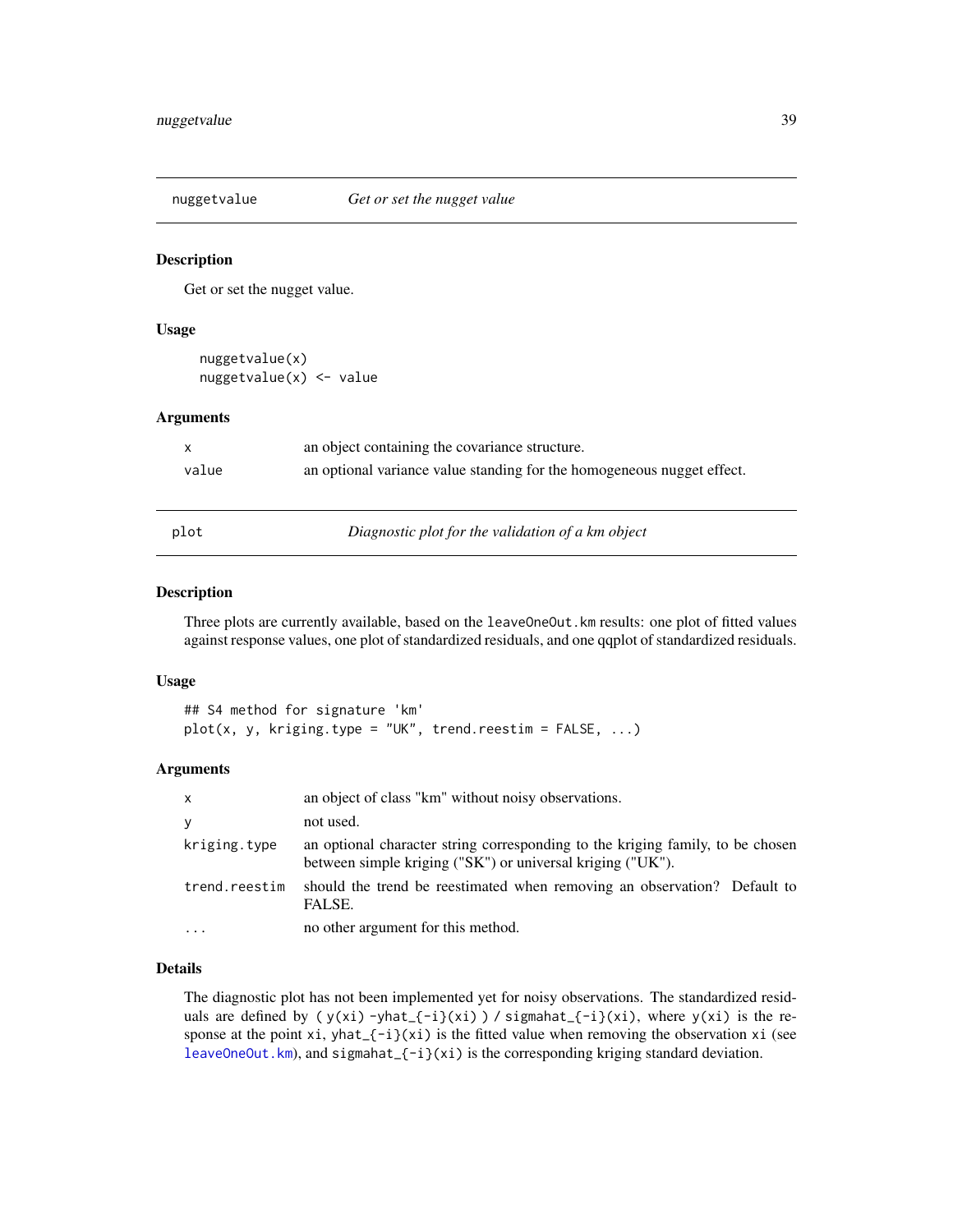#### <span id="page-39-0"></span>Value

A list composed of:

| mean | a vector of length $n$ . The ith coordinate is equal to the kriging mean (including<br>the trend) at the ith observation number when removing it from the learning set, |
|------|-------------------------------------------------------------------------------------------------------------------------------------------------------------------------|
| sd   | a vector of length $n$ . The ith coordinate is equal to the kriging standard deviation<br>at the ith observation number when removing it from the learning set,         |

where *n* is the total number of observations.

#### Warning

Kriging parameters are not re-estimated when removing one observation. With few points, the re-estimated values can be far from those obtained with the entire learning set. One option is to reestimate the trend coefficients, by setting trend.reestim=TRUE.

#### Author(s)

O. Roustant, D. Ginsbourger, Ecole des Mines de St-Etienne.

#### References

N.A.C. Cressie (1993), *Statistics for spatial data*, Wiley series in probability and mathematical statistics.

J.D. Martin and T.W. Simpson (2005), Use of kriging models to approximate deterministic computer models, *AIAA Journal*, 43 no. 4, 853-863.

M. Schonlau (1997), *Computer experiments and global optimization*, Ph.D. thesis, University of Waterloo.

#### See Also

[predict,km-method](#page-0-0), [leaveOneOut.km](#page-31-1)

# Examples

# A 2D example - Branin-Hoo function

```
# a 16-points factorial design, and the corresponding response
d \le -2; n \le -16fact.design <- expand.grid(seq(0,1,length=4), seq(0,1,length=4))
fact.design <- data.frame(fact.design); names(fact.design)<-c("x1", "x2")
branin.resp <- data.frame(branin(fact.design)); names(branin.resp) <- "y"
# kriging model 1 : gaussian covariance structure, no trend,
# no nugget effect
m1 <- km(~.^2, design=fact.design, response=branin.resp, covtype="gauss")
plot(m1) # LOO without parameter reestimation
plot(m1, trend.reestim=TRUE) # LOO with trend parameters reestimation
                             # (gives nearly the same result here)
```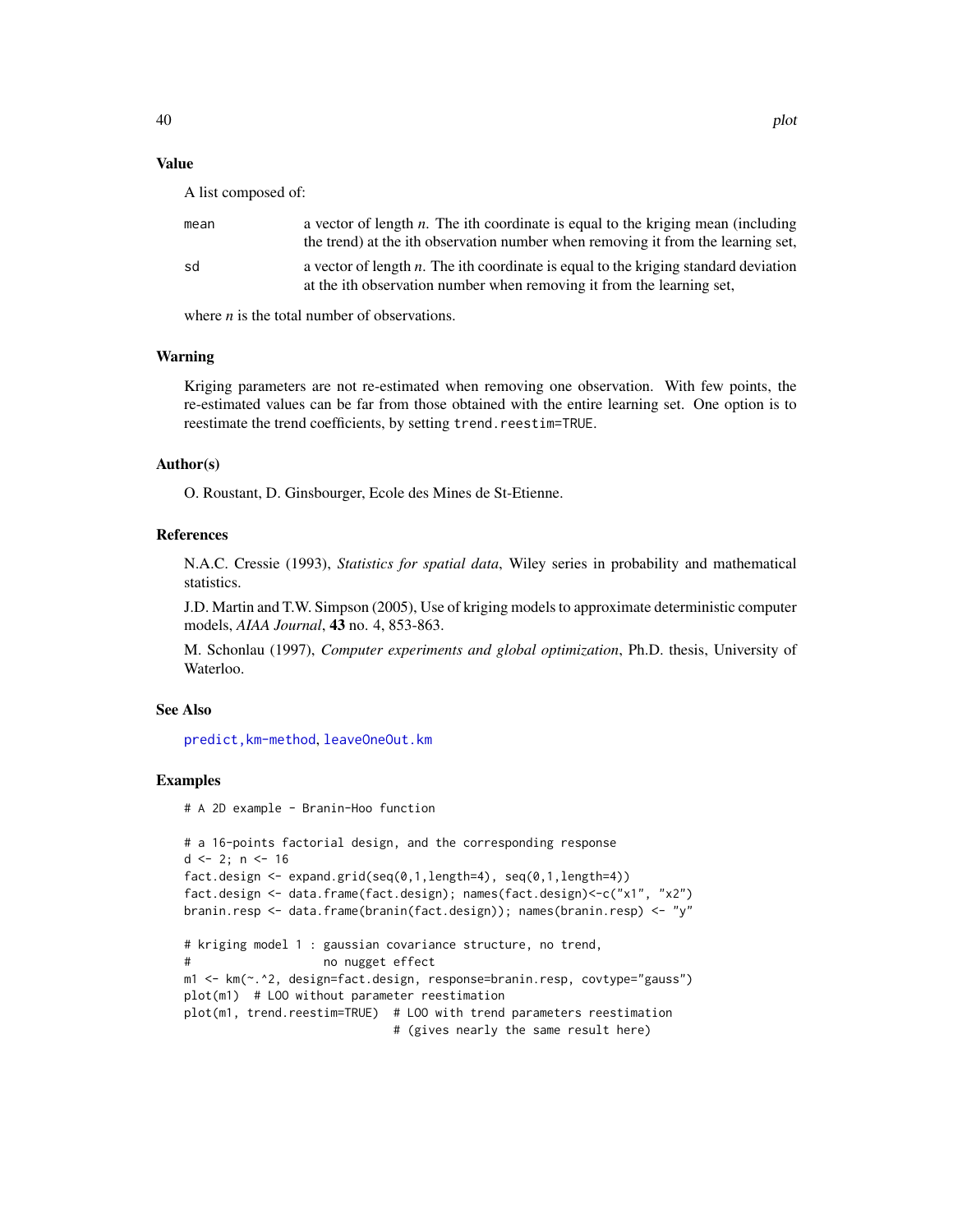<span id="page-40-0"></span>

# Description

Predicted values and (marginal of joint) conditional variances based on a km model. 95 % confidence intervals are given, based on strong assumptions: Gaussian process assumption, specific prior distribution on the trend parameters, known covariance parameters. This might be abusive in particular in the case where estimated covariance parameters are plugged in.

# Usage

```
## S4 method for signature 'km'
predict(object, newdata, type, se.compute = TRUE,
         cov.compute = FALSE, light.return = FALSE,
         bias.correct = FALSE, checkNames = TRUE, ...)
```
# Arguments

| object       | an object of class km.                                                                                                                                                                                  |
|--------------|---------------------------------------------------------------------------------------------------------------------------------------------------------------------------------------------------------|
| newdata      | a vector, matrix or data frame containing the points where to perform predic-<br>tions.                                                                                                                 |
| type         | a character string corresponding to the kriging family, to be chosen between<br>simple kriging ("SK"), or universal kriging ("UK").                                                                     |
| se.compute   | an optional boolean. If FALSE, only the kriging mean is computed. If TRUE, the<br>kriging variance (actually, the corresponding standard deviation) and confidence<br>intervals are computed too.       |
| cov.compute  | an optional boolean. If TRUE, the conditional covariance matrix is computed.                                                                                                                            |
| light.return | an optional boolean. If TRUE, c and Tinv.c are not returned. This should be<br>reserved to expert users who want to save memory and know that they will not<br>miss these values.                       |
| bias.correct | an optional boolean to correct bias in the UK variance and covariances. Default<br>is FALSE. See Section Warning below.                                                                                 |
| checkNames   | an optional boolean. If TRUE (default), a consistency test is performed between<br>the names of newdata and the names of the experimental design (contained in<br>object@X), see Section Warning below. |
| $\cdots$     | no other argument for this method.                                                                                                                                                                      |

#### Value

| mean  | kriging mean (including the trend) computed at newdata.                            |
|-------|------------------------------------------------------------------------------------|
| sd    | kriging standard deviation computed at newdata. Not computed if se. compute=FALSE. |
| trend | the trend computed at newdata.                                                     |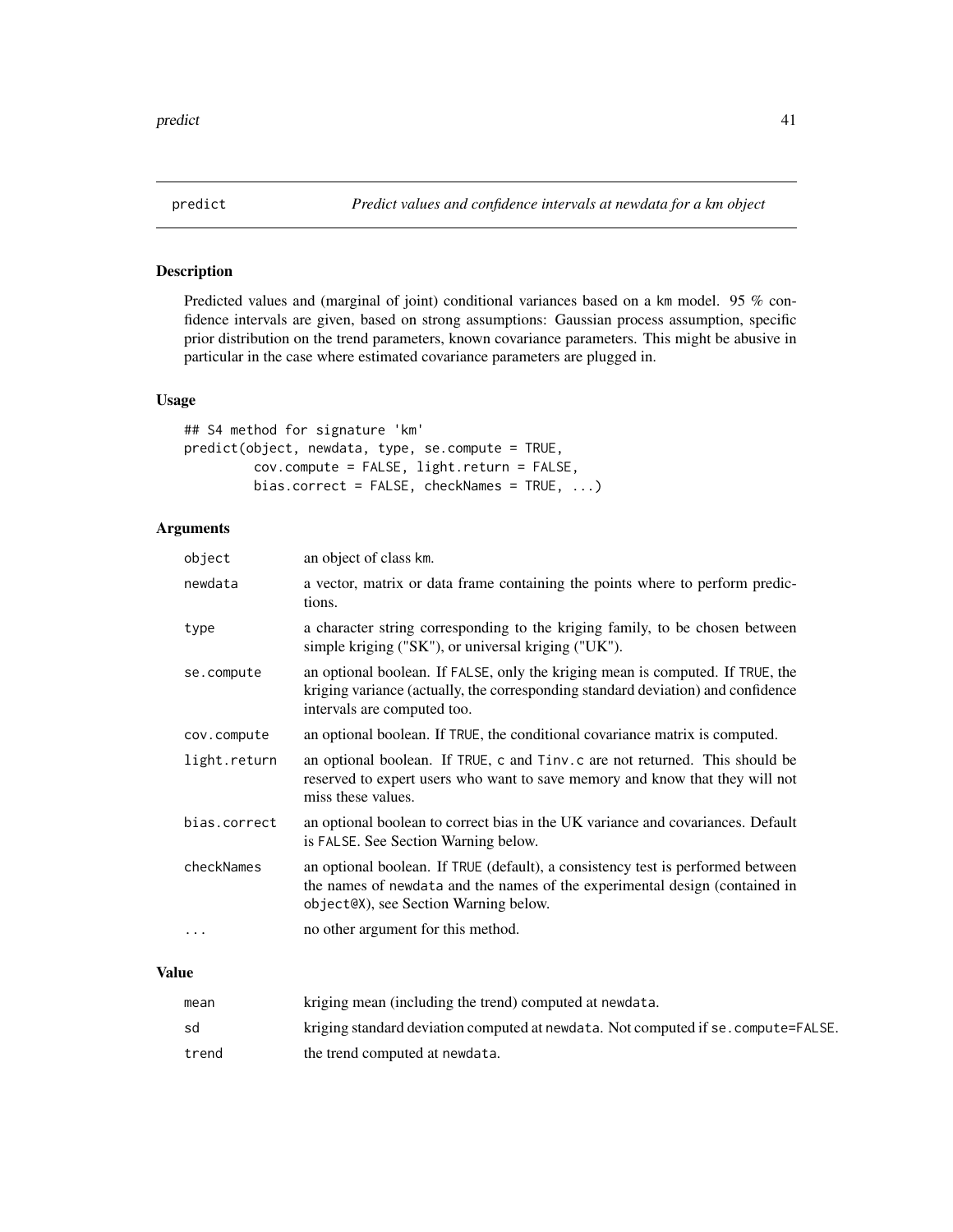<span id="page-41-0"></span>

| COV          | kriging conditional covariance matrix. Not computed if cov.compute=FALSE<br>(default).                                                                                                          |
|--------------|-------------------------------------------------------------------------------------------------------------------------------------------------------------------------------------------------|
| lower95.     |                                                                                                                                                                                                 |
| upper95      | bounds of the 95 % confidence interval computed at newdata (to be interpreted<br>with special care when parameters are estimated, see description above). Not<br>computed if se. compute=FALSE. |
| $\mathsf{C}$ | an auxiliary matrix, containing all the covariances between newdata and the<br>initial design points. Not returned if light.return=TRUE.                                                        |
| Tinv.c       | an auxiliary vector, equal to $inv(t(T))$ *c. Not returned if light.return=TRUE.                                                                                                                |
|              |                                                                                                                                                                                                 |

#### Warning

1. Contrarily to DiceKriging<=1.3.2, the estimated (UK) variance and covariances are NOT multiplied by  $n/(n-p)$  by default (n and p denoting the number of rows and columns of the design matrix F). Recall that this correction would contribute to limit bias: it would totally remove it if the correlation parameters were known (which is not the case here). However, this correction is often useless in the context of computer experiments, especially in adaptive strategies. It can be activated by turning bias.correct to TRUE, when type="UK".

2. The columns of newdata should correspond to the input variables, and only the input variables (nor the response is not admitted, neither external variables). If newdata contains variable names, and if checkNames is TRUE (default), then [checkNames](#page-3-1) performs a complete consistency test with the names of the experimental design. Otherwise, it is assumed that its columns correspond to the same variables than the experimental design and in the same order.

#### Author(s)

O. Roustant, D. Ginsbourger, Ecole des Mines de St-Etienne.

#### References

N.A.C. Cressie (1993), *Statistics for spatial data*, Wiley series in probability and mathematical statistics.

A.G. Journel and C.J. Huijbregts (1978), *Mining Geostatistics*, Academic Press, London.

D.G. Krige (1951), A statistical approach to some basic mine valuation problems on the witwatersrand, *J. of the Chem., Metal. and Mining Soc. of South Africa*, 52 no. 6, 119-139.

J.D. Martin and T.W. Simpson (2005), Use of kriging models to approximate deterministic computer models, *AIAA Journal*, 43 no. 4, 853-863.

G. Matheron (1963), Principles of geostatistics, *Economic Geology*, 58, 1246-1266.

G. Matheron (1969), Le krigeage universel, *Les Cahiers du Centre de Morphologie Mathematique de Fontainebleau*, 1.

J.-S. Park and J. Baek (2001), Efficient computation of maximum likelihood estimators in a spatial linear model with power exponential covariogram, *Computer Geosciences*, 27 no. 1, 1-7.

C.E. Rasmussen and C.K.I. Williams (2006), *Gaussian Processes for Machine Learning*, the MIT Press, <http://www.gaussianprocess.org/gpml/>

J. Sacks, W.J. Welch, T.J. Mitchell, and H.P. Wynn (1989), Design and analysis of computer experiments, *Statistical Science*, 4, 409-435.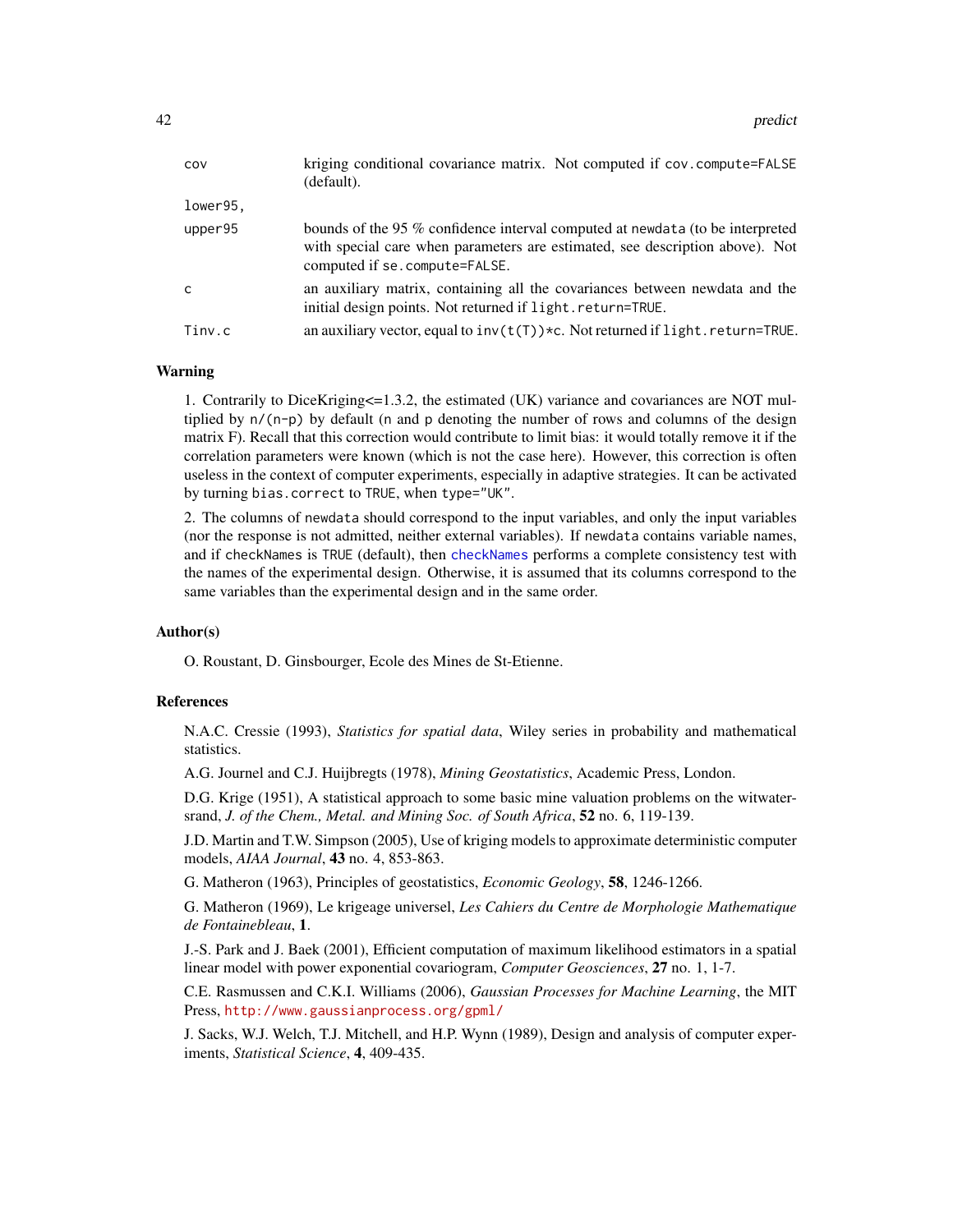#### <span id="page-42-0"></span>predict the contract of the contract of the contract of the contract of the contract of the contract of the contract of the contract of the contract of the contract of the contract of the contract of the contract of the co

#### See Also

[km](#page-20-1), [plot,km-method](#page-0-0)

#### Examples

```
# ------------
# a 1D example
# ------------
x \leq -c(0, 0.4, 0.6, 0.8, 1)y \leq -c(-0.3, 0, 0, 0.5, 0.9)formula \leq y\approx # try also y\approx1 and y\approxx+I(x^2)
model <- km(formula=formula, design=data.frame(x=x), response=data.frame(y=y),
            covtype="matern5_2")
tmin <-0.5; tmax <-2.5t <- seq(from=tmin, to=tmax, by=0.005)
color <- list(SK="black", UK="blue")
# Results with Universal Kriging formulae (mean and and 95% intervals)
p.UK <- predict(model, newdata=data.frame(x=t), type="UK")
plot(t, p.UK$mean, type="l", ylim=c(min(p.UK$lower95),max(p.UK$upper95)),
                xlab="x", ylab="y")
lines(t, p.UK$trend, col="violet", lty=2)
lines(t, p.UK$lower95, col=color$UK, lty=2)
lines(t, p.UK$upper95, col=color$UK, lty=2)
points(x, y, col="red", pch=19)
abline(h=0)
# Results with Simple Kriging (SK) formula. The difference between the width of
# SK and UK intervals are due to the estimation error of the trend parameters
# (but not to the range parameters, not taken into account in the UK formulae).
p.SK <- predict(model, newdata=data.frame(x=t), type="SK")
lines(t, p.SK$mean, type="l", ylim=c(-7,7), xlab="x", ylab="y")
lines(t, p.SK$lower95, col=color$SK, lty=2)
lines(t, p.SK$upper95, col=color$SK, lty=2)
points(x, y, col="red", pch=19)
abline(h=0)
legend.text <- c("Universal Kriging (UK)", "Simple Kriging (SK)")
legend(x=tmin, y=max(p.UK$upper), legend=legend.text,
       text.col=c(color$UK, color$SK), col=c(color$UK, color$SK),
       lty=3, bg="white")
# ---------------------------------------------------------------------------------
# a 1D example (following)- COMPARISON with the PREDICTION INTERVALS for REGRESSION
# ---------------------------------------------------------------------------------
# There are two interesting cases:
```
# \* When the range parameter is near 0 ; Then the intervals should be nearly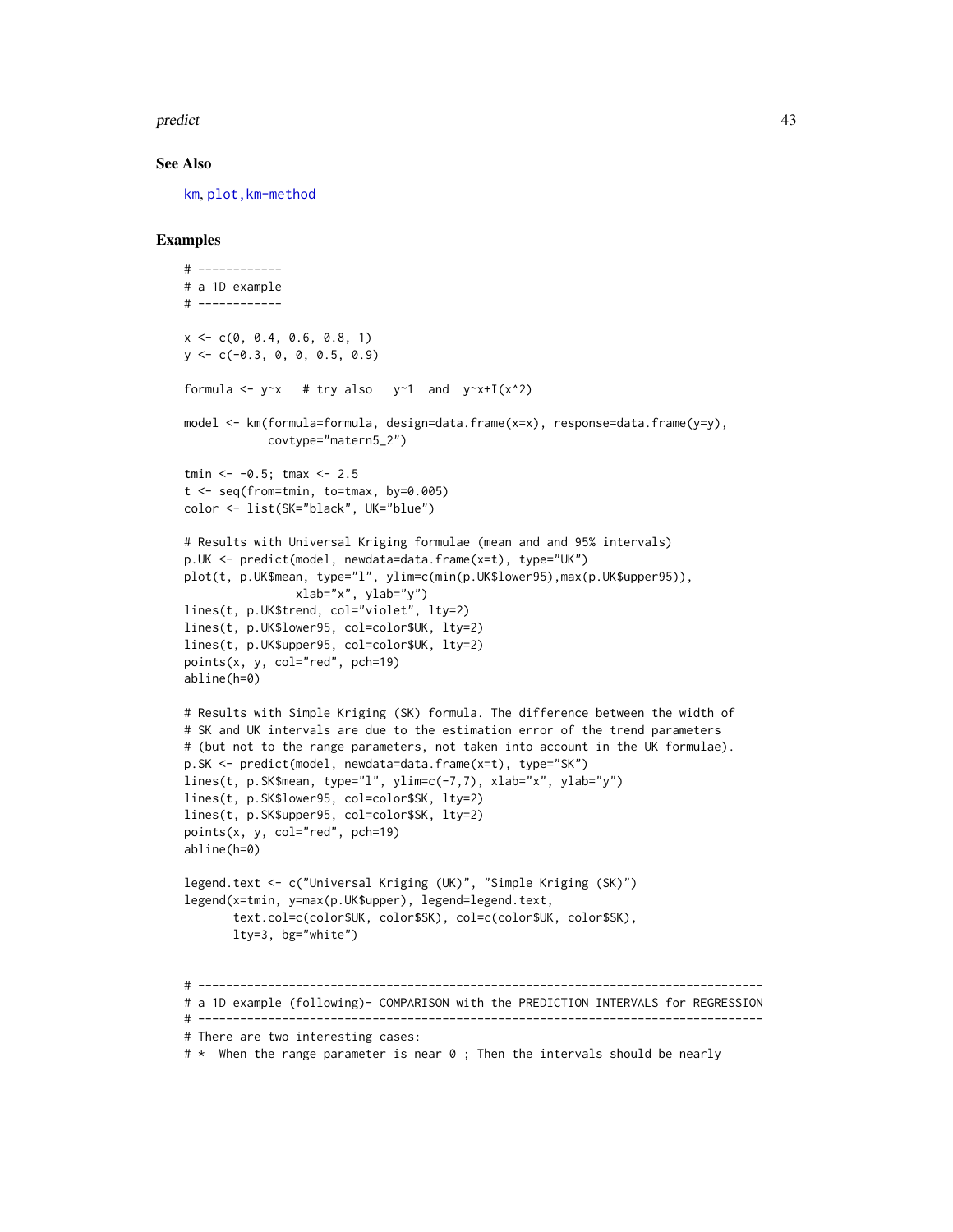```
# the same for universal kriging (when bias.correct=TRUE, see above) as for regression.
# This is because the uncertainty around the range parameter is not taken into account
# in the Universal Kriging formula.
# * Where the predicted sites are "far" (relatively to the spatial correlation)
# from the design points ; in this case, the kriging intervals are not equal
# but nearly proportional to the regression ones, since the variance estimate
# for regression is not the same than for kriging (that depends on the
# range estimate)
x \leq -c(0, 0.4, 0.6, 0.8, 1)y <- c(-0.3, 0, 0, 0.5, 0.9)
formula <- y \sim x # try also y \sim 1 and y \sim x + I(x \sim 2)upper \leq -0.05 # this is to get something near to the regression case.
                 # Try also upper=1 (or larger) to get usual results.
model <- km(formula=formula, design=data.frame(x=x), response=data.frame(y=y),
               covtype="matern5_2", upper=upper)
tmin <- -0.5; tmax <- 2.5
t <- seq(from=tmin, to=tmax, by=0.005)
color <- list(SK="black", UK="blue", REG="red")
# Results with Universal Kriging formulae (mean and and 95% intervals)
p.UK <- predict(model, newdata=data.frame(x=t), type="UK", bias.correct=TRUE)
plot(t, p.UK$mean, type="l", ylim=c(min(p.UK$lower95),max(p.UK$upper95)),
                  xlab="x", ylab="y")
lines(t, p.UK$trend, col="violet", lty=2)
lines(t, p.UK$lower95, col=color$UK, lty=2)
lines(t, p.UK$upper95, col=color$UK, lty=2)
points(x, y, col="red", pch=19)
abline(h=0)
# Results with Simple Kriging (SK) formula. The difference between the width of
# SK and UK intervals are due to the estimation error of the trend parameters
# (but not to the range parameters, not taken into account in the UK formulae).
p.SK <- predict(model, newdata=data.frame(x=t), type="SK")
lines(t, p.SK$mean, type="l", ylim=c(-7,7), xlab="x", ylab="y")
lines(t, p.SK$lower95, col=color$SK, lty=2)
lines(t, p.SK$upper95, col=color$SK, lty=2)
points(x, y, col="red", pch=19)
abline(h=0)
# results with regression given by lm (package stats)
m.REG <- lm(formula)
p.REG <- predict(m.REG, newdata=data.frame(x=t), interval="prediction")
lines(t, p.REG[,1], col=color$REG)
lines(t, p.REG[,2], col=color$REG, lty=2)
lines(t, p.REG[,3], col=color$REG, lty=2)
legend.text <- c("UK with bias.correct=TRUE", "SK", "Regression")
legend(x=tmin, y=max(p.UK$upper), legend=legend.text,
```

```
text.col=c(color$UK, color$SK, color$REG),
```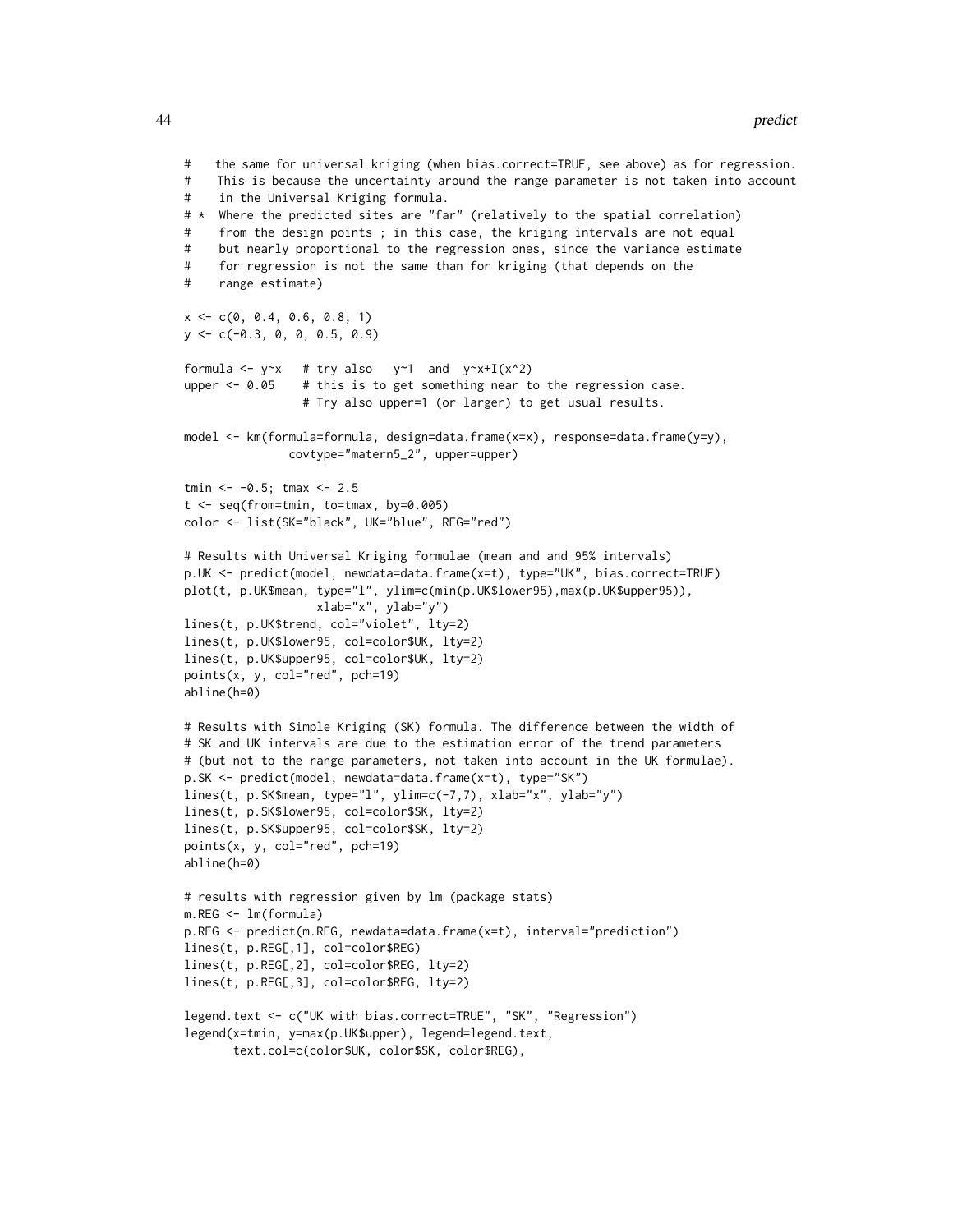```
col=c(color$UK, color$SK, color$REG), lty=3, bg="white")
# ----------------------------------
# A 2D example - Branin-Hoo function
# ----------------------------------
# a 16-points factorial design, and the corresponding response
d \leq 2; n \leq 16fact.design \leq expand.grid(x1=seq(0,1,length=4), x2=seq(0,1,length=4))
branin.resp <- apply(fact.design, 1, branin)
# kriging model 1 : gaussian covariance structure, no trend,
# no nugget effect
m1 <- km(~1, design=fact.design, response=branin.resp, covtype="gauss")
# predicting at testdata points
testdata <- expand.grid(x1=s <- seq(0,1, length=15), x2=s)
predicted.values.model1 <- predict(m1, testdata, "UK")
```
#### SCAD *Penalty function*

# Description

Smoothly Clipped Absolute Deviation function.

#### Usage

SCAD(x, lambda)

#### Arguments

| $\boldsymbol{\mathsf{x}}$ | a vector where the function is to be evaluated. |
|---------------------------|-------------------------------------------------|
| lambda                    | a number representing a tuning parameter.       |

#### Details

SCAD is an even continuous function equal to 0 at  $x=0$ , and defined piecewise with derivative lambda in [0,lambda],  $(a*1ambda-x)/(a-1)$  in [lambda, $a*1ambda$ ], and 0 for x larger than a\*lambda. As suggested by (Li, Sudjianto, 2005), we set a=3.7.

#### Value

A vector containing the SCAD values at x.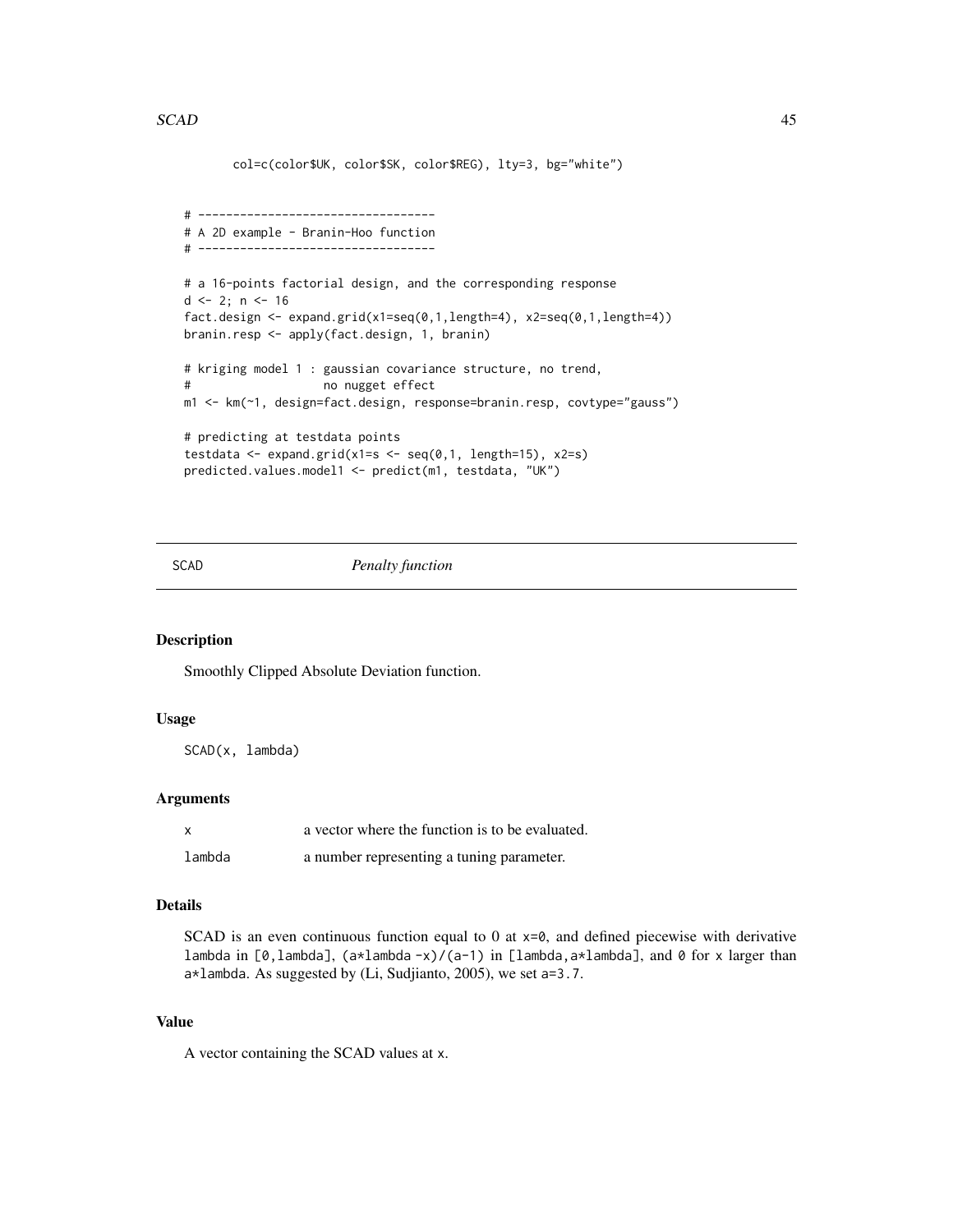#### <span id="page-45-0"></span>Note

In MLE problems, the penalty value lambda should tend to 0 when the sample size tends to infinity to insure that the asymptotic properties of Penalized-MLE and MLE are the same (see Li, Sudjianto, 2005).

#### Author(s)

O. Roustant, D. Ginsbourger, Ecole des Mines de St-Etienne.

# References

R. Li and A. Sudjianto (2005), Analysis of Computer Experiments Using Penalized Likelihood in Gaussian Kriging Models, *Technometrics*, 47 no. 2, 111-120.

# See Also

[SCAD.derivative](#page-0-0) and [km](#page-20-1) for a famous example

#### Examples

```
x \le - seq(-8,8, length=200)
a \le -3.7lambda <-1.5y \le - SCAD(x, \text{lambda})plot(x, y, type="l", ylim=c(0,6))
x.knots <- c(-a*lambda, -lambda, 0, lambda, a*lambda)
points(x.knots, SCAD(x.knots, lambda), pch=19, cex=0.5)
text(6, SCAD(6, lambda)+0.3, paste("lambda =", lambda))
for (i in 1:2) {
   lambda <- lambda - 0.5
   y <- SCAD(x, lambda)
   lines(x, y, type="l")
   x.knots <- c(-a*lambda, -lambda, 0, lambda, a*lambda)
   points(x.knots, SCAD(x.knots, lambda), pch=19, cex=0.5)
   text(6, SCAD(6, lambda)+0.3, paste("lambda =", lambda))
}
abline(v=0, h=0, lty="dotted")
title("SCAD function")
```
<span id="page-45-1"></span>scalingFun *Scaling function*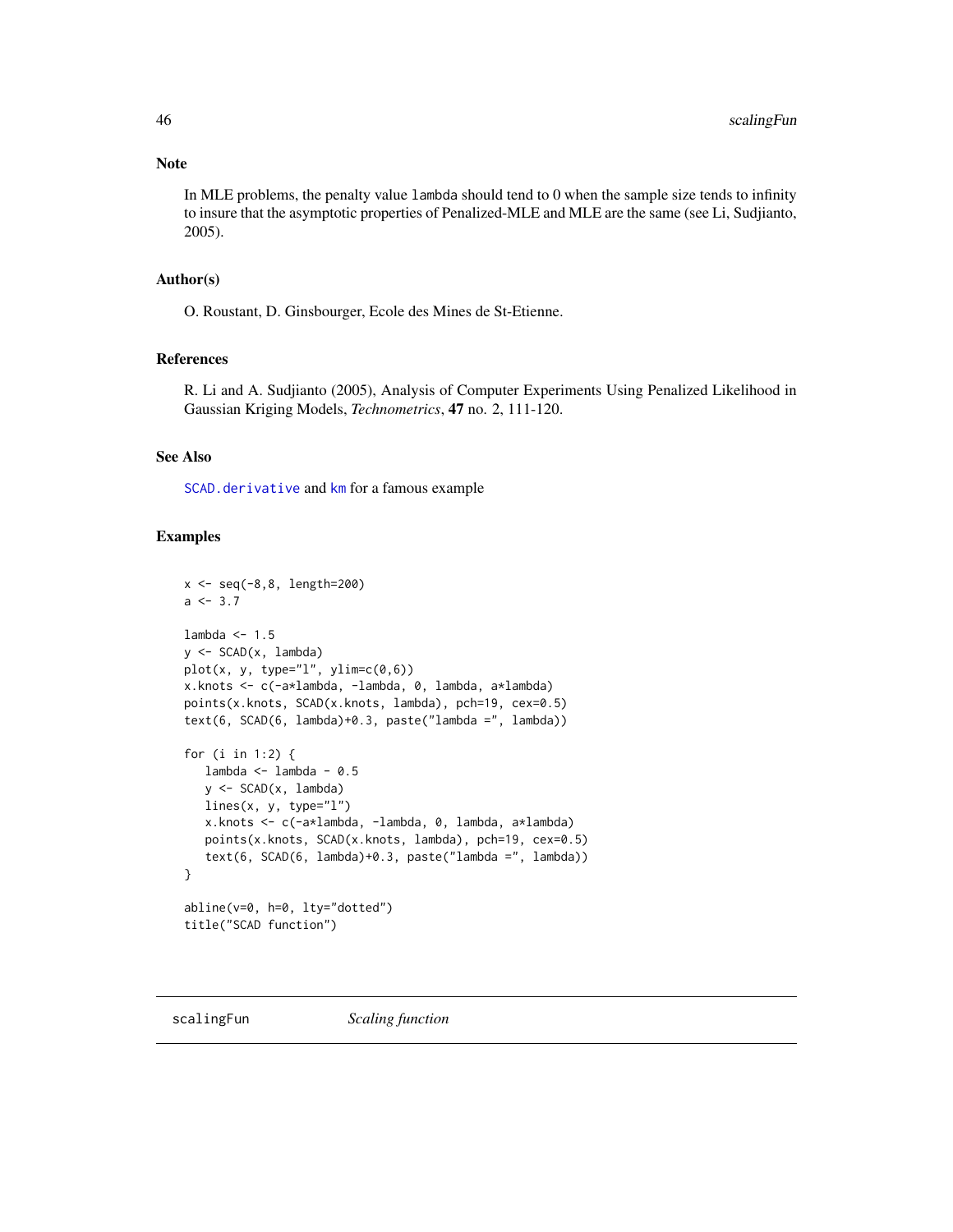#### <span id="page-46-0"></span>scalingFun 47

#### Description

Parametric transformation of the input space variables. The transformation is obtained coordinatewise by integrating piecewise affine marginal "densities" parametrized by a vector of knots and a matrix of density values at the knots. See references for more detail.

#### Usage

```
scalingFun(X, knots, eta, plot=FALSE)
```
# Arguments

| X     | an n <sup>*</sup> d matrix standing for a design of n experiments in d-dimensional space                                                                     |
|-------|--------------------------------------------------------------------------------------------------------------------------------------------------------------|
| knots | a list of knots parametrizing the transformation.                                                                                                            |
| eta   | a list of coefficients parametrizing the d marginal transformations. Each element<br>stands for a set of marginal density values at the knots defined above. |
| plot  | if TRUE plots the image of the columns of X according to the corresponding<br>marginal transformations.                                                      |

# Value

The image of X by a scaling transformation of parameters knots and eta

# References

Y. Xiong, W. Chen, D. Apley, and X. Ding (2007), *Int. J. Numer. Meth. Engng*, A non-stationary covariance-based Kriging method for metamodelling in engineering design.

#### See Also

#### [scalingGrad](#page-49-1)

# Examples

```
## 1D Transform of Xiong et al.
knots <- c(0, 0.3, 0.8, 1); eta <- c(2, 0.4, 1.4, 1.1)
nk <- length(knots)
t \leq - seq(from = 0, to = 1, length = 200)
f \le scalingFun(X = matrix(t), knots = list(knots), eta = list(eta))
## for text positions only
itext \le round(length(t) * 0.7)
xtext <- t[itext]; ftext <- f[itext] / 2; etamax <- max(eta)
## plot the transform function
opar \leq par(mfrow = c(2, 1))
par(max = c(0, 4, 5, 4))plot(x = t, y = f, type = "l", lwd = 2, col = "orangeed",main = "scaling transform f(x) and density g(x)",
     xlab = "", ylab = "", xaxt = "n", yaxt = "n")axis(side = 4)
```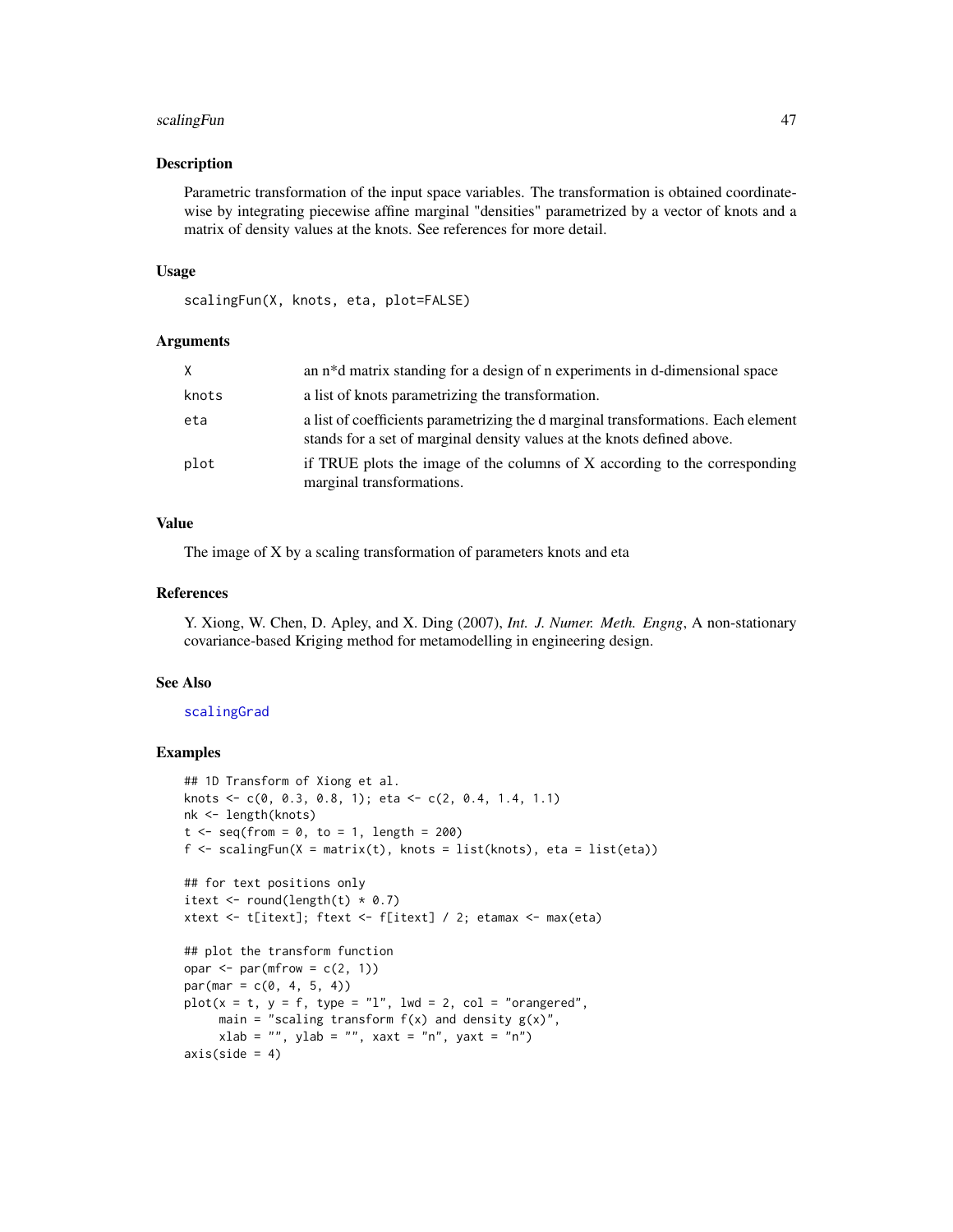```
abline(v = knots, lty = "dotted"); abline(h = 0)text(x = xtext, y = ftext, cex = 1.4,labels = expression(f(x) == integral(g(t)*dt, 0, x)))
## plot the density function, which is piecewise linear
scalingDens1d \leq approxfun(x = knots, y = eta)
g <- scalingDens1d(t)
gtext <- 0.5 * g[itext] + 0.6 * etamax
par(max = c(5, 4, 0, 4))plot(t, g, type = "l", lwd = 2, ylim = c(0, etamar * 1.2),col = "SpringGreen4", xlab = expression(x), ylab = "")abline(v = knots, lty = "dotted")lines(x = knots, y = eta, lty = 1, lwd = 2, type = "h", col = "SpringGreen4")
abline(h = 0)text(x = 0.7, y = getext, cex = 1.4, labels = expression(g(x)))## show knots with math symbols eta, zeta
for (i in 1:nk) {
 text(x = knots[i], y = eta[i] + 0.12 * etamar, cex = 1.4,
      labels = substitute(eta[i], list(i = i)))mtext{text(side = 1, cex = 1.4, at = knots[i], line = 2.4,text = substitute(zeta[i], list(i = i)))
}
polygon(x = c(knots, knots[nk], knots[1]), y = c(eta, 0, 0),
       density = 15, angle = 45, col = "SpringGreen", border = NA)
par(opar)
```
scalingFun1d *Scaling 1-dimensional function*

## Description

Parametric transformation of the input space variable. The transformation is obtained coordinatewise by integrating piecewise affine marginal "density" parametrized by a vector of knots and a matrix of density values at the knots. See references for more detail.

#### Usage

```
scalingFun1d(x, knots, eta)
```
#### Arguments

|       | an n matrix standing for a design of n experiments                             |
|-------|--------------------------------------------------------------------------------|
| knots | a list of knots parametrizing the transformation.                              |
| eta   | a list of coefficients parametrizing the marginal transformation. Each element |
|       | stands for a set of marginal density values at the knots defined above.        |

#### Value

The image of x by a scaling transformation of parameters knots and eta

<span id="page-47-0"></span>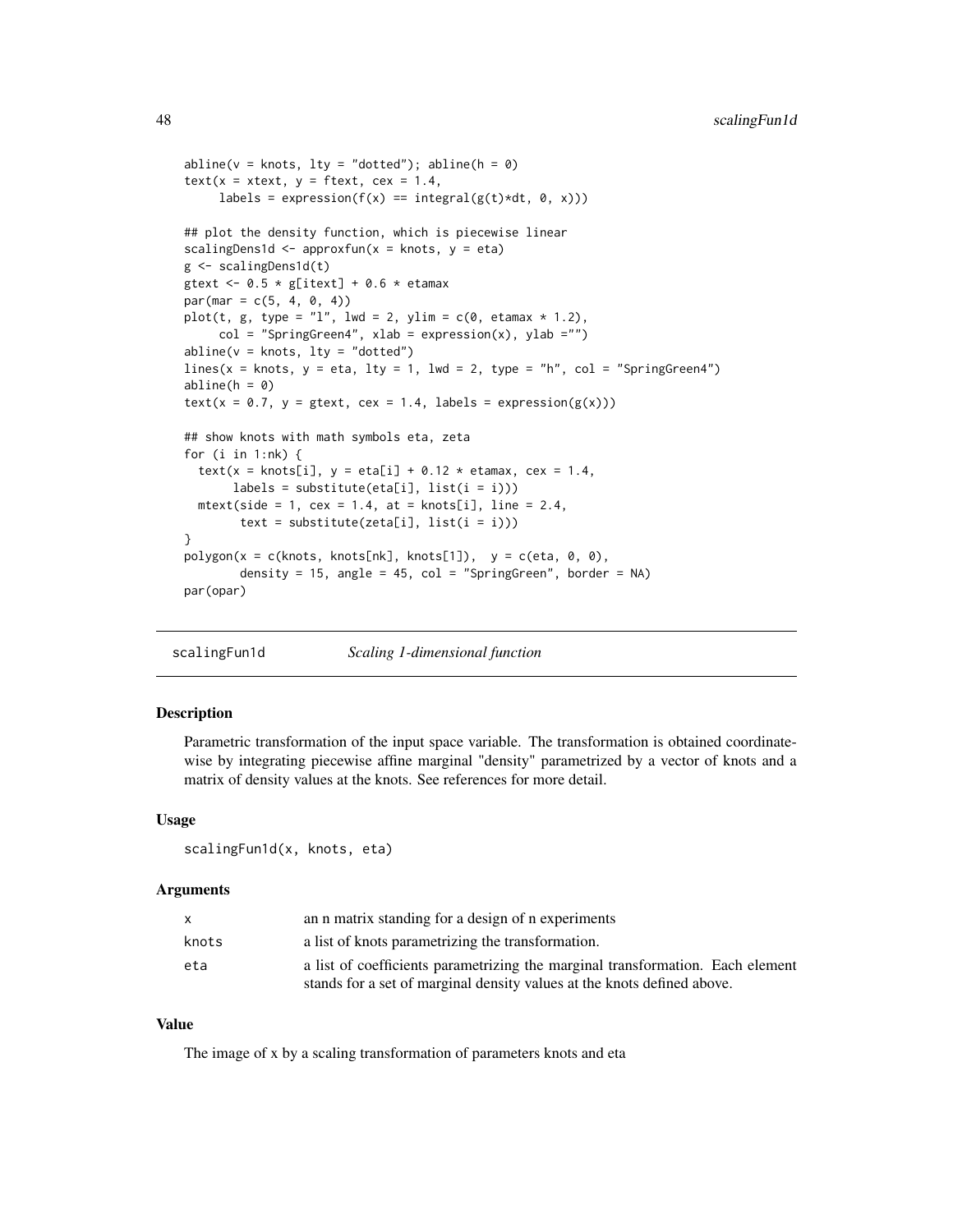# <span id="page-48-0"></span>scalingFun1d 49

#### References

Y. Xiong, W. Chen, D. Apley, and X. Ding (2007), *Int. J. Numer. Meth. Engng*, A non-stationary covariance-based Kriging method for metamodelling in engineering design.

#### See Also

#### [scalingFun](#page-45-1)

#### Examples

```
## 1D Transform of Xiong et al.
knots \leq c(0, 0.3, 0.8, 1); eta \leq c(2, 0.4, 1.4, 1.1)nk <- length(knots)
t \leq -\text{seq}(\text{from} = \emptyset, \text{to} = 1, \text{length} = 200)f \le scalingFun1d(x = matrix(t), knots = knots, eta = eta)
## for text positions only
itext \le round(length(t) \neq 0.7)
xtext <- t[itext]; ftext <- f[itext] / 2; etamax <- max(eta)
## plot the transform function
opar \leq par(mfrow = c(2, 1))
par(max = c(0, 4, 5, 4))plot(x = t, y = f, type = "l", lwd = 2, col = "orangeed",main = "scaling transform f(x) and density g(x)",
     xlab = "", ylab = "", xaxt = "n", yaxt = "n")axis(side = 4)abline(v = knots, lty = "dotted"); abline(h = 0)text(x = xtext, y = ftext, cex = 1.4,labels = expression(f(x) == integral(g(t)*dt, 0, x)))
## plot the density function, which is piecewise linear
scalingDens1d \leq approxfun(x = knots, y = eta)
g <- scalingDens1d(t)
gtext \leq -0.5 * g[itext] + 0.6 * etamax
par(max = c(5, 4, 0, 4))plot(t, g, type = "l", lwd = 2, ylim = c(0, etamax * 1.2),
     col = "SpringGreen4", xlab = expression(x), ylab ="")abline(v = knots, lty = "dotted")lines(x = knots, y = eta, lty = 1, lwd = 2, type = "h", col = "SpringGreen4")
abline(h = 0)
text(x = 0.7, y = gtext, cex = 1.4, labels = expression(g(x)))
## show knots with math symbols eta, zeta
for (i in 1:nk) {
  text(x = knots[i], y = eta[i] + 0.12 * etamar, cex = 1.4,
       labels = substitute(ta[i], list(i = i)))mtext(side = 1, cex = 1.4, at = knots[i], line = 2.4,
        text = substitute(zeta[i], list(i = i)))
}
polygon(x = c(knots, knots[nk], knots[1]), y = c(\text{eta}, 0, 0),density = 15, angle = 45, col = "SpringGreen", border = NA)
```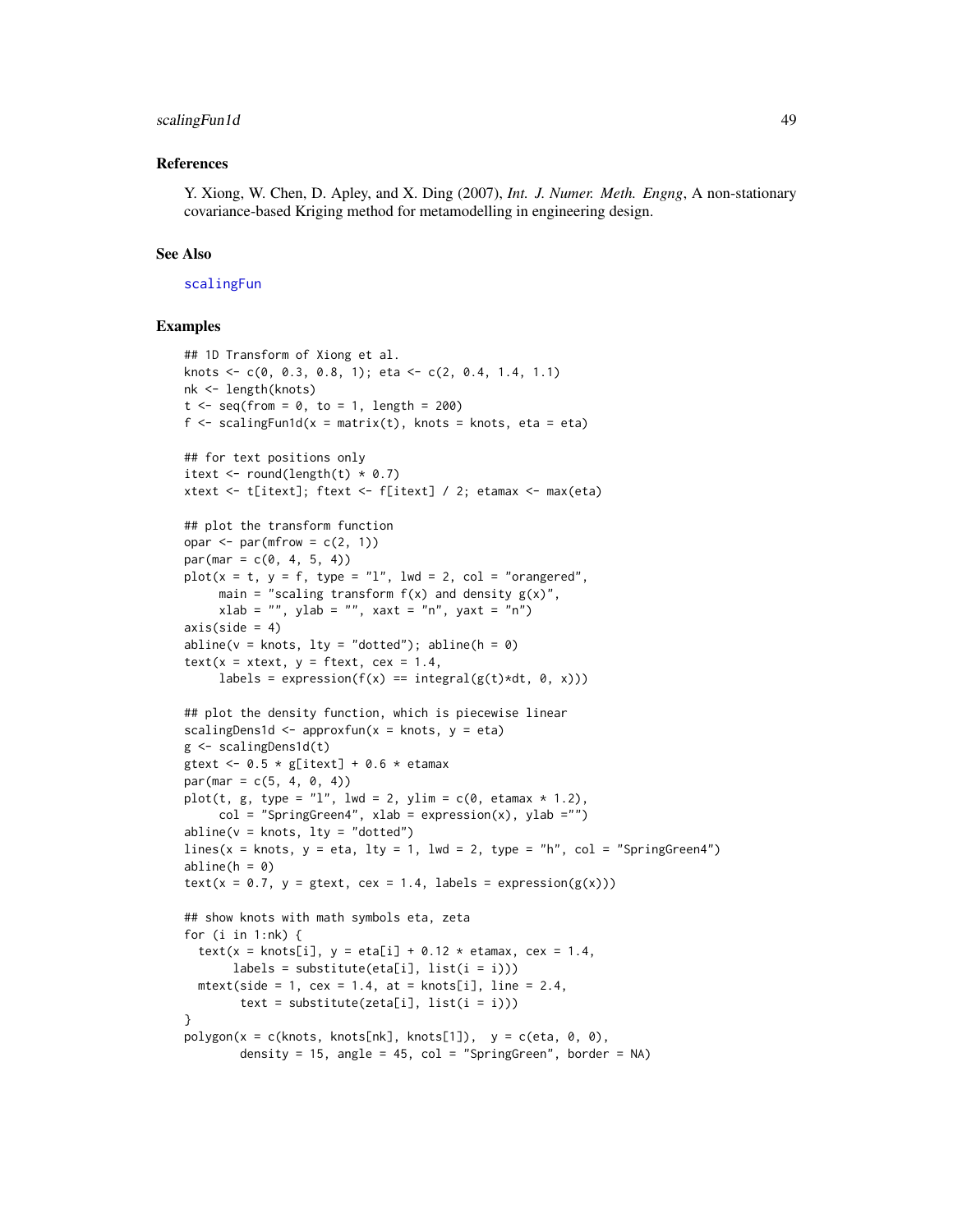<span id="page-49-0"></span>par(opar)

# <span id="page-49-1"></span>scalingGrad *Gradient of the dimensional Scaling function*

# Description

Gradient of the Scaling function (marginal in dimension k) of Xiong et al. with respect to eta

# Usage

scalingGrad(X, knots, k)

# Arguments

| X     | an n <sup>*</sup> d matrix standing for a design of n experiments in d-dimensional space. |
|-------|-------------------------------------------------------------------------------------------|
| knots | a list of knots parametrizing the transformation.                                         |
| k     | dimension of the input variables for which the gradient is calculated.                    |

# Value

Gradient of the Scaling function of Xiong et al. with respect to eta

# References

Y. Xiong, W. Chen, D. Apley, and X. Ding (2007), *Int. J. Numer. Meth. Engng*, A non-stationary covariance-based Kriging method for metamodelling in engineering design.

#### See Also

[scalingFun](#page-45-1)

show *Print values of a km object*

# Description

Show method for km object. Printing the main features of a kriging model.

#### Usage

## S4 method for signature 'km' show(object)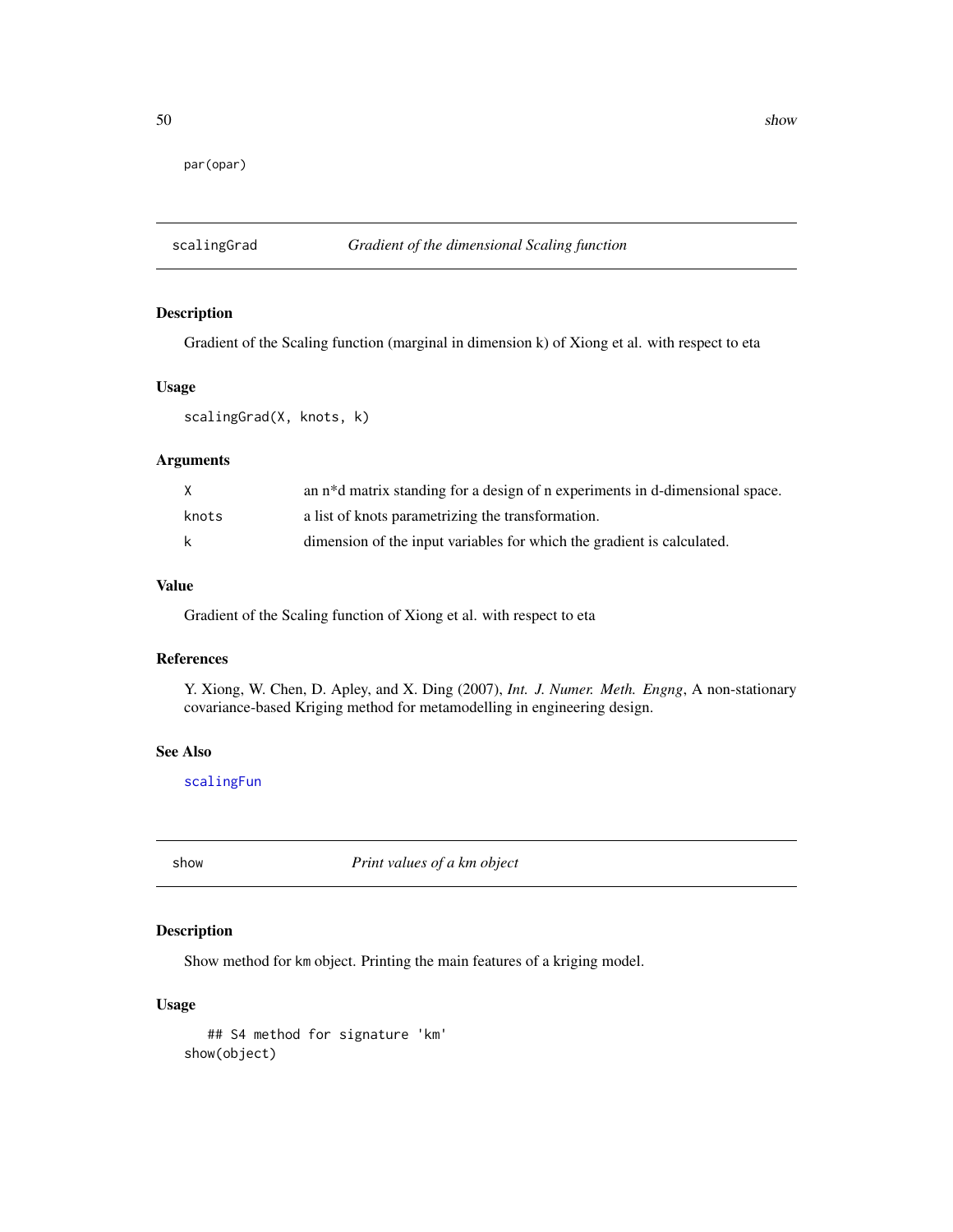#### <span id="page-50-0"></span>simulate 51

#### Arguments

object an object of class km.

#### Author(s)

O. Roustant, D. Ginsbourger, Ecole des Mines de St-Etienne.

#### See Also

[km](#page-20-1)

# Examples

# A 2D example - Branin-Hoo function

```
# a 16-points factorial design, and the corresponding response
d \leq 2; n \leq -16fact.design <- expand.grid(seq(0,1,length=4), seq(0,1,length=4))
fact.design <- data.frame(fact.design); names(fact.design)<-c("x1", "x2")
branin.resp <- data.frame(branin(fact.design)); names(branin.resp) <- "y"
# kriging model 1 : power-exponential covariance structure, no trend,
# no nugget effect
m1 <- km(y~1, design=fact.design, response=branin.resp, covtype="powexp")
m1 # equivalently : show(m1)
```
simulate *Simulate GP values at any given set of points for a km object*

#### Description

simulate is used to simulate Gaussian process values at any given set of points for a specified km object.

#### Usage

```
## S4 method for signature 'km'
simulate(object, nsim=1, seed=NULL, newdata=NULL,
                            cond=FALSE, nugget.sim=0, checkNames=TRUE, ...)
```
# Arguments

| object | an object of class km.                                                                       |
|--------|----------------------------------------------------------------------------------------------|
| nsim   | an optional number specifying the number of response vectors to simulate. De-<br>fault is 1. |
| seed   | usual seed argument of method simulate. Not used yet in simulated. km.                       |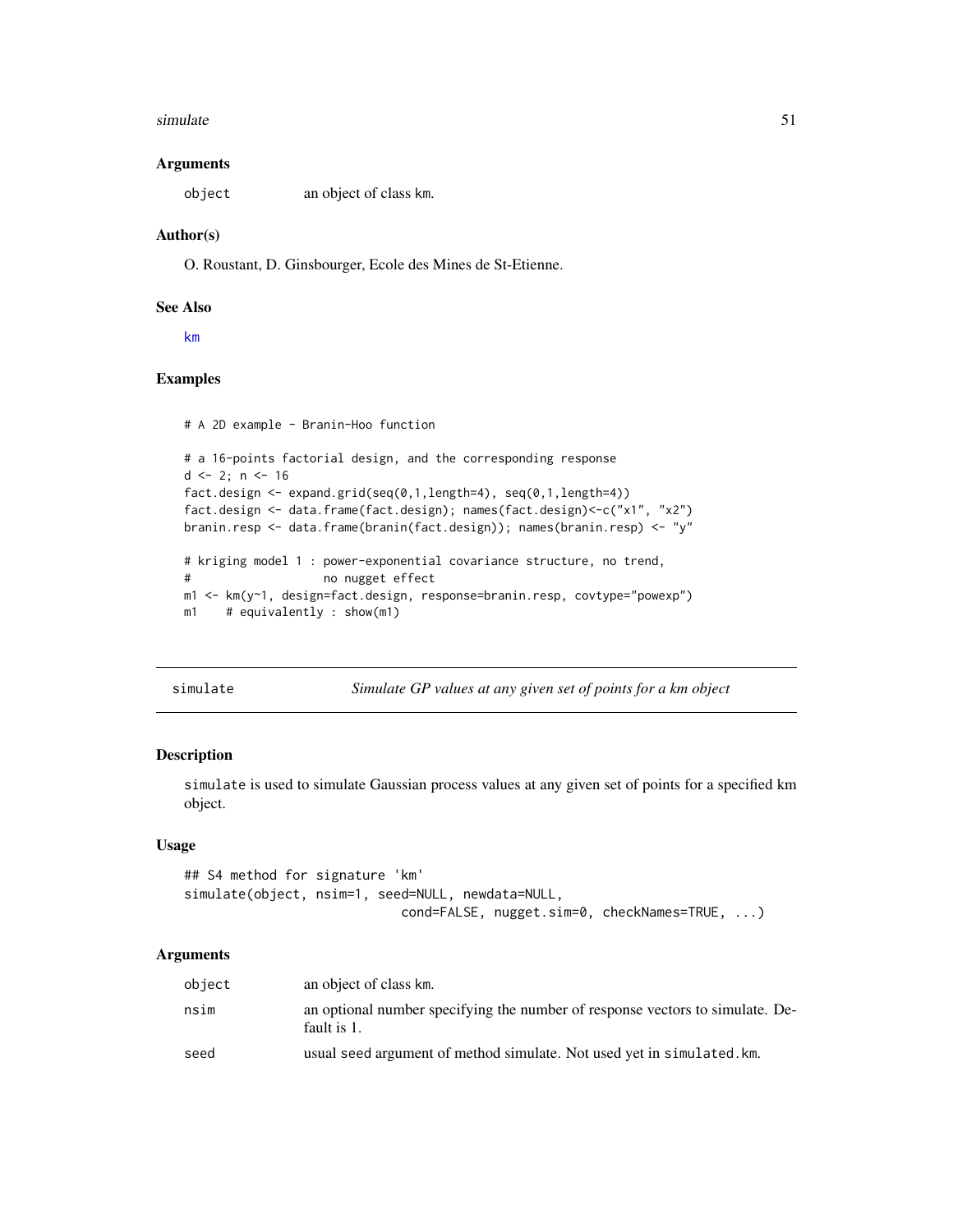<span id="page-51-0"></span>

| newdata    | an optional vector, matrix or data frame containing the points where to perform<br>predictions. Default is NULL: simulation is performed at design points specified<br>in object.                                                                                                                                                                                                                                                  |
|------------|------------------------------------------------------------------------------------------------------------------------------------------------------------------------------------------------------------------------------------------------------------------------------------------------------------------------------------------------------------------------------------------------------------------------------------|
| cond       | an optional boolean indicating the type of simulations. If TRUE, the simulations<br>are performed conditionally to the response vector defined by using km, and con-<br>tained in model (slot y: model@y). If FALSE, the simulations are non conditional.<br>Default is FALSE.                                                                                                                                                     |
| nugget.sim | an optional number corresponding to a numerical nugget effect, which may be<br>useful in presence of numerical instabilities. If specified, it is added to the di-<br>agonal terms of the covariance matrix (that is: newdata if cond=TRUE, or of<br>(newdata, model@y) either) to ensure that it is positive definite. In any case,<br>this parameter does not modify model. It has no effect if newdata=NULL. De-<br>fault is 0. |
| checkNames | an optional boolean. If TRUE (default), a consistency test is performed between<br>the names of newdata and the names of the experimental design (contained in<br>object@X), see section Warning below.                                                                                                                                                                                                                            |
|            | no other argument for this method.                                                                                                                                                                                                                                                                                                                                                                                                 |
|            |                                                                                                                                                                                                                                                                                                                                                                                                                                    |

# Value

A matrix containing the simulated response vectors at the newdata points, with one sample in each row.

#### Warning

The columns of newdata should correspond to the input variables, and only the input variables (nor the response is not admitted, neither external variables). If newdata contains variable names, and if checkNames is TRUE (default), then [checkNames](#page-3-1) performs a complete consistency test with the names of the experimental design. Otherwise, it is assumed that its columns correspond to the same variables than the experimental design and in the same order.

# Note

1. When constructing a km object with known parameters, note that the argument y (the output) is required in km even if it v

2. Sometimes, a small nugget effect is necessary to avoid numerical instabilities (see the ex. below).

# Author(s)

O. Roustant, D. Ginsbourger, Ecole des Mines de St-Etienne.

# References

N.A.C. Cressie (1993), *Statistics for spatial data*, Wiley series in probability and mathematical statistics.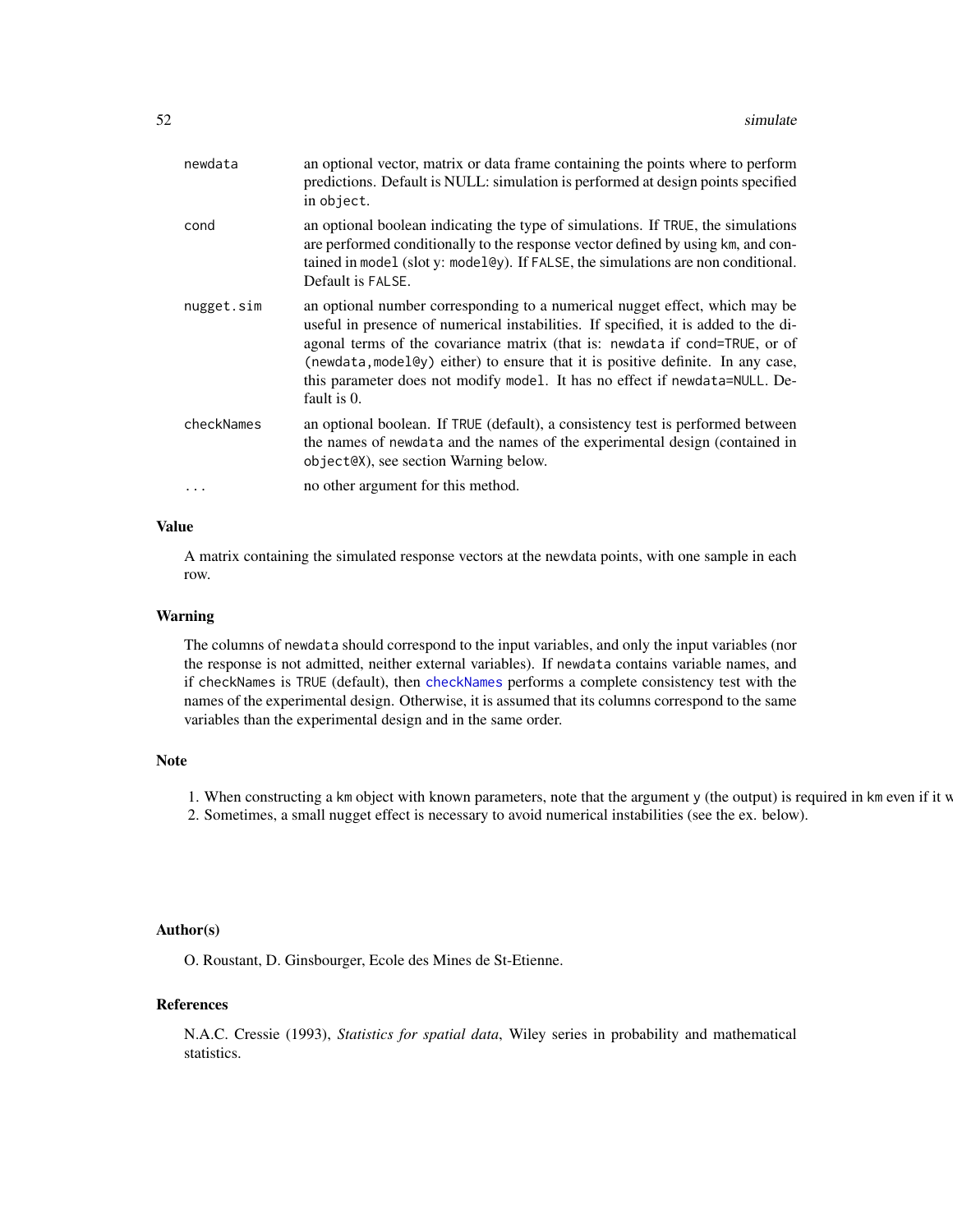#### <span id="page-52-0"></span>simulate 53

A.G. Journel and C.J. Huijbregts (1978), *Mining Geostatistics*, Academic Press, London. B.D. Ripley (1987), *Stochastic Simulation*, Wiley.

#### See Also

[km](#page-20-1)

# Examples

```
# ----------------
# some simulations
# ----------------
n < -200x <- seq(from=0, to=1, length=n)
covtype <- "matern3_2"
coef.cov \leftarrow c(theta \leftarrow 0.3/sqrt(3))sigma <-1.5trend \leq c(intercept \leq -1, beta1 \leq 2, beta2 \leq 3)
nugget <- 0 # may be sometimes a little more than zero in some cases,
              # due to numerical instabilities
formula \leq -x+I(x^2) # quadratic trend (beware to the usual I operator)
ytrend <- intercept + beta1*x + beta2*x^2
plot(x, ytrend, type="l", col="black", ylab="y", lty="dashed",
     ylim=c(min(ytrend)-2*sigma, max(ytrend) + 2*sigma))
model <- km(formula, design=data.frame(x=x), response=rep(0,n),
            covtype=covtype, coef.trend=trend, coef.cov=coef.cov,
            coef.var=sigma^2, nugget=nugget)
y <- simulate(model, nsim=5, newdata=NULL)
for (i in 1:5) {
  lines(x, y[i,], col=i)
}
# --------------------------------------------------------------------
# conditional simulations and consistancy with Simple Kriging formulas
# --------------------------------------------------------------------
n < - 6m < - 101x <- seq(from=0, to=1, length=n)
response <- c(0.5, 0, 1.5, 2, 3, 2.5)
covtype <- "matern5_2"
coef.cov <- 0.1
```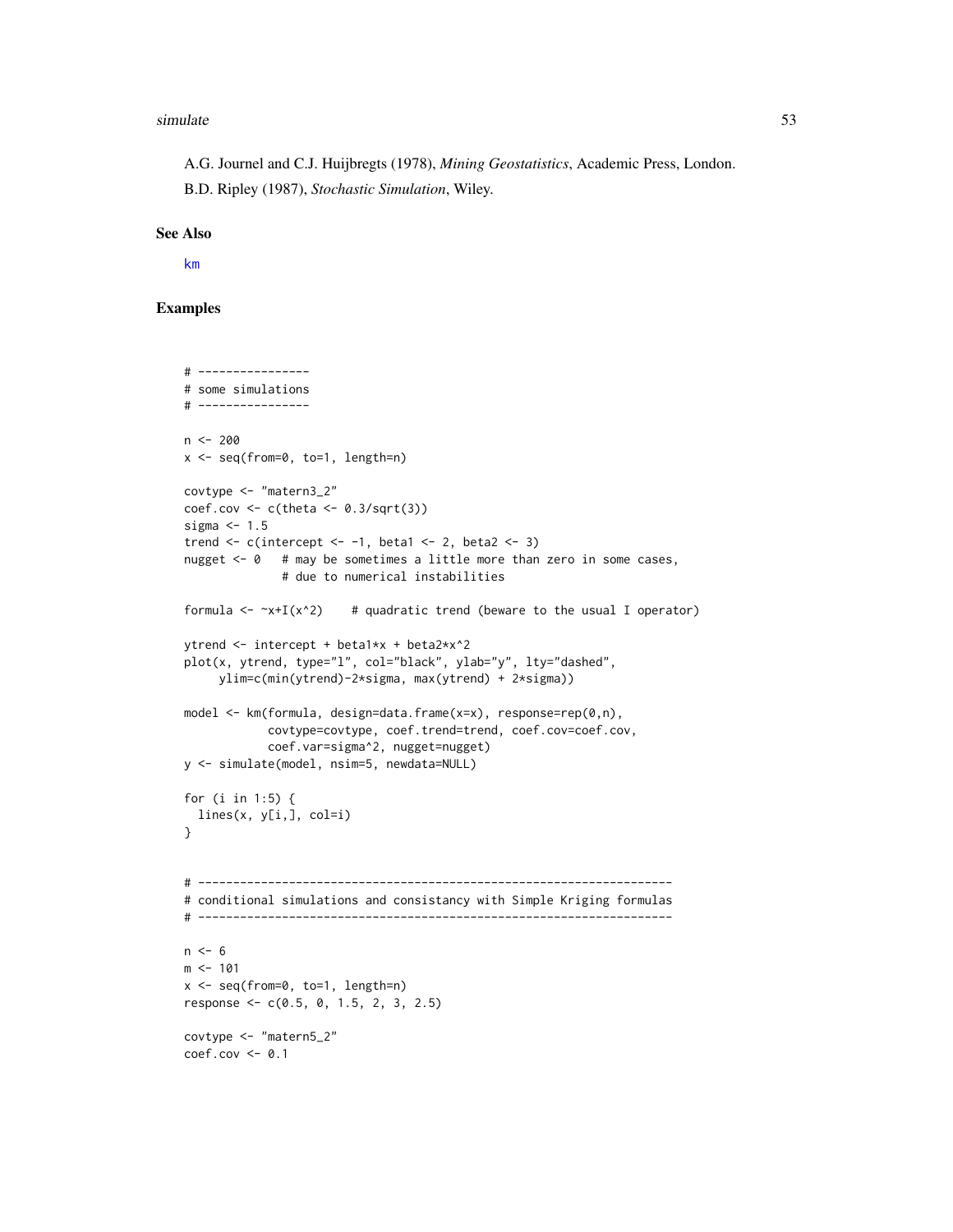```
sigma <-1.5trend \leq c(intercept \leq 5, beta \leq -4)
model <- km(formula=~cos(x), design=data.frame(x=x), response=response,
           covtype=covtype, coef.trend=trend, coef.cov=coef.cov,
           coef.var=sigma^2)
t <- seq(from=0, to=1, length=m)
nsim <- 1000
y <- simulate(model, nsim=nsim, newdata=data.frame(x=t), cond=TRUE, nugget.sim=1e-5)
## graphics
plot(x, intercept + beta*cos(x), type="l", col="black",
    ylim=c(-4, 7), ylab="y", lty="dashed")
for (i in 1:nsim) {
lines(t, y[i,], col=i)
}
p <- predict(model, newdata=data.frame(x=t), type="SK")
lines(t, p$lower95, lwd=3)
lines(t, p$upper95, lwd=3)
points(x, response, pch=19, cex=1.5, col="red")
# compare theoretical kriging mean and sd with the mean and sd of
# simulated sample functions
mean.theoretical <- p$mean
sd.theoretical <- p$sd
mean.simulated <- apply(y, 2, mean)
sd.simulated <- apply(y, 2, sd)
par(mfrow=c(1,2))
plot(t, mean.theoretical, type="l")
lines(t, mean.simulated, col="blue", lty="dotted")
points(x, response, pch=19, col="red")
plot(t, sd.theoretical, type="l")
lines(t, sd.simulated, col="blue", lty="dotted")
points(x, rep(0, n), pch=19, col="red")
par(mfrow=c(1,1))
# estimate the confidence level at each point
level \leq - rep(0, m)for (j in 1:m) {
level[j] <- sum((y[,j]>=p$lower95[j]) & (y[,j]<=p$upper95[j]))/nsim
}
level # level computed this way may be completely wrong at interpolation
        # points, due to the numerical errors in the calculation of the
        # kriging mean
# ---------------------------------------------------------------------
# covariance kernel + simulations for "exp", "matern 3/2", "matern 5/2"
# and "exp" covariances
```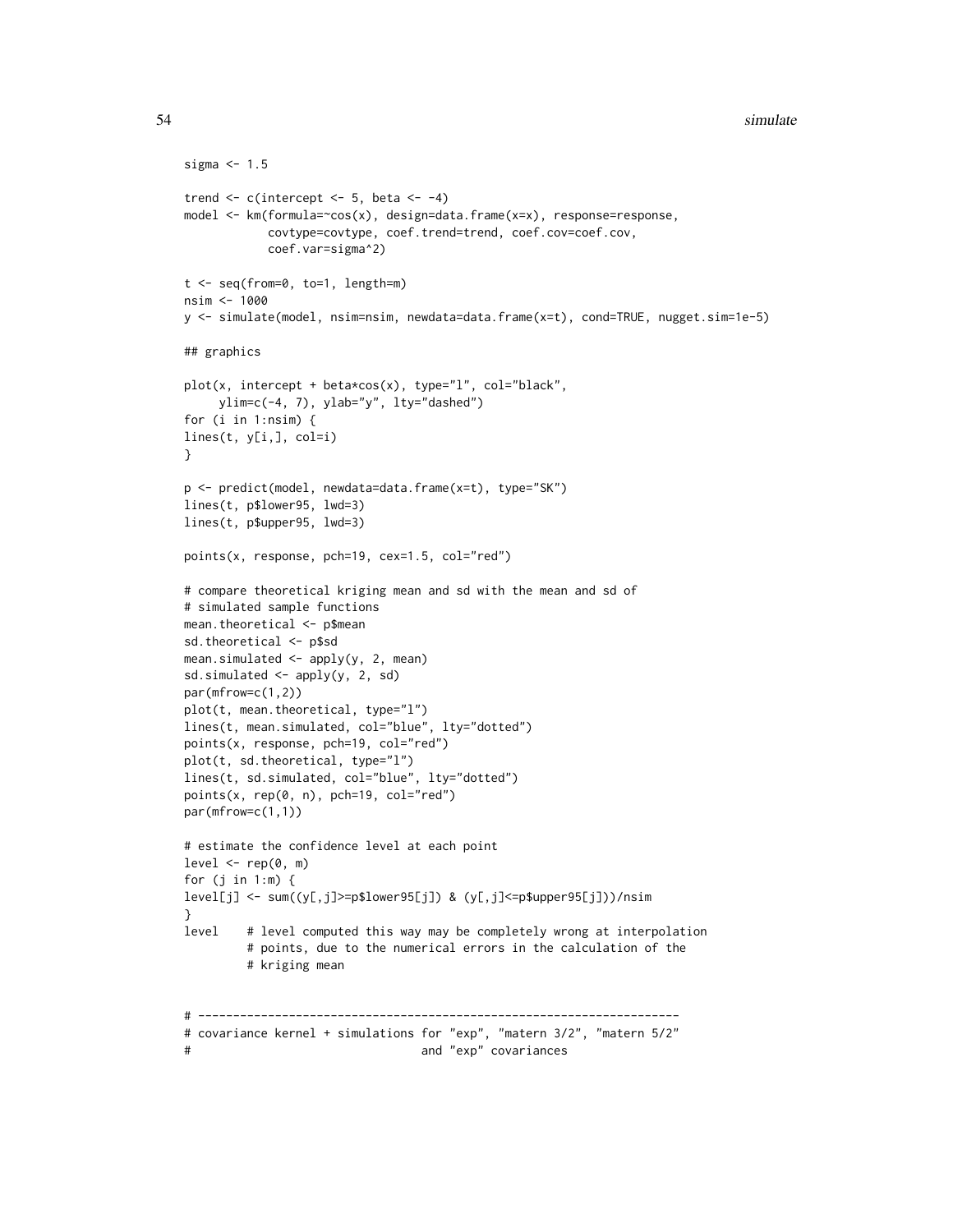#### simulate 55

```
# ---------------------------------------------------------------------
covtype <- c("exp", "matern3_2", "matern5_2", "gauss")
d \leq -1n <- 500
x <- seq(from=0, to=3, length=n)
par(mfrow=c(1,2))
plot(x, rep(0,n), type="l", ylim=c(0,1), xlab="distance", ylab="covariance")
param \leq -1sigma2 < -1for (i in 1:length(covtype)) {
covStruct <- covStruct.create(covtype=covtype[i], d=d, known.covparam="All",
                      var.names="x", coef.cov=param, coef.var=sigma2)
y <- covMat1Mat2(covStruct, X1=as.matrix(x), X2=as.matrix(0))
lines(x, y, col=i, lty=i)
}
legend(x=1.3, y=1, legend=covtype, col=1:length(covtype),
       lty=1:length(covtype), cex=0.8)
plot(x, rep(0,n), type="1", ylim=c(-2.2, 2.2), xlabel="input}, x",ylab="output, f(x)")
for (i in 1:length(covtype)) {
model <- km(~1, design=data.frame(x=x), response=rep(0,n), covtype=covtype[i],
   coef.trend=0, coef.cov=param, coef.var=sigma2, nugget=1e-4)
y <- simulate(model)
lines(x, y, col=i, lty=i)
}
par(mfrow=c(1,1))
# -------------------------------------------------------
# covariance kernel + simulations for "powexp" covariance
# -------------------------------------------------------
covtype <- "powexp"
d \leq -1n < -500x <- seq(from=0, to=3, length=n)
par(mfrow=c(1,2))
plot(x, rep(0,n), type="l", ylim=c(0,1), xlab="distance", ylab="covariance")
param <- c(1, 1.5, 2)
sigma2 < -1for (i in 1:length(param)) {
covStruct <- covStruct.create(covtype=covtype, d=d, known.covparam="All",
                      var.names="x", coef.cov=c(1, param[i]), coef.var=sigma2)
y <- covMat1Mat2(covStruct, X1=as.matrix(x), X2=as.matrix(0))
```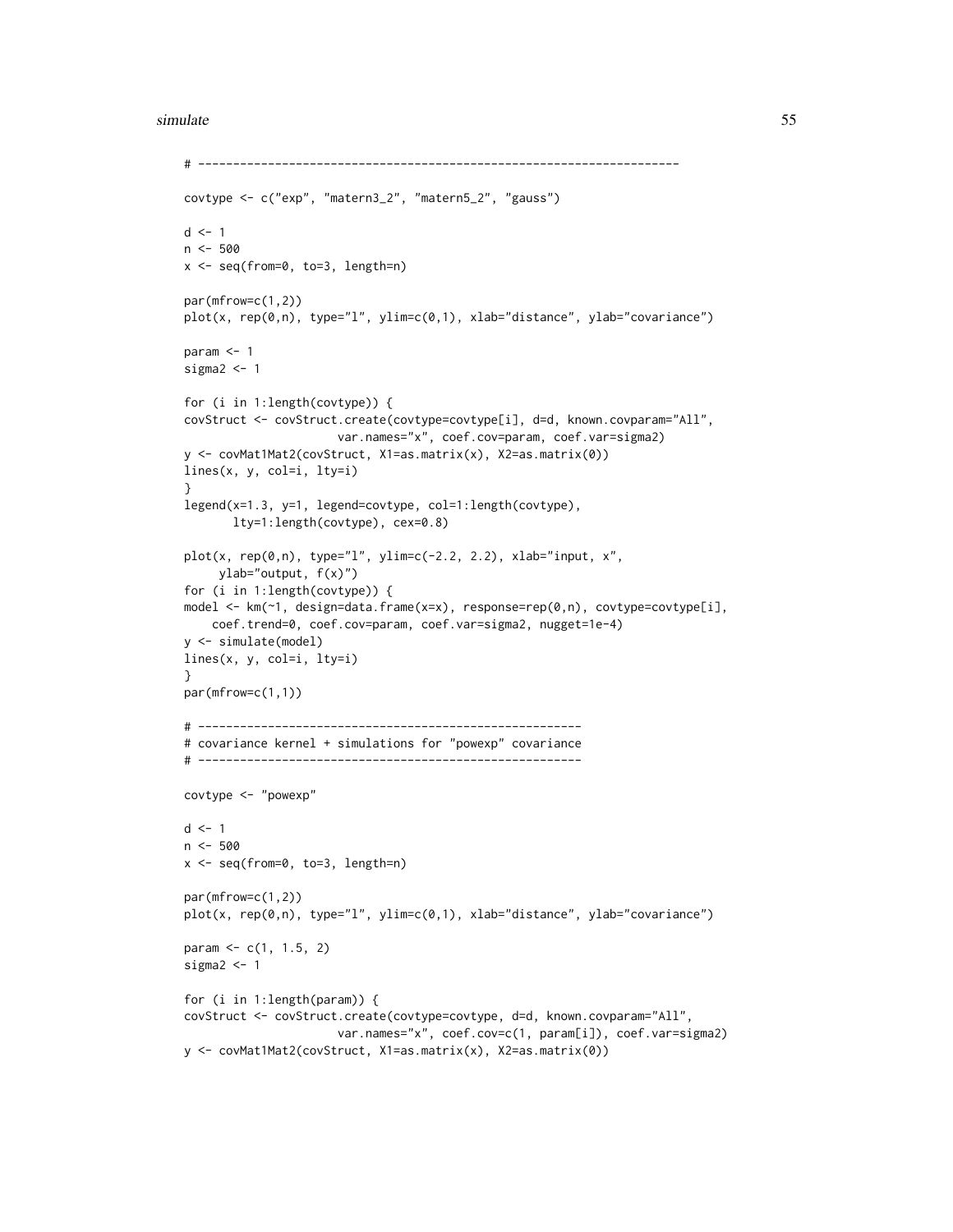```
lines(x, y, col=i, lty=i)}
legend(x=1.4, y=1, legend=paste("p=", param), col=1:3, lty=1:3)
plot(x, rep(0, n), type='1", ylim=c(-2.2, 2.2), xlabel="input}, x",ylab="output, f(x)")
for (i in 1:length(param)) {
model <- km(~1, design=data.frame(x=x), response=rep(0,n), covtype=covtype,
        coef.trend=0, coef.cov=c(1, param[i]), coef.var=sigma2, nugget=1e-4)
y <- simulate(model)
lines(x, y, col=i)
}
par(mfrow=c(1,1))
```
update *Update of a kriging model*

#### Description

Update a [km](#page-20-1) object when one or many new observations are added. Many, but not all, fields of the [km](#page-20-1) object need to be recalculated when new observations are added. It is also possible to modify the k last (existing) observations.

#### Usage

```
## S4 method for signature 'km'
update(object, newX, newy, newX.alreadyExist = FALSE,
         cov.reestim = TRUE, trend.reestim = TRUE, nugget.reestim = FALSE,
         newnoise.var = NULL, kmeontrol = NULL, newF = NULL, ...
```
#### Arguments

| Kriging model of km class.                                                                                                                                               |
|--------------------------------------------------------------------------------------------------------------------------------------------------------------------------|
| Matrix with object@d columns and r rows corresponding to the r locations of<br>the observations to be updated. These locations can be new locations or existing<br>ones. |
| Matrix with one column and r rows corresponding to the r responses at the r<br>locations newX.                                                                           |
| newX.alreadyExist                                                                                                                                                        |
| Boolean: indicate whether the locations new X are all news or not.                                                                                                       |
| Should the covariance parameters of the km object be re-estimated?                                                                                                       |
| Should the trend parameters be re-estimated?                                                                                                                             |
| nugget.reestim Should the nugget effect be re-estimated?                                                                                                                 |
| Vector containing the noise variance at each new observations.                                                                                                           |
|                                                                                                                                                                          |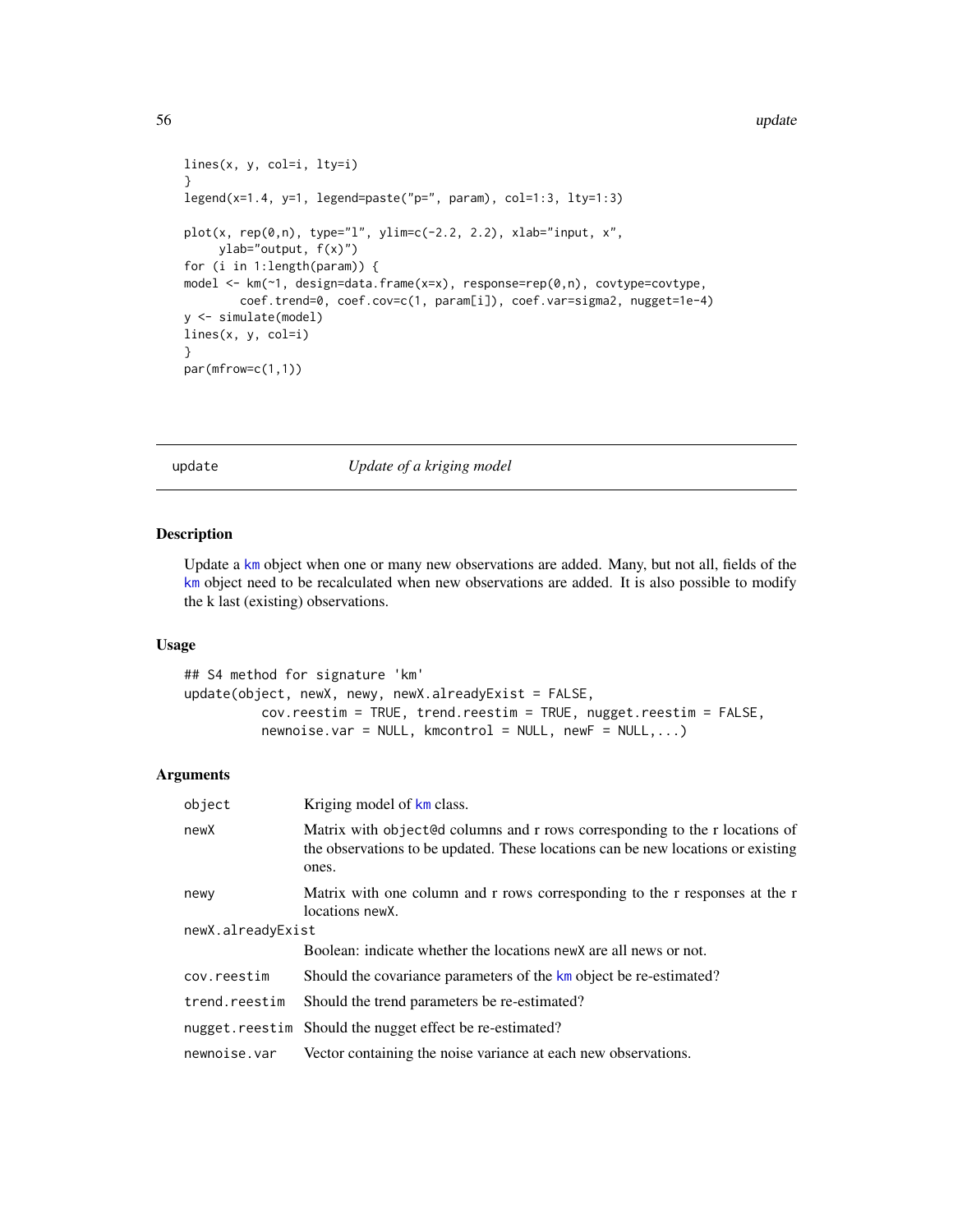#### <span id="page-56-0"></span>update 57

| kmcontrol | Optional list representing the control variables for the re-estimation of the krig-<br>ing model once new points are sampled. The items are the same as in km |
|-----------|---------------------------------------------------------------------------------------------------------------------------------------------------------------|
| newF      | Optional matrix containing the value of the trend at the new locations. Setting<br>this argument avoids a call to an expensive function.                      |
| $\cdots$  | Further arguments                                                                                                                                             |

#### Value

Updated km object

#### Author(s)

Clement Chevalier (IMSV, Switzerland, and IRSN, France)

# References

Bect J., Ginsbourger D., Li L., Picheny V., Vazquez E. (2010), *Sequential design of computer experiments for the estimation of a probability of failure*, Statistics and Computing, pp.1-21, 2011, <https://arxiv.org/abs/1009.5177>

Chevalier C., Bect J., Ginsbourger D., Vazquez E., Picheny V., Richet Y. (2011), *Fast parallel kriging-based stepwise uncertainty reduction with application to the identification of an excursion set*, <https://hal.archives-ouvertes.fr/hal-00641108/>

# See Also

[km](#page-20-1)

#### Examples

```
set.seed(8)
N <- 9 # number of observations
testfun <- branin
# a 9 points initial design
design <- expand.grid(x1=seq(0,1,length=3), x2=seq(0,1,length=3))
response <- testfun(design)
# km object with matern3_2 covariance
# params estimated by ML from the observations
model \leq km(formula = \sim., design = design,
response = response, covtype = "matern3_2")
model@covariance
newX <- matrix(c(0.4, 0.5), ncol = 2) #the point that we are going to add in the km object
newy <- testfun(newX)
newmodel <- update(object = model, newX = newX, newy = newy, cov.reestim = TRUE)
newmodel@covariance
```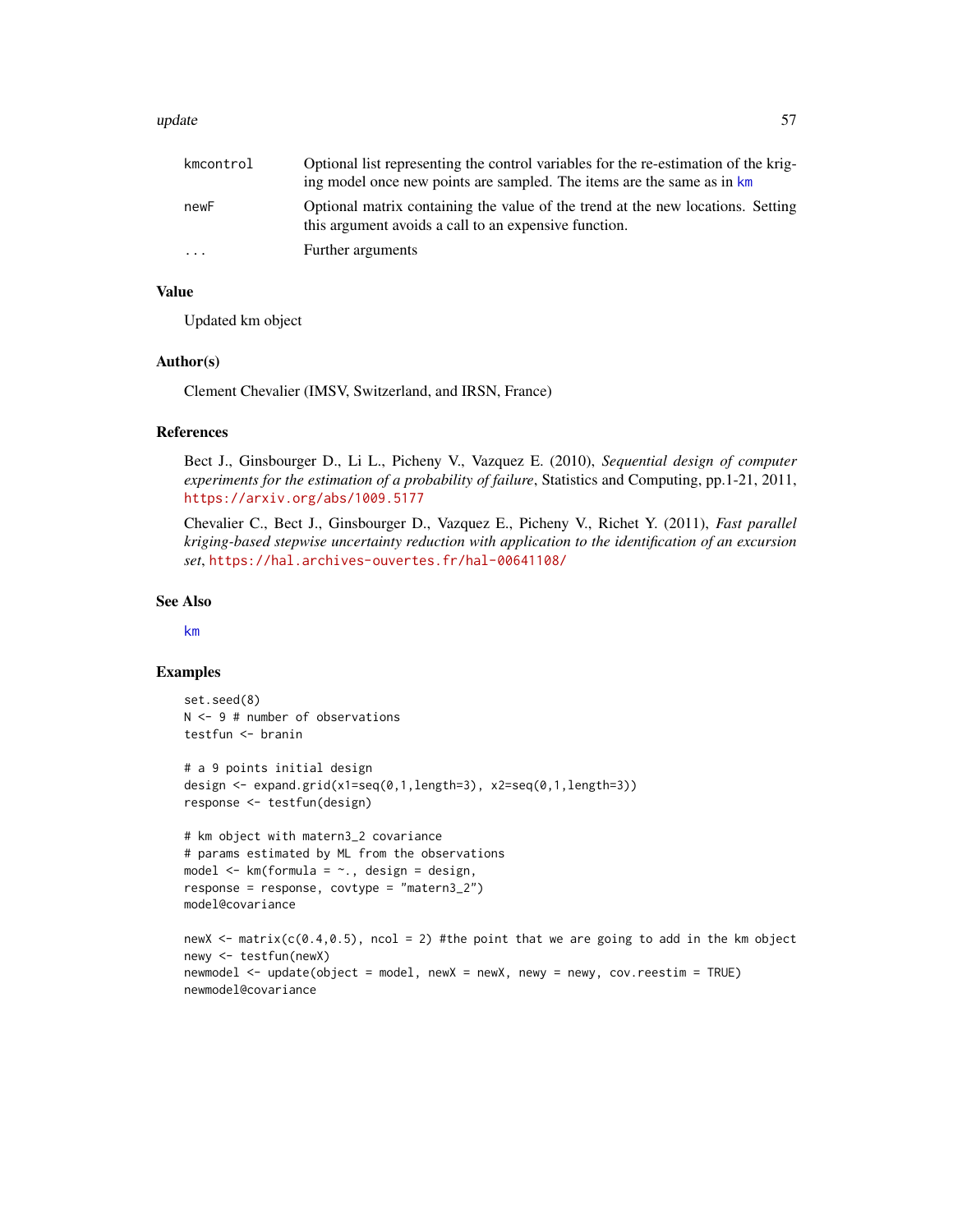# <span id="page-57-0"></span>Index

∗ classes covIso-class, [7](#page-6-0) covKernel-class, [9](#page-8-0) covScaling-class, [11](#page-10-0) covUser-class, [15](#page-14-0) km-class, [30](#page-29-0) ∗ htest km, [21](#page-20-0) kmData, [31](#page-30-0) leaveOneOutFun, [34](#page-33-0) leaveOneOutGrad, [35](#page-34-0) logLikFun, [37](#page-36-0) SCAD, [45](#page-44-0) ∗ methods plot, [39](#page-38-0) predict, [41](#page-40-0) show, [50](#page-49-0) ∗ models checkNames, [4](#page-3-0) coef, [5](#page-4-0) computeAuxVariables, [6](#page-5-0) covMat1Mat2, [9](#page-8-0) covMatrix, [10](#page-9-0) covParametersBounds, [11](#page-10-0) covTensorProduct-class, [13](#page-12-0) cv, [16](#page-15-0) inputnames, [20](#page-19-0) kernelname, [20](#page-19-0) km, [21](#page-20-0) kmData, [31](#page-30-0) leaveOneOut.km, [32](#page-31-0) leaveOneOutFun, [34](#page-33-0) leaveOneOutGrad, [35](#page-34-0) logLik, [36](#page-35-0) logLikFun, [37](#page-36-0) ninput, [38](#page-37-0) nuggetflag, [38](#page-37-0) nuggetvalue, [39](#page-38-0) plot, [39](#page-38-0)

predict, [41](#page-40-0) SCAD, [45](#page-44-0) scalingFun, [46](#page-45-0) scalingFun1d, [48](#page-47-0) scalingGrad, [50](#page-49-0) simulate, [51](#page-50-0) ∗ package DiceKriging-package, [2](#page-1-0) backsolve, *[7](#page-6-0)* checkNames, [4,](#page-3-0) *[42](#page-41-0)*, *[52](#page-51-0)* checkNamesList *(*checkNames*)*, [4](#page-3-0) chol, *[7](#page-6-0)* coef, [5](#page-4-0) coef,covIso-method *(*covIso-class*)*, [7](#page-6-0) coef,covScaling-method *(*covScaling-class*)*, [11](#page-10-0) coef,covTensorProduct-method *(*covTensorProduct-class*)*, [13](#page-12-0) coef,covUser-method *(*covUser-class*)*, [15](#page-14-0) coef,km-method *(*km-class*)*, [30](#page-29-0) computeAuxVariables, [6,](#page-5-0) *[31](#page-30-0)* covIso, *[13](#page-12-0)*, *[16](#page-15-0)* covIso-class, [7](#page-6-0) covKernel, *[8](#page-7-0)*, *[12,](#page-11-0) [13](#page-12-0)*, *[15,](#page-14-0) [16](#page-15-0)* covKernel-class, [9](#page-8-0) covMat1Mat2, [9](#page-8-0) covMat1Mat2,covIso-method *(*covIso-class*)*, [7](#page-6-0) covMat1Mat2,covScaling-method *(*covScaling-class*)*, [11](#page-10-0) covMat1Mat2,covTensorProduct-method *(*covTensorProduct-class*)*, [13](#page-12-0) covMat1Mat2,covUser-method *(*covUser-class*)*, [15](#page-14-0) covMatrix, *[7](#page-6-0)*, *[10](#page-9-0)*, [10](#page-9-0) covMatrix,covIso-method *(*covIso-class*)*, [7](#page-6-0)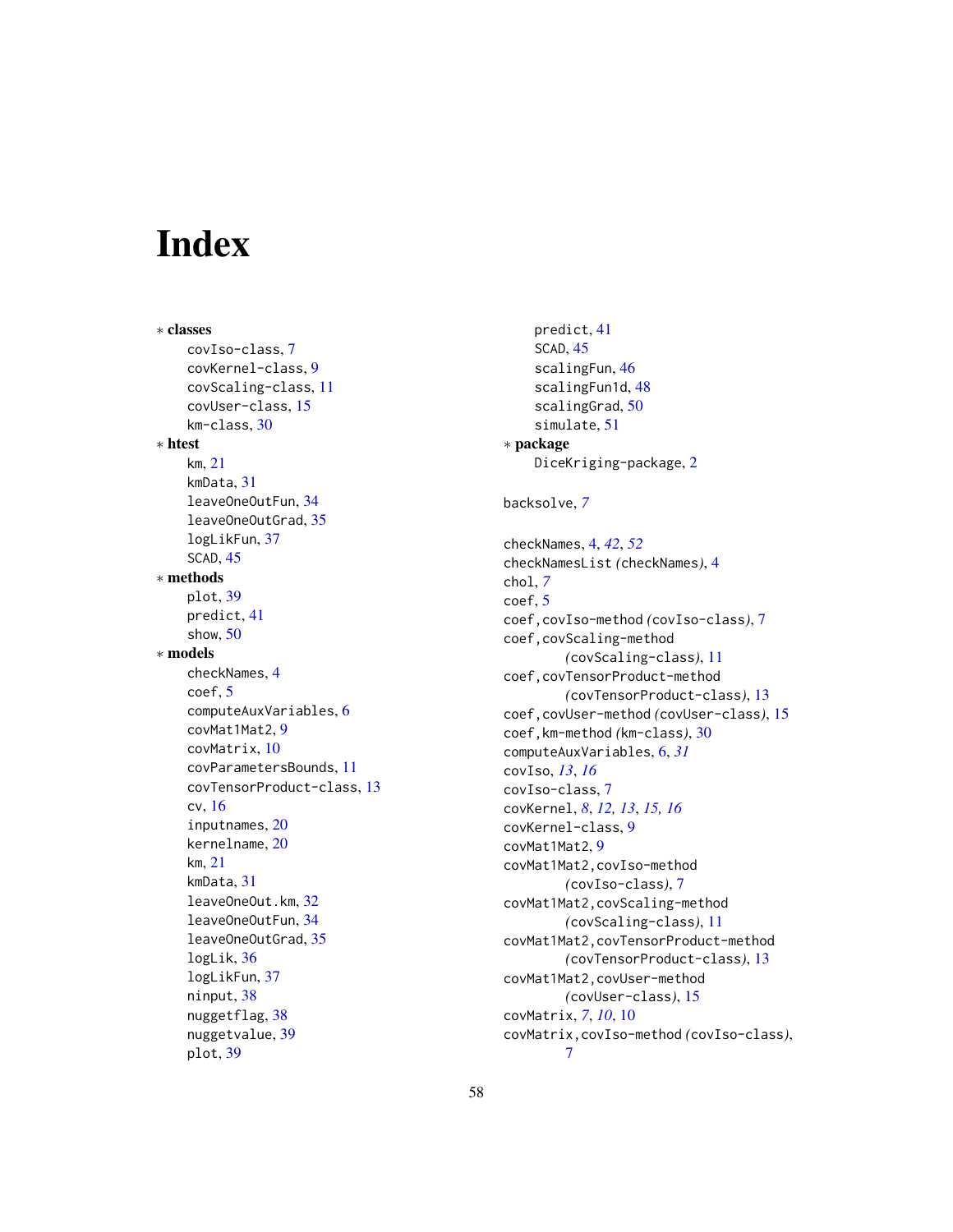#### INDEX 59

covMatrix,covScaling-method *(*covScaling-class*)*, [11](#page-10-0) covMatrix,covTensorProduct-method *(*covTensorProduct-class*)*, [13](#page-12-0) covMatrix,covUser-method *(*covUser-class*)*, [15](#page-14-0) covMatrixDerivative, *[10](#page-9-0)* covMatrixDerivative,covIso-method *(*covIso-class*)*, [7](#page-6-0) covMatrixDerivative,covScaling-method *(*covScaling-class*)*, [11](#page-10-0) covMatrixDerivative,covTensorProduct-method *(*covTensorProduct-class*)*, [13](#page-12-0) covparam2vect,covIso-method *(*covIso-class*)*, [7](#page-6-0) covparam2vect,covScaling-method *(*covScaling-class*)*, [11](#page-10-0) covparam2vect,covTensorProduct-method *(*covTensorProduct-class*)*, [13](#page-12-0) covParametersBounds, [11,](#page-10-0) *[22](#page-21-0)* covParametersBounds,covIso-method *(*covIso-class*)*, [7](#page-6-0) covParametersBounds,covScaling-method *(*covScaling-class*)*, [11](#page-10-0) covParametersBounds,covTensorProduct-method *(*covTensorProduct-class*)*, [13](#page-12-0) covScaling-class, [11](#page-10-0) covStruct.create, *[15](#page-14-0)*, *[31](#page-30-0)* covTensorProduct, *[8](#page-7-0)*, *[13](#page-12-0)*, *[16](#page-15-0)* covTensorProduct-class, [13](#page-12-0) covUser-class, [15](#page-14-0) covVector.dx,covIso-method *(*covIso-class*)*, [7](#page-6-0) covVector.dx,covScaling-method *(*covScaling-class*)*, [11](#page-10-0) covVector.dx,covTensorProduct-method *(*covTensorProduct-class*)*, [13](#page-12-0) cv, [16,](#page-15-0) *[34](#page-33-0)*

DiceKriging *(*DiceKriging-package*)*, [2](#page-1-0) DiceKriging-package, [2](#page-1-0)

#### genoud, *[23](#page-22-0)*

inputnames, [20](#page-19-0) inputnames,covIso-method *(*covIso-class*)*, [7](#page-6-0) inputnames,covScaling-method *(*covScaling-class*)*, [11](#page-10-0)

inputnames,covTensorProduct-method *(*covTensorProduct-class*)*, [13](#page-12-0) kernelname, [20](#page-19-0) kernelname,covIso-method *(*covIso-class*)*, [7](#page-6-0) kernelname,covScaling-method *(*covScaling-class*)*, [11](#page-10-0) kernelname,covTensorProduct-method *(*covTensorProduct-class*)*, [13](#page-12-0) km, *[8](#page-7-0)*, *[11](#page-10-0)*, *[13](#page-12-0)*, *[16](#page-15-0)*, [21,](#page-20-0) *[30](#page-29-0)[–32](#page-31-0)*, *[37](#page-36-0)*, *[43](#page-42-0)*, *[46](#page-45-0)*, *[51](#page-50-0)*, *[53](#page-52-0)*, *[56,](#page-55-0) [57](#page-56-0)* km-class, [30](#page-29-0) km1Nugget.init, *[24](#page-23-0)* kmData, *[24](#page-23-0)*, [31](#page-30-0) kmEstimate, *[24](#page-23-0)* kmNoNugget.init, *[24](#page-23-0)* kmNuggets.init, *[24](#page-23-0)* leaveOneOut.km, *[17](#page-16-0)*, [32,](#page-31-0) *[35](#page-34-0)*, *[39,](#page-38-0) [40](#page-39-0)* leaveOneOutFun, [34,](#page-33-0) *[35](#page-34-0)* leaveOneOutGrad, *[35](#page-34-0)*, [35](#page-34-0) lm, *[21](#page-20-0)*, *[32](#page-31-0)* logLik, [36](#page-35-0) logLik,km-method *(*logLik*)*, [36](#page-35-0) logLik.km *(*logLik*)*, [36](#page-35-0) logLikFun, *[37](#page-36-0)*, [37](#page-36-0) logLikGrad, *[37](#page-36-0)* ninput, [38](#page-37-0)

ninput,covIso-method *(*covIso-class*)*, [7](#page-6-0) ninput,covScaling-method *(*covScaling-class*)*, [11](#page-10-0) ninput,covTensorProduct-method *(*covTensorProduct-class*)*, [13](#page-12-0) nuggetflag, [38](#page-37-0) nuggetflag,covIso-method *(*covIso-class*)*, [7](#page-6-0) nuggetflag,covScaling-method *(*covScaling-class*)*, [11](#page-10-0) nuggetflag,covTensorProduct-method *(*covTensorProduct-class*)*, [13](#page-12-0) nuggetflag,covUser-method *(*covUser-class*)*, [15](#page-14-0) nuggetvalue, [39](#page-38-0) nuggetvalue,covIso-method *(*covIso-class*)*, [7](#page-6-0) nuggetvalue,covScaling-method *(*covScaling-class*)*, [11](#page-10-0)